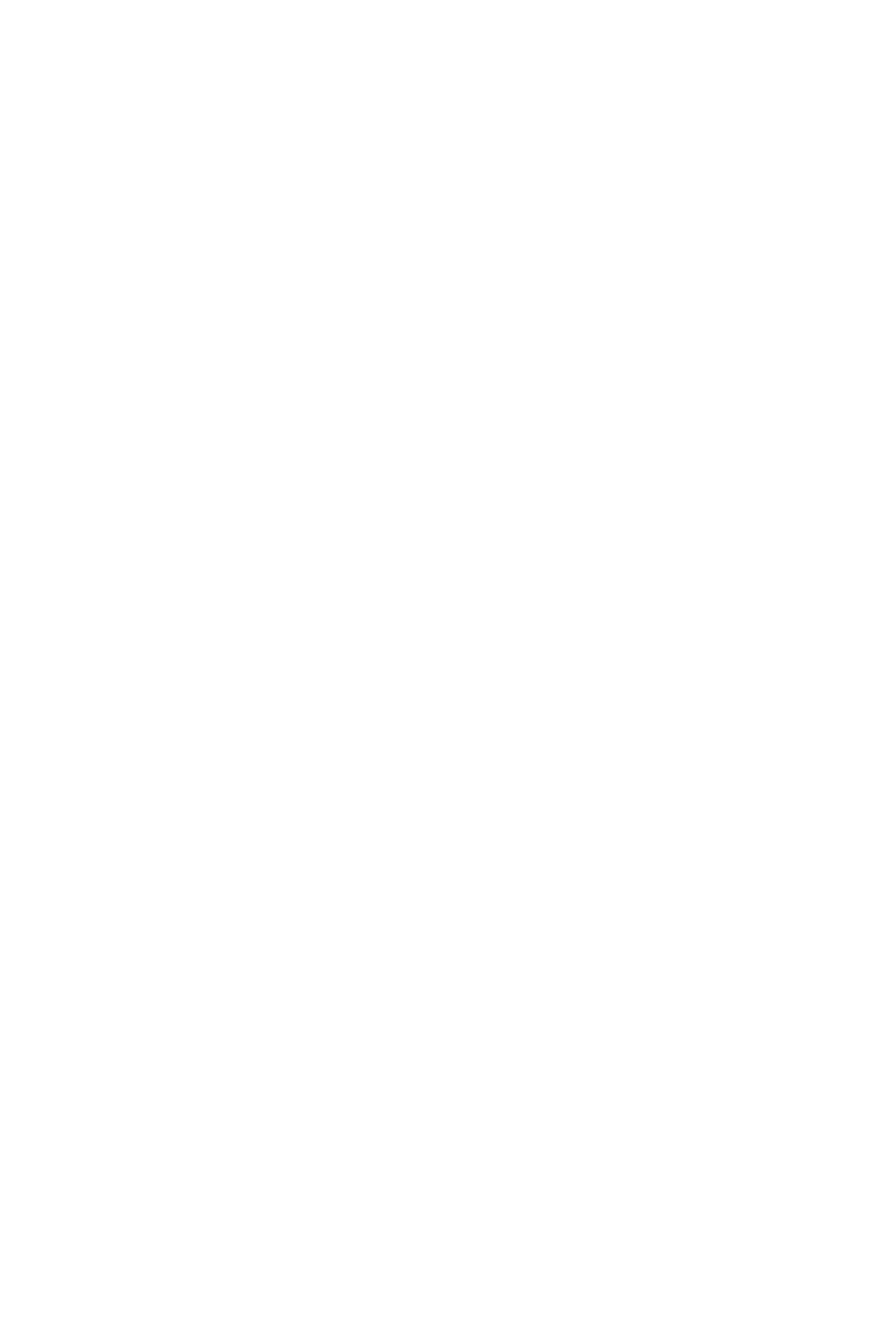UNIVERSITY OF THE PHILIPPINES CENTER FOR INTEGRATIVE AND DEVELOPMENT STUDIES **PROGRAM ON ALTERNATIVE DEVELOPMENT**

**UP CIDS DISCUSSION PAPER 2020–11**

# **Queering Solidarity**

Civil Society at the Fringes of ASEAN Regionalism and Alternatives for the LGBTQ+

Ananeza Aban and Jose Monfred C. Sy



The **UP CIDS Discussion Paper Series** features preliminary researches that may be subject to further revisions and are circulated in limited copies to elicit comments and suggestions for enrichment and refinement. The views and opinions expressed in this discussion paper are those of the author/s and neither reflect nor represent those of the University of the Philippines or the UP Center for Integrative and Development Studies. Papers in the series are not for quotation or reprinting without permission from the author/s and the Center.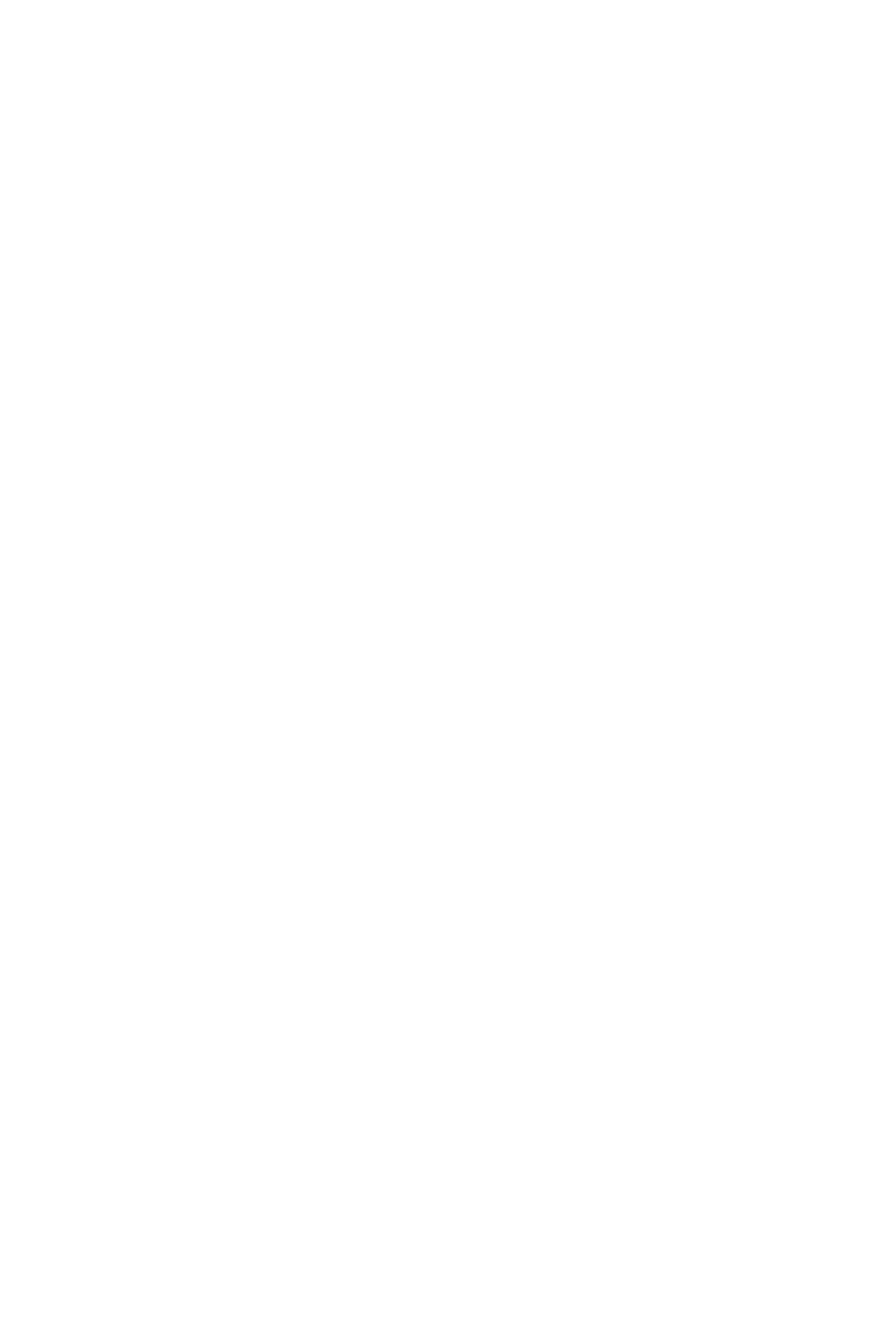# **Queering Solidarity**

Civil Society at the Fringes of ASEAN Regionalism and Alternatives for the LGBTQ $+$ <sup>1</sup>

Ananeza Aban<sup>2</sup> and Jose Monfred C. Sy<sup>3</sup>

**ABSTRACT** The neoliberal politics governing the Association of Southeast Asian Nations (ASEAN) diplomacy has pushed this intergovernmental body to further close its doors from civil society. This deficit of political will to engage substantially with civil society puts the member states' credibility into question as they proclaim to work for a people-oriented and people-centered regionalism.

 $1$  This paper is an expanded version of the panel discussion during the teleconference "Queering ASEAN Regionalism: Online Learning Sessions on Alternative Regionalism as a Strategy to Advance LGBTIQ Human Rights in Southeast Asia" by the ASEAN SOGIE Caucus. During the panel discussion, Ms. Aban talked about critical perspectives on the dichotomy between ASEAN and civil society, while Mr. Sy focused on the limits of human rights and identity as vertices of LGBTQ+ activism in the region, emphasizing on the role of solidarity in forging a regionalism that caters to the queer experience. Accounts from the participation and advocacy of civil society organizations at the ASEAN Civil Society Conference/ASEAN Peoples' Forum (ACSC/APF) 2019 held in Thailand, where both Ms. Aban and Mr. Sy represented the Program on Alternative Development (AltDev) of the University of the Philippines Center for Integrative and Development Studies (UP CIDS), are incoporated in this paper as part of the discussion on criticisms lobbied against the ASEAN.

<sup>&</sup>lt;sup>2</sup> Ms. Aban is a researcher of the UP CIDS Program on Alternative Development. She has a Master of Community Development degree from the University of the Philippines Diliman. She was first involved in the ACSC/APF process in 2009 in Thailand, and in the ACSC/APF 2015 held in Malaysia, she became the Philippine representative to the Regional Drafting Committee. In 2017, she headed the Secretariat Team of the ACSC/ APF that was hosted by the Philippine National Organizing Committee while serving as the Executive Assistant to the President of the Freedom from Debt Coalition (FDC).

<sup>&</sup>lt;sup>3</sup> Mr. Sy teaches at the Department of Filipino and Philippine Literature of the College of Arts and Letters, University of the Philippines Diliman. He conducts and writes research with the UP CIDS Program on Alternative Development and he also volunteers at the Bakwit School for the Lumad.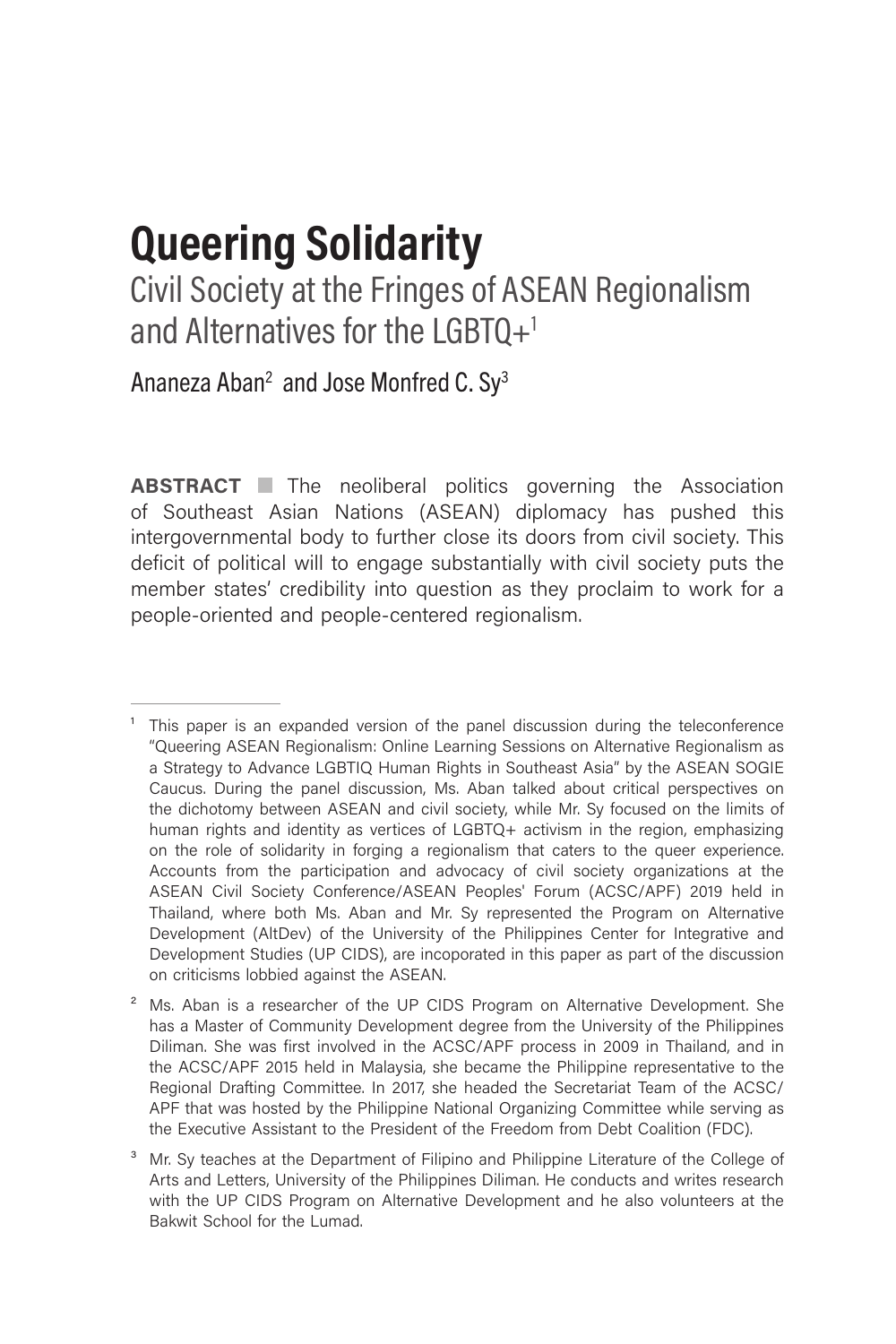Lesbian, gay, bisexual, transgender, and queer (LGBTQ+) persons not falling into the categorical matrix of capitalist social reproduction—that of the heterosexual family—continue to face discrimination, harassment, and even death under the ineptness and toothless responses of Southeast Asian governments and the ASEAN as an intergovernmental body. Marginalized sectors such as workers, farmers, indigenous peoples, and women share similar and differing plights. The current situation, thus, deserves a rethinking at the onset of this already shrinking democratic space for civil society.

This discussion paper champions the possibility of an alternative regional integration that emerges from the collective efforts of diverse Southeast Asian peoples and formations against the hegemonic development paradigm, which has left the LGBTQ+ far behind. In lobbing a critique of ASEAN's heteropatriarchal neoliberal framework, the researchers suggest that solidarity with other sectors must be and is becoming central to LGBTQ+ and SOGIESC (sexual orientation, gender identity and expression, and sex characteristics)-based advocacy in Southeast Asia. Framing this reflection in Marxist and radical political economic queer theories that link neoliberalism and homophobia, this paper critiques the ASEAN and its toothless human rights mechanism for prioritizing profitmaking rather than the peoples' concerns, of which the researchers figure the LGBTQ+ experience as part of. This paper also casts doubt on adopting a human rights discourse as the sole mechanism for LGBTQ+ and SOGIESC-based advocacy. Thus, this paper closes by showcasing three cases of alternative practices that contribute to realizing a regional integration in Southeast Asia that emphasizes civil society and includes and celebrates the LGBTQ+.

**KEYWORDS** alternatives, ASEAN, civil society, LGBTQ+, queer, alternative regionalism

**TELEVISION** 

# **Introduction**

Earlier this year, Mira, a 42-year-old transgender woman, was burned to death in Jakarta, Indonesia. Decades after pivotal lesbian, gay, bisexual, transgender, and queer (LGBTQ+) activism, which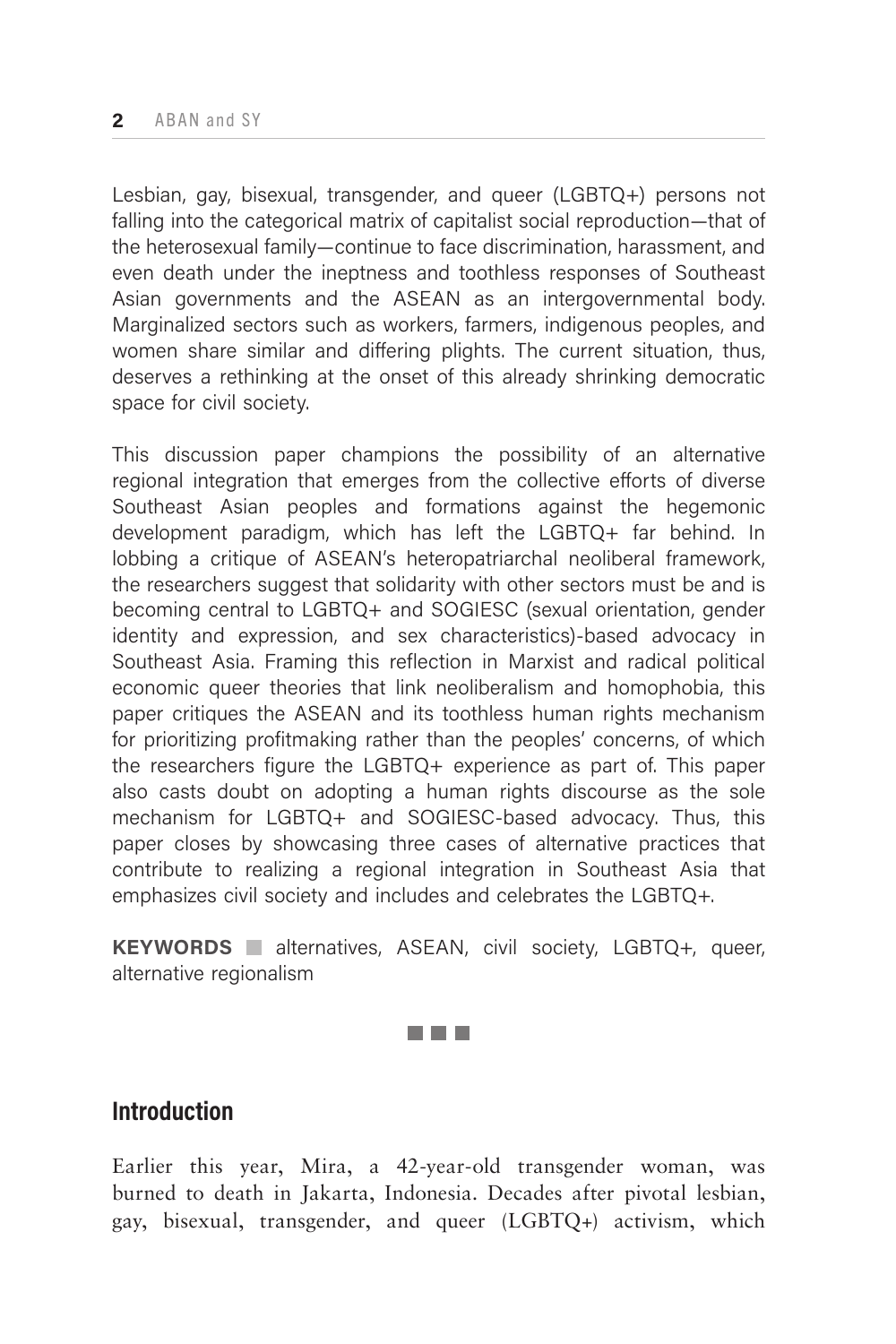includes the mainstreaming of such socio-political-cultural identity, a transwoman was—under broad daylight—set on fire by a group of men. The violence purportedly took place in Cilincing after the suspects accused Mira of stealing a truck driver's phone and wallet (Fachriansyah 2020). Despite charges of aggravated assault, courts dismissed the case. Mira's legal advocacy—composing of members of several rights groups—condemned this physical, and later, legal violence, calling the spade a spade—*transphobia*.

This is not the only case of socio-cultural denial, discrimination, harassment, and violence inflicted on persons on the grounds of sexual orientation, gender identity, expression, and sexual characteristics (SOGIESC). In 2014, Filipina Jennifer Laude was brutally murdered by 19-year-old Private First Class Joseph Scott Pemberton, who had been unaware that Laude was a transgender woman, under the auspices of the Visiting Forces Agreement between the Philippines and the United States (US). In 2018, a 32-year old transgender woman was beaten to death by youths aged 16 to 21 in Klang, a district outside Kuala Lumpur, Malaysia, upon the premise of mobile phone theft. Perpetrators of these human rights violations, among a multitude of others, always come with an excuse ready to defend prejudice rooted in deep-seated beliefs and sustained by "traditions" and "norms" in Southeast Asia as elsewhere.

More inexcusable are the inept and toothless responses made by Southeast Asian governments and the Association of Southeast Asian Nations (ASEAN) against these crimes. LGBTQ+ communities in the region enjoy only a mouse's share of state resources due to their absence in domestic and regional policies, allowing for a vulnerability in humanitarian security. Often, religious beliefs have been invoked as grounds to deny people of diverse SOGIESC fundamental freedoms, such as the rights to free expression, political association, family, health, and the like. Disavowal from gender stereotypes and sexual norms are always met with harsh criticism and religious intolerance. Cultural identities and histories have also been used in the region to deny the existence of the LGBTQ+.

Despite this Sisyphean challenge, pride groups—so named for their celebration and affirmation of dignity, equality, and increased visibility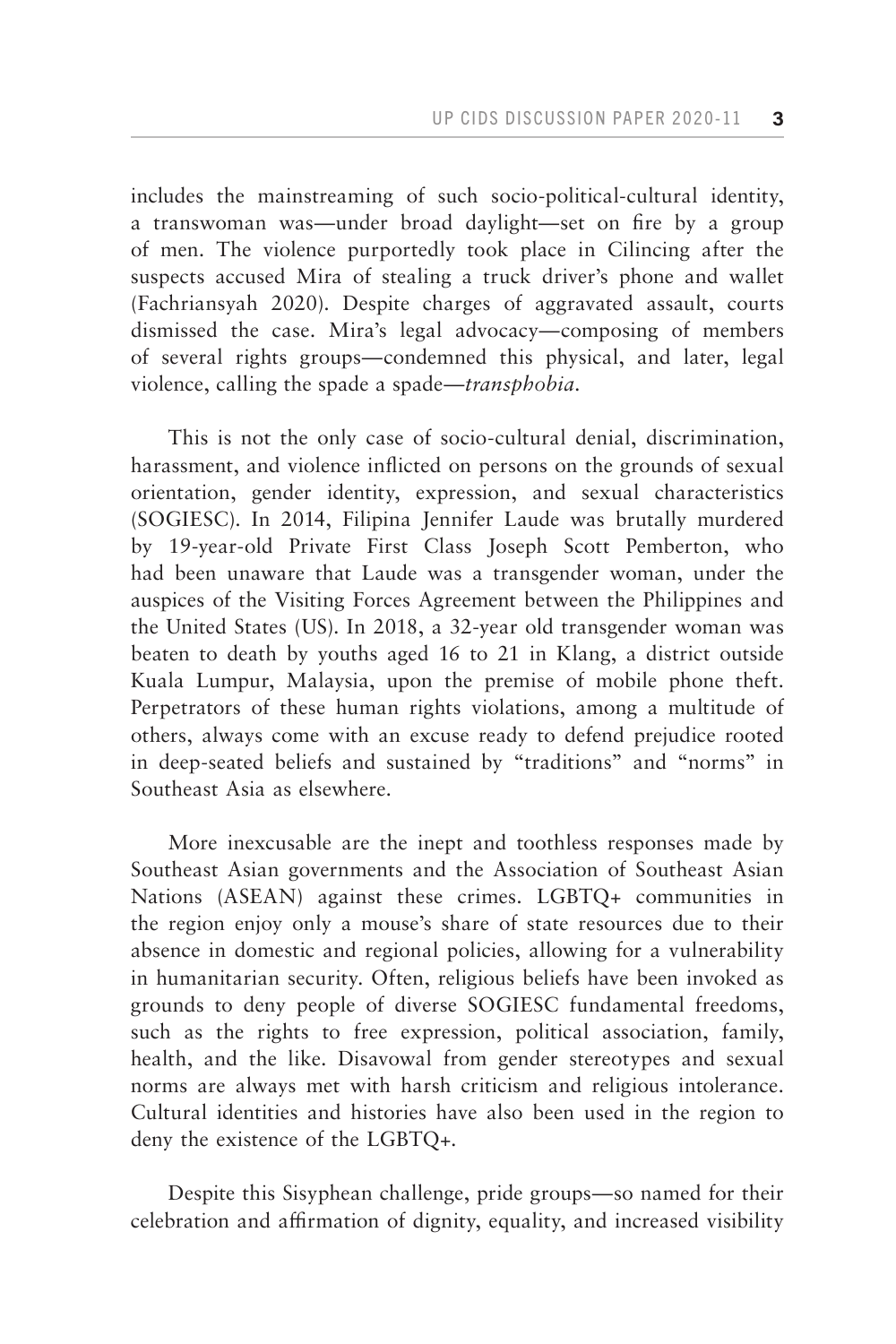of LGBTQ+ persons—in the region emerge from inspired LGBTQ+ individuals to lobby for human rights that must be configured in discourse and law to serve queer populations. These groups, whether loose or formal, inspire support from civil society organizations (CSOs) and peoples' organizations (POs) from the grassroots level to the regional. Whereas there is hardly engagement from ASEAN leaders, the regional networks blossoming especially in the last two decades from cross-national campaigns among SOGIESC-based organizations prepare a fertile ground where advocacy that cuts across identity markers can be cultivated.

This discussion paper reflects on this possibility by championing the concept and praxis of an alternative regional integration that burst out of the collective efforts of scattered Southeast Asian peoples and formations in challenging the hegemonic development paradigm, that which leaves the LGBTQ+ far behind. In lobbing a critique of ASEAN's neoliberal framework and its concomitant heteropatriarchal superstructure, this paper suggests that solidarity with other sectors must be and is becoming central to LGBTQ+ and SOGIESC-based advocacy in Southeast Asia. Framing this reflection in Marxist and other radical political economic queer perspectives that link neoliberalism and homophobia, this paper critiques the ASEAN and its toothless human rights mechanism for prioritizing policy on profitmaking—which benefits circles of elite men who compose governments—rather than the peoples' concerns, of which the LGBTQ+ experience is part of. This paper also casts doubt on adopting a human rights discourse—indeed a Western liberal invention—as the *sole* mechanism for LGBTQ+ and SOGIESC-based advocacy. Concretely put, human rights mechanisms of the ASEAN are limited by virtue of their very alignment with the ASEAN as an intergovernmental body. This paper champions an activism founded on and emerging from solidarity among marginalized sectors. Thus, it closes by showcasing three cases of alternatives that propose novel political, social, and cultural practices. In documenting these criticisms and alternatives, we envision the continued movement toward a regional integration in Southeast Asia that emphasizes civil society and includes and celebrates the LGBTQ+.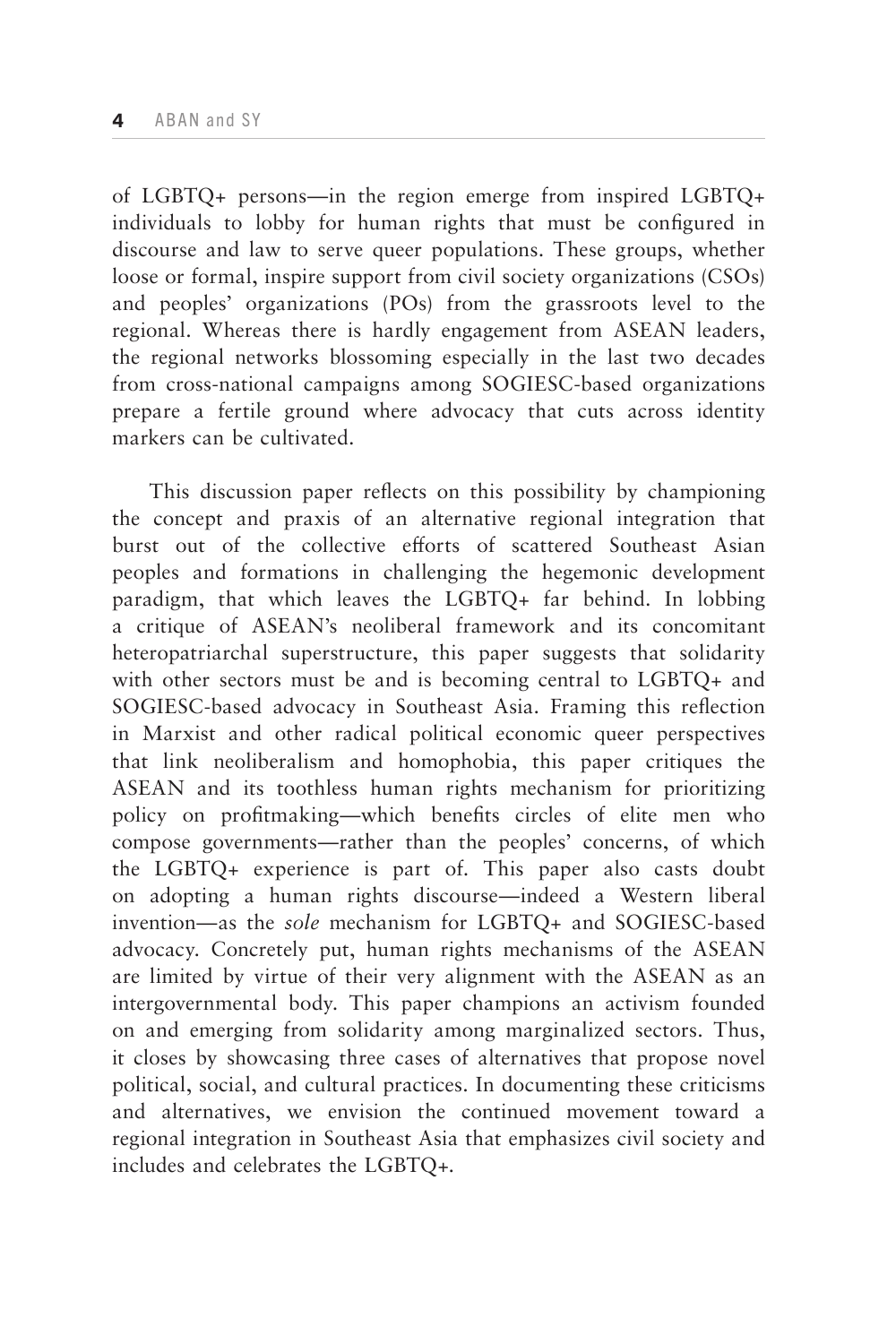# **Queerness as an international phenomenon**

Uncloseting the queer

A now multifarious term, queerness has been articulated by activists, scholars, and policymakers to encompass defiance, celebration, and the refusal of limitations. Pioneering queer theorist Eve Sedgwick (1993, 8) understands the word as "the open mesh of possibilities, gaps, overlaps, dissonances and resonances, lapses and excesses of meaning when the constituent elements of anyone's gender, of anyone's sexuality aren't made (or can't be made) to signify monolithically." Queerness embodies an invasion, an unsettling of fictional categories, such as binarized sexes and genders, that have been frozen in history through exercises of hegemonic power as those of states or regional bodies. This paper crafts a critique and proposal through a lens that recognizes the link between internationalization (or regionalization) and queer experiences.

It was in 1978 that the International Lesbian and Gay Association (ILGA) was established, launching the queer affair into internationalization. First acting as a disparate affiliation among national groups, ILGA adopted a human rights approach to their battle, undergoing institutionalization and creating regional groups across the seven continents (Kollman and Waites 2009, 4). LGBTQ+ liberation movements followed this trend worldwide. The internationalization of the struggle is not without its victories. Only in the last decade, two high-profile documents, the Declaration of Montreal (emanating from the International Conference on LGBT Human Rights in 2006) and the Yogyakarta Principles on the Application of International Human Rights Law in Relation to Sexual Orientation and Gender Identity (Corrêa and Muntarbhorn 2007) were drafted and signed by global LGBTQ+ activists and other non-state actors, symbolizing an "acceleration and intensification of international struggles by [LGBTQ+] movements" (Kollman and Waites 2009, 1). These agreements explicitly acknowledge that "the human rights of LGBT people [are] part of our comprehensive human rights policy" (Clinton 2011, quoted in Weber 2016, 18). Internationalization is a lynchpin in the history of the queer liberation and rights movement across the world.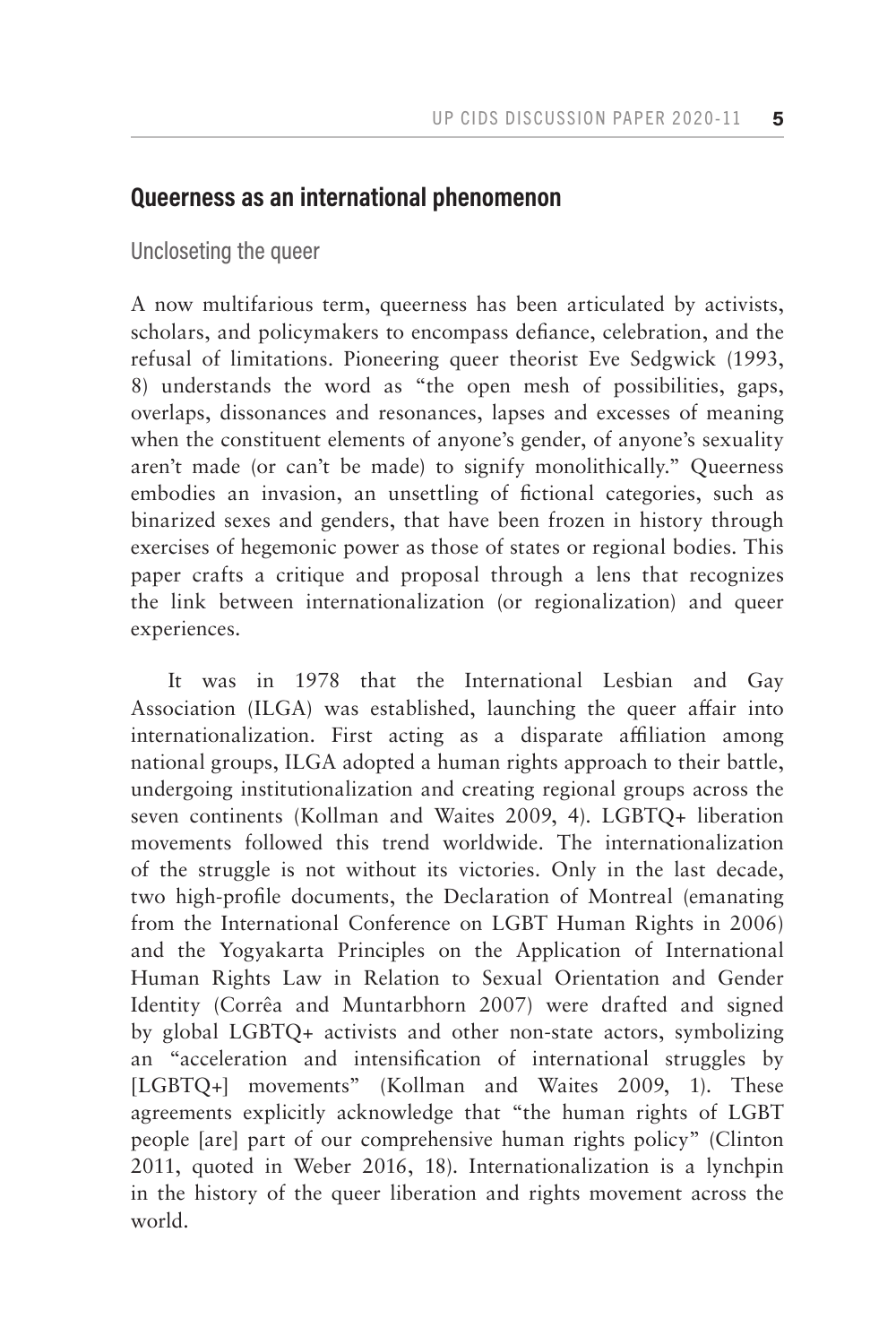This short history is underpinned by that fact that the international queer movement emerged and became part of the feminist movement. Queer international theory, in turn, enhances feminist international theory by virtue of its unsettling of categories that may be taken as essential by some standpoint feminists. Collaborations among feminist and queer activists and theorists have won victories across time. However, and unfortunately, some rifts remain (Jackson 1998, 68–69). The enemy that must be fought is the hierarchy itself, in which male dominance is sustained in part through the heterosexual contract, which oppresses all participants in these debates of little purchase. Queer-centric analysis thus "primarily investigate[s] how queer subjectivities and queer practices—the 'who' and the 'how' that cannot or will not be made to signify monolithically in relation to gender, sex, and/or sexuality—are disciplined, normalized, or capitalized upon by and for states, NGOs, and international corporations" (Weber 2014, 597). Ontologically, queerness emphasizes categories that do not signify monolithically. Epistemologically, it believes that knowledge is bound up by power. Its methodologies do not seek to unearth the truth. Rather, they emphasize alternative logics such as that of Roland Barthes' *and/or*, where queer complexly embodies both and either categories of sex, gender, and identity (ibid., 597–98).

## Coming out in a neoliberal world

Profit, as will be pointed out in this paper, trumps human struggles and experiences including queer lives. Interestingly, it has been assumed by some that the freedom of the market and the feminization of labor outside the factory and the eight-hour workday under late, multinational capitalism paved the way for the frustration of the nuclear family and thus, queer liberation. However, as John D'Emilio (1993, 474) sharply explains,

on the one hand, capitalism continually weakens the material foundation of family life, making it possible for individuals to live outside the family, and for a lesbian and gay male identity to develop. On the other, it needs to push men and women into families, at least long enough to reproduce the next generation of workers. The elevation of the family to ideological preeminence guarantees that capitalist society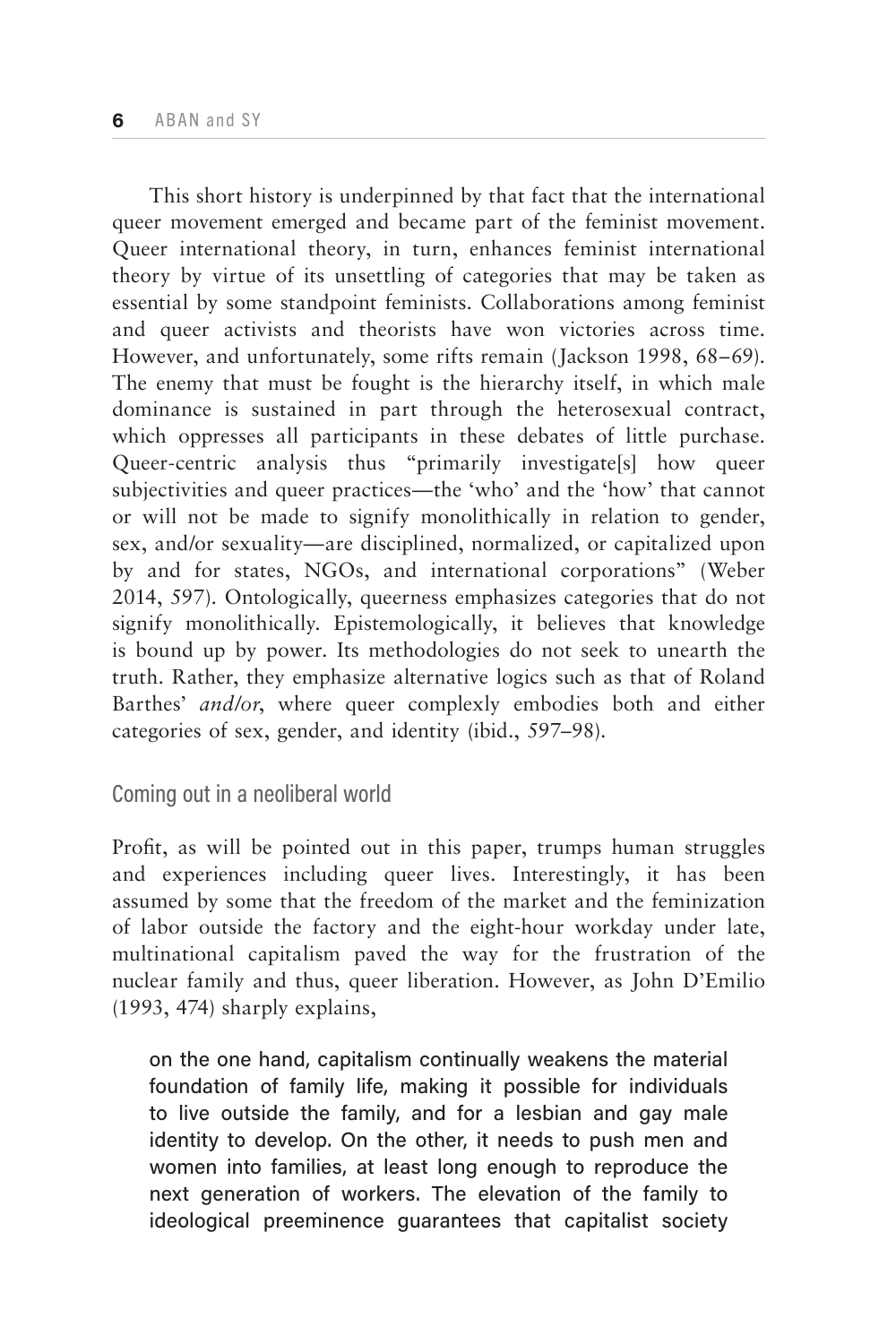will reproduce not just children, but heterosexism and homophobia.

Capital accumulation continues to threaten lives, including that of the LGBTQ+, given its dependence on gendered labor production and social reproduction. LGBTQ+ rights such as same-sex marriage may be celebrated in developed countries, but only insofar as a pool of heteronormatively gendered labor is available in a peripheral nation, such as Cambodia and the Philippines in Southeast Asia. This phenomenon occurs under the auspices of neoliberalism. In this late 20th-century conception that adopts a process of creative destruction, institutions, firms, medium- to small-scale industries, cooperatives, and communities across the world must perish so that those of superpower countries may thrive vigorously and weather the spasmodic crises of capital failure (Schumpeter 2003, 90; Harvey 1976; Wood 2005). It spells the invasion even of sexual life. Neoliberalism on a global scale, Peter Drucker (2018) explains, bolsters the role of the market which intensifies the growth of the casualization of wage labor and the informal sector in the developing world. He further argued that attached to this phenomenon is the whole exclusion package of transgender people from most sectors of formal employment. Having been pushed to the wall, queer communities must therefore double their hard work to meet their basic necessities.

Seeing heteronormativity as a cultural backdrop in the pursuit of neoliberalism, Drucker further stressed that the sexual dimension of neoliberal globalization never acquired much explicit attention in official development policy that generally positions the heterosexual or nuclear family (husband, wife, and children) both as a provider of and a beneficiary of market-based economic growth. This reality has only encouraged the underrepresentation or invisibility of the LGBTQ+ peoples because they do not fit into the normative gender and sexual categories in the dominant development narrative subsumed into the process of production and capital accumulation. Supporting this argument, Corrine Mason (2018) explained that the mainstream development policy primarily focuses on economy. However, whenever this policy turns its gaze into the private sphere, it only imagines the heterosexual, nuclear family as the linchpin of economic growth.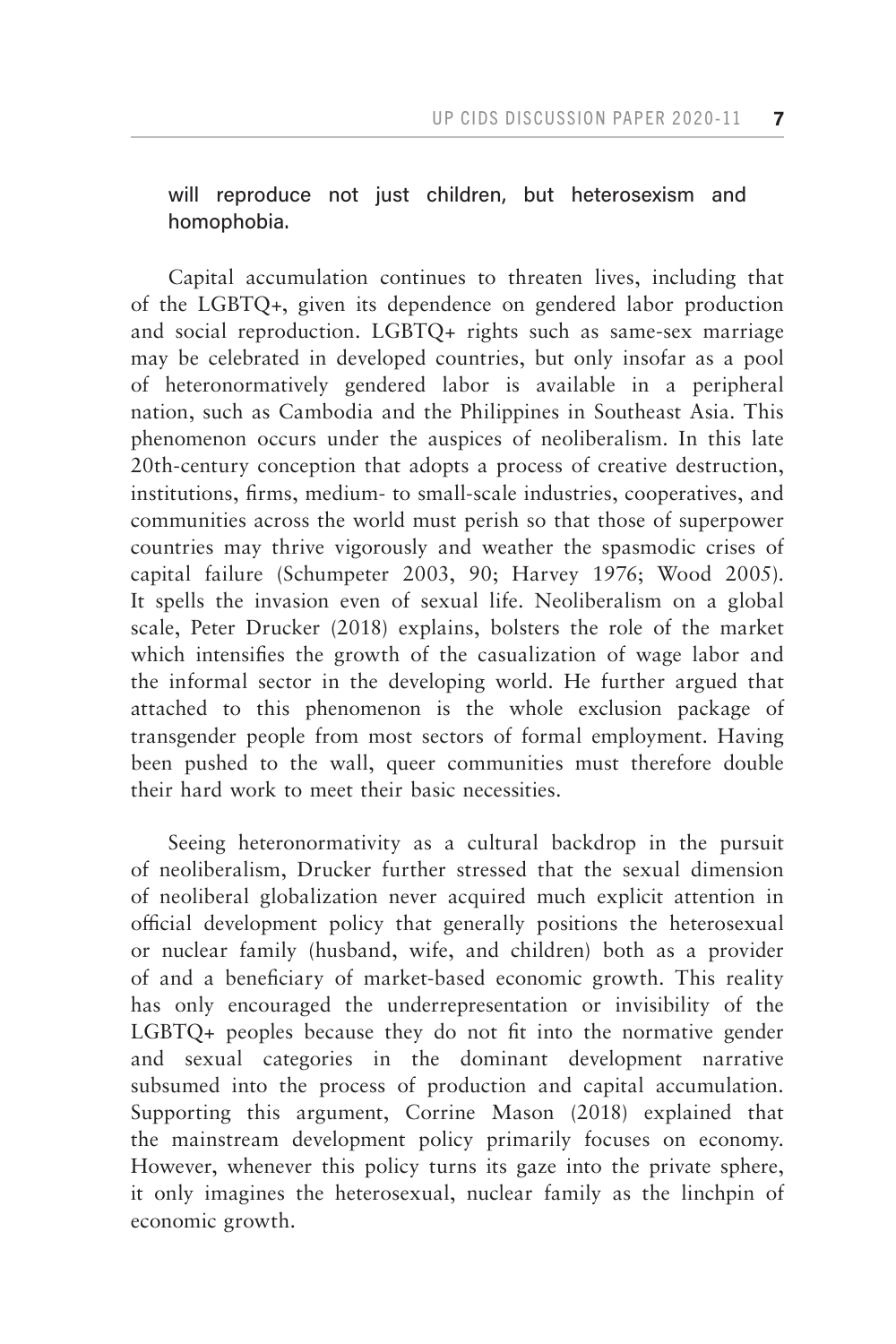Discursive figurations of queerness, borne out of this economic and development framework, affect domestic and foreign policy until today. Feminists have volleyed critiques against international governance relations—including models of interstate-led regionalism, if we may add, interpreting its conventional strand to be obsessed with "power, autonomy, self-reliance, and rationality," attributes that, under the influence of rational choice theory, are modeled on behaviors typically demonstrated by men more than by women and the LGBTQ+ (Tickner 2004, 44). Domestic policies in Putin's Russia and Museveni's Uganda that pathologize the queer as perverse through punishment were condemned by states such as Obama's US that figured the LGBTQ+ as part of its foreign policy (Weber 2014, 597). Former US Secretary of State Hillary Clinton has linked the sector's rights to other country's track record of democracy. Uganda is then pathologized as perverse, i.e. the rejected queer by the very virtue of its criminalization of samesex relations (Lind 2014, 603). This pathologization is materialized in the threats of the US to cut foreign aid. Here, gay rights are normalized as an element of democracy, and other states which disregard these rights are seen as perverse, the position historically assumed by the LGBTQ+. The discipline's governing dichotomy, order versus anarchy, is constituted and sustained by a renewed hetero/homo-normative vs. queer dichotomy (Weber 2014, 597). While the logic of Western progress and development has changed into normalizing the queer in what Amy Lind (2014, 603) calls "the new gay normal," the binary between normal/perverse remains intact, and this is what solidarity seeks to unsettle, as will be explained in the essay. The infamous slogan of the US military "don't ask, don't tell," which has been heavily criticized for being complicit in silencing and discriminating against gay and lesbian citizens, can be studied from both/either material—disciplinary practices, abuse, rules and regulations—and/ or discursive—perceptions, figurations—emphases. Queer states that appear "gay friendly" seem to be simultaneously "promoting and opposing lesbian, gay, bisexual, and intersex liberation" (Lind 2014, 601).

Weber examines a figure in LGBTQ+ rights movements that has slowly been emerging since the Stonewall Riots of 1969: the "gay rights holder." By mining insights from transnational and global queer studies, Weber asserts that the "new gay normal" figure espoused by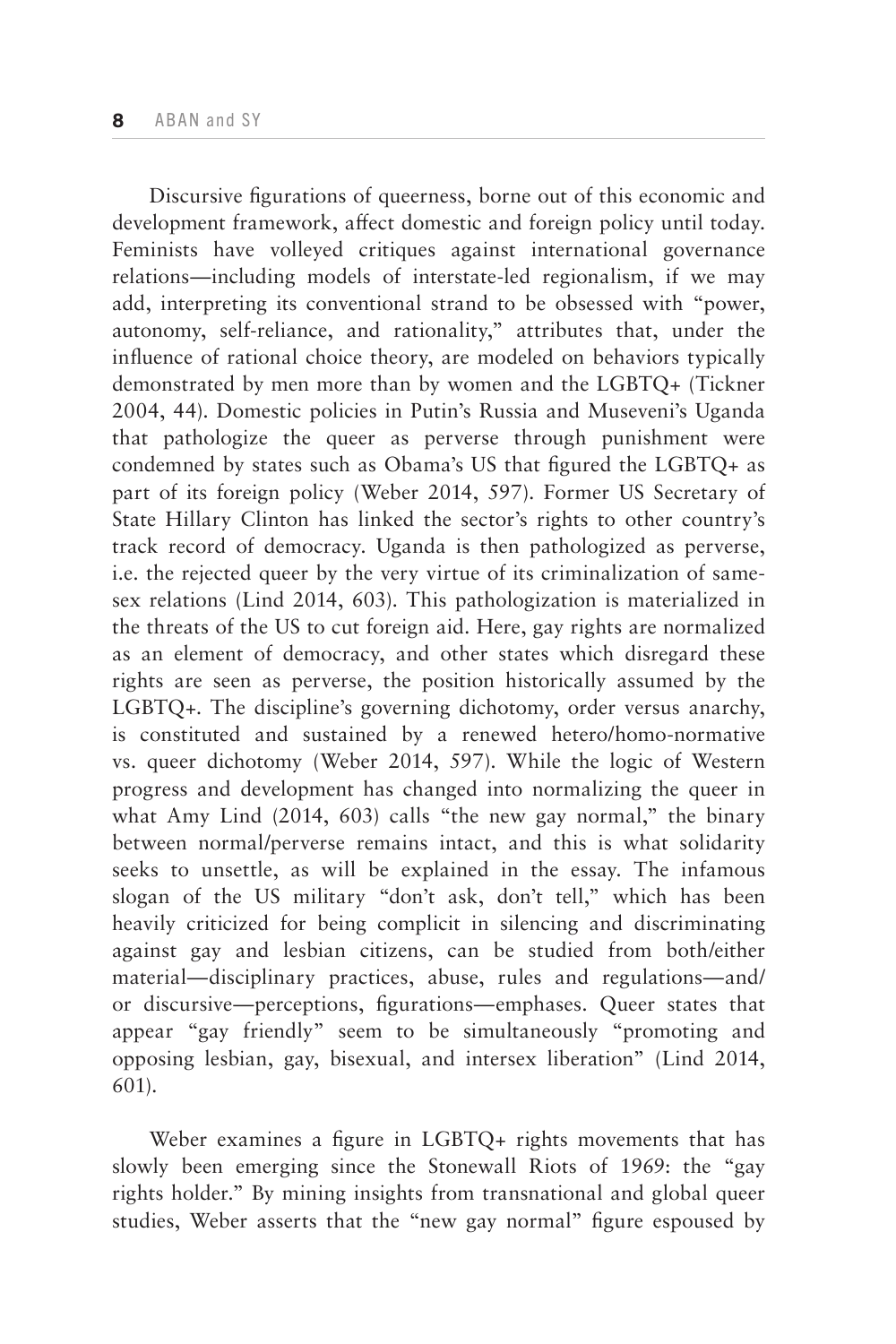democrats in the US like Obama and Clinton in their propaganda signals that the *homonormal* has found place in Western discourses on human rights as a variation of the neoliberal subject whose citizenship relies on being reproductive in and for capitalism. Stevi Jackson (1998, 70) gives shape to this critique of the LGBTQ+ rights activism: "[Heteronormativity] is taken as the standard on which human rights are founded and hence the issue of rights is posed in terms of equality *with* heterosexuals." This paper decisively follows these critiques by deviating from the unquestioned discourse of human rights believed to be directly oppositional to the masculinized episteme of the state.

# **But where are the peoples in ASEAN's community?**

For Southeast Asian civil society, the events that unfolded in 2017 in conjunction with the ASEAN were historical milestones, not only because the Philippines chaired the 50th anniversary celebration of the regional bloc. In the same year, peoples and civil society organizations, including LGBTQ+ formations, inaugurated an alternative process for a more robust regional integration that springs from the deeply-rooted struggles of communities in the region who are capable of building better societies out of their collective practices (and memories) that go beyond, if not contest, the ASEAN model of regionalism.

It must be pointed out that the ASEAN is a politically driven fiction. In August 1967, five foreign ministers organized a small meeting in Bangkok to discuss the political challenges of the times in what *they perceived* as Southeast Asia (ASEAN n.d.). Fifty years after, ASEAN with its 10-member states, flamboyantly announced its success of coming together as an intergovernmental organization in the developing world (ibid.). Believing in the contrary, Southeast Asian civil society made a collective stand to dispute ASEAN's claims of progress, claiming that there has been no positive outcome nor historical milestone to celebrate as the exclusion of civil society and neglect of the peoples' voices worsen. In fact, the 50th anniversary celebration found itself in an epoch of rising authoritarian regimes that suppress dissent and critique, championing business interests than public welfare, and shrinking political spaces for civil society and the grassroots to demand government accountability (ACSC/APF 2017).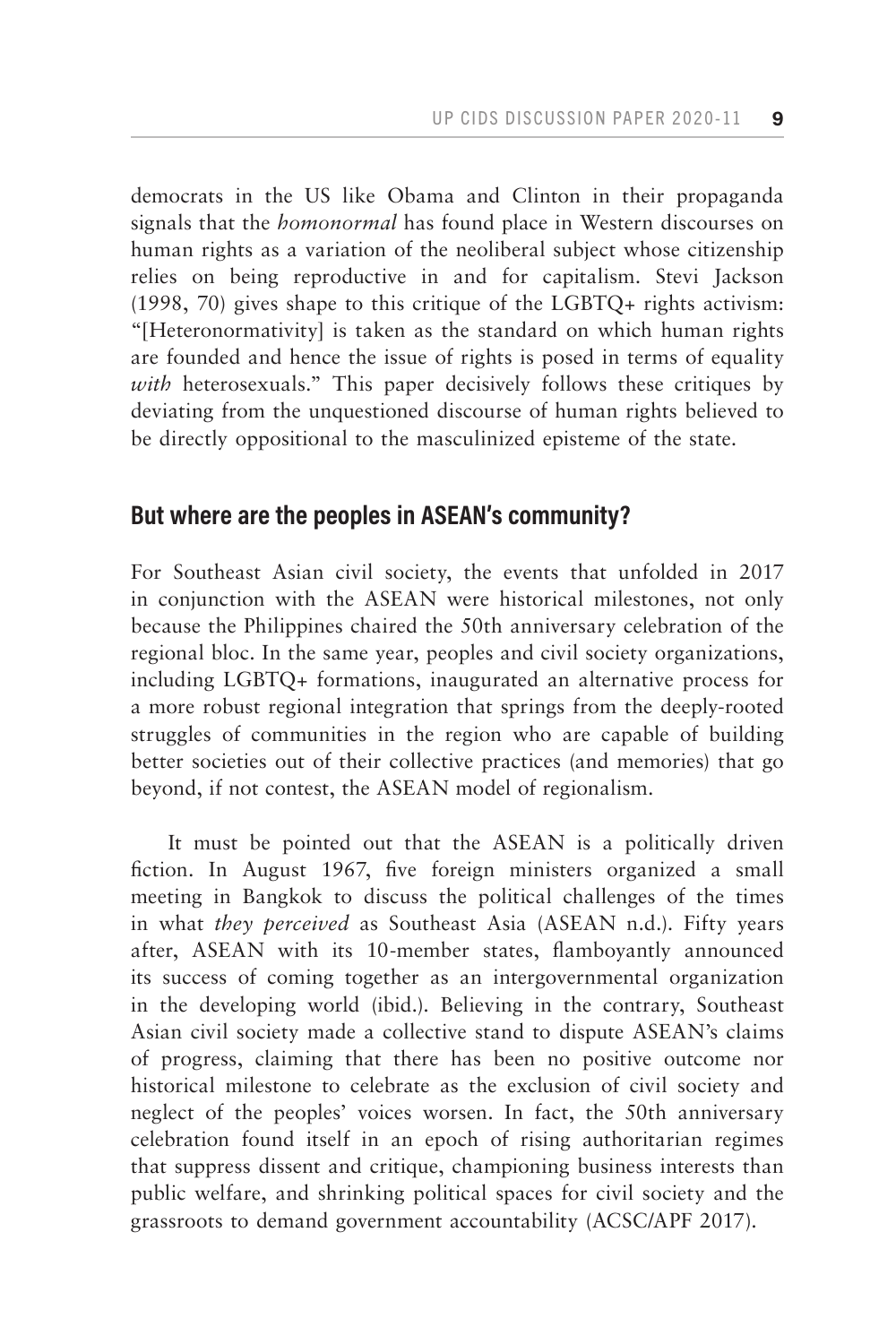From November 10 to 14, 2017, over a thousand grassroots, social movement activists, and other civil society groups from across Southeast Asia gathered in Metro Manila to hold a parallel conference to the 31st ASEAN Summit to raise issues and concerns that were silenced in the summit. Every year during its summit meetings, ASEAN peddles its promise and commitment for a people-oriented, people-centered community as embodied in the vision of "ASEAN 2025: Forging Ahead Together." Civil society groups in the region, however, are not convinced. Every year, there is also a show of force to ASEAN leaders of the capacity of civil society to mobilize and confront governments, and to bravely present their demands. At the same time, it regularly conveys a clear message that peoples in Southeast Asia can certainly organize and mobilize an alternative model of regionalism based on their own principles and commonalities. This is despite of the fifty long years of being pushed to the fringes of the ASEAN integration process.

The conference is annually organized by the ASEAN Civil Society Conference/ASEAN Peoples' Forum (ACSC/APF). On the last evening of this gathering in 2017, a throng of Southeast Asian peoples, some holding several *sulô* (torch) and placards, marched for two hours from Cubao to the historic People Power Monument, to the upbeat sound of the traditional Filipino *Ati-atihan* Festival that was played live by a local community percussion ensemble. It was an impressive show of solidarity among political formations and social movements to echo the peoples' demands to ASEAN collectively, despite the risk it entails to many who might face arrest or detention if their respective governments would have received word of their participation. The most colorful delegation was the LGBTQ+ groups with their raised rainbow flags and re-designed Cambodian *kroma* (scarf) wrapped around their necks to represent the wide spectrum of sexuality, identity, and expression.

Annually, the ACSC/APF also prepares a litany of situational analyses of the region and evidence-based demands to ASEAN governments submitted to senior state officials. Disappointingly, the ASEAN has never addressed the contents of the ACSC/APF statements substantially. Notwithstanding the sincere efforts of civil society to initiate engagements for constructive dialogue, the ASEAN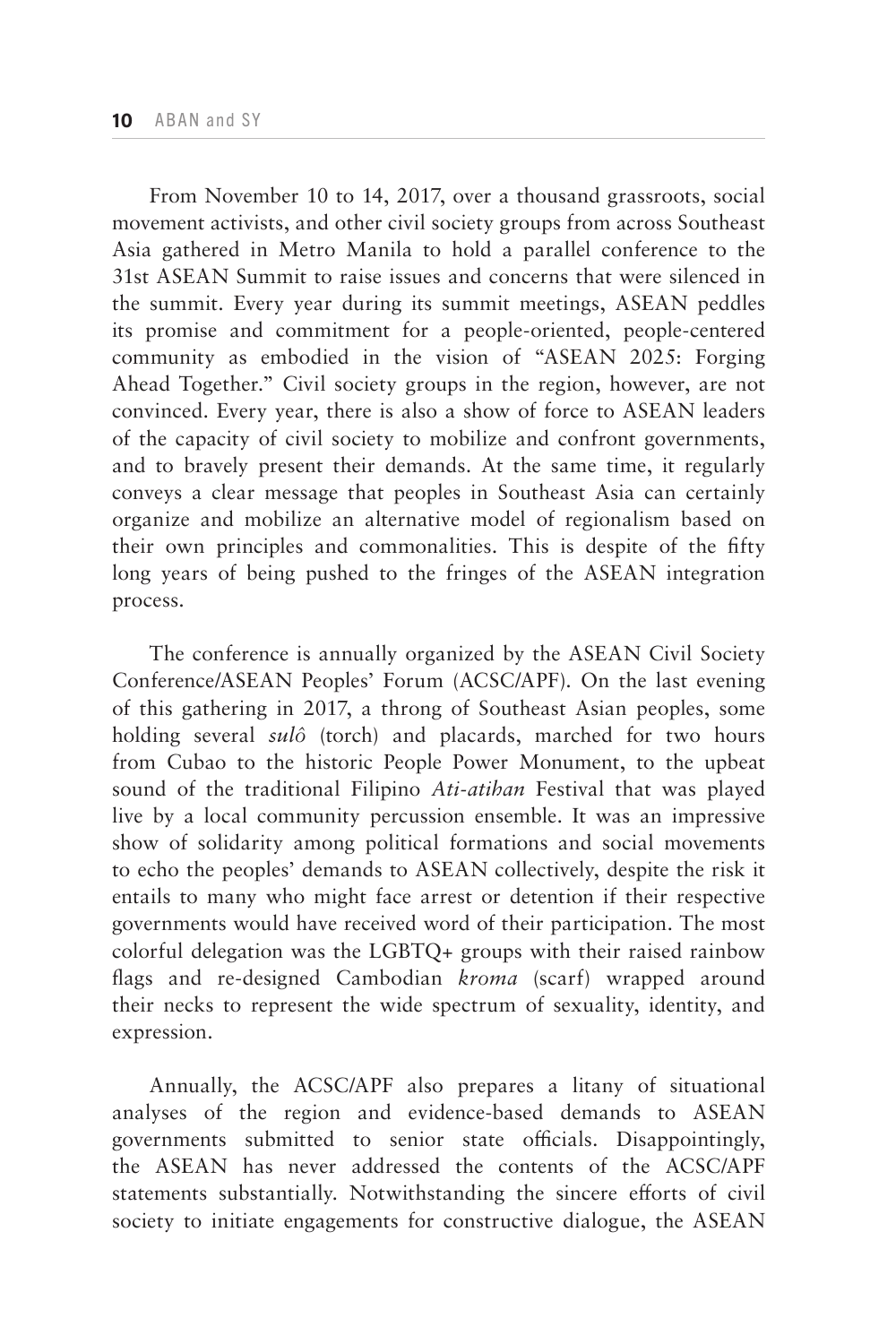remains largely out of reach to the people (ibid.). This has encouraged many ACSC/APF participants to re-evaluate civil society–ASEAN engagement.

In 2019, ASEAN only reiterated its two-faced attitude toward civil society in Bangkok, Thailand. During the 34th Summit, civil society's call for ASEAN leaders to hold an interface with them failed to meet a consensus among governments and was therefore rejected. Dissatisfied, Thai CSO representatives condemned the ASEAN Summit as another episode of a ceremonial talk that dismissed discussion on human rights and democracy issues. This failure also exposed the "controlled partnership" preference of ASEAN, which only deals with the concerns of their self-appointed representatives and business groups (Auethavornpipat 2019; Boonlert and Mala 2019; Sutthichaya 2019). ASEAN's refusal to discuss relevant peoples' issues also reflected their compromise to Thailand's military leadership and its suppression of activism, thereby dismissing the importance of a people-centered ASEAN (Auethavornpipat 2019). In September, on the eleventh hour, the Thai government, through its Ministry of Social Development and Human Security, displayed the same draconian severity by requiring ACSC/APF organizers to provide them a list of all the participants as a condition for their commitment to fund the massive civil society event. It was originally slated at a government-selected hotel in Pratunam, a tourist-packed area in the heart of Bangkok. However, the entire delegation opted not to give their names as an assertion of independence and autonomy as well as for the political security of participants. At once, CSOs decided to hold the assembly in a more conducive environment, the Rangsit Campus of the Thammasat University, without the support from the Thai government (Thai PBS World 2019). As a counter-strategy and propaganda, the Thai government organized its own "civil society conference" comprised mostly of Thai participants in the same hotel in Pratunam. Although ASEAN officials explained that "the door has not completely shut" for civil society, activists in the region see this as an empty promise (Auethavornpipat 2019). What transpired in Bangkok reflected the resolve of the Thai government to restrict rights of civil society to hold meetings independently. It strengthened the earlier impression of many activists of the vacillating tendencies of ASEAN toward civil society who are not part of their development equation. Nevertheless,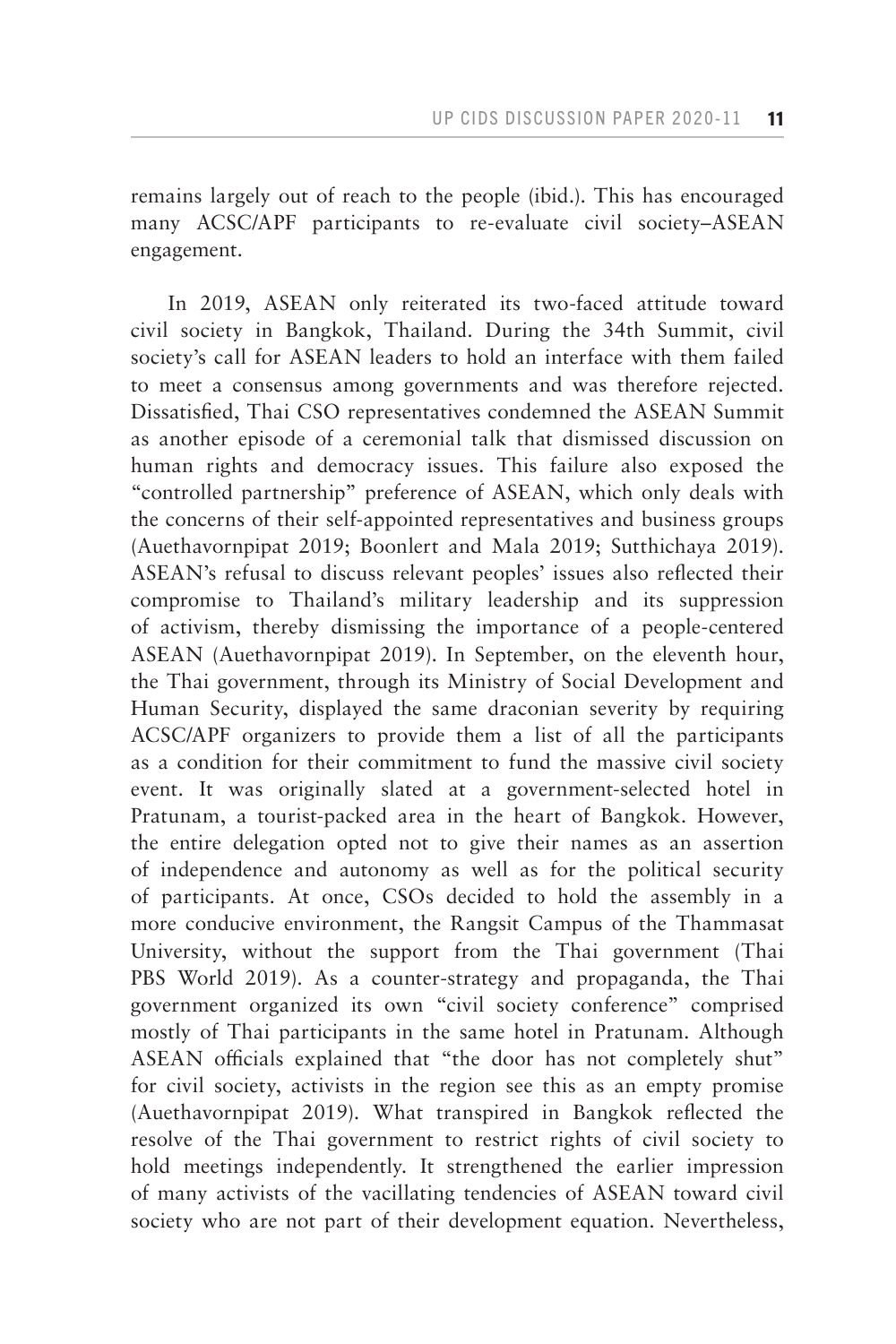it became another moment for civil society to move forward outside the "ASEAN box" (ACSC/APF 2017).

# **The future of ASEAN and civil society dialogues**

It must be noted that the latest CSO interface with ASEAN heads of state happened way back in 2015, during Malaysia's chairship of ASEAN. However, the quality of the dialogue and the process it went through faced a barrage of criticisms. With the CSOs only given a few minutes to discuss their demands in front of the state leaders, the meeting was described as an act of tokenism (Tadem 2017), a ministerial gesture of ASEAN that looks pleasant for a photo opportunity. There was no meaningful discussion especially about human rights and human rights violations at the end of the meeting, disgruntling CSOs over the outcome. There were governments that did not recognize the autonomous selection process of the ACSC/APF, choosing their own CSO representative instead to the dialogue and thereby rousing some CSO representatives to boycott the interface. The ACSC/APF always stands firm in its position that in ASEAN meetings, it must not sacrifice autonomy, militancy, and rootedness to the people's struggle.

In these tokenistic dialogues, LGBTQ+ activists get a share of discontent, too. When LGBTQ+ activist Ryan Silverio spoke to a panel of human rights defenders during the ACSC/APF 2015 in Malaysia, a Laotian diplomat among a set of reactors from the government repulsively remarked: "Why are we talking about LGBT issues here? ASEAN should be all about economics and trade. There's no point talking about LGBT rights." Right away, the Laotian diplomat earned the ire of participants in the audience. Issues of genderbased discrimination and the struggle for equality are excluded from ASEAN's profit-oriented discourse, as will be discussed in a latter section.

This historical fiasco hinges on Gerard's (2015) points: If ACSC/ APF was indeed heard through the dialogues with ASEAN heads of state and other key officials, the outputs were not really translated into substantial policy outcomes by ASEAN governments. ASEAN's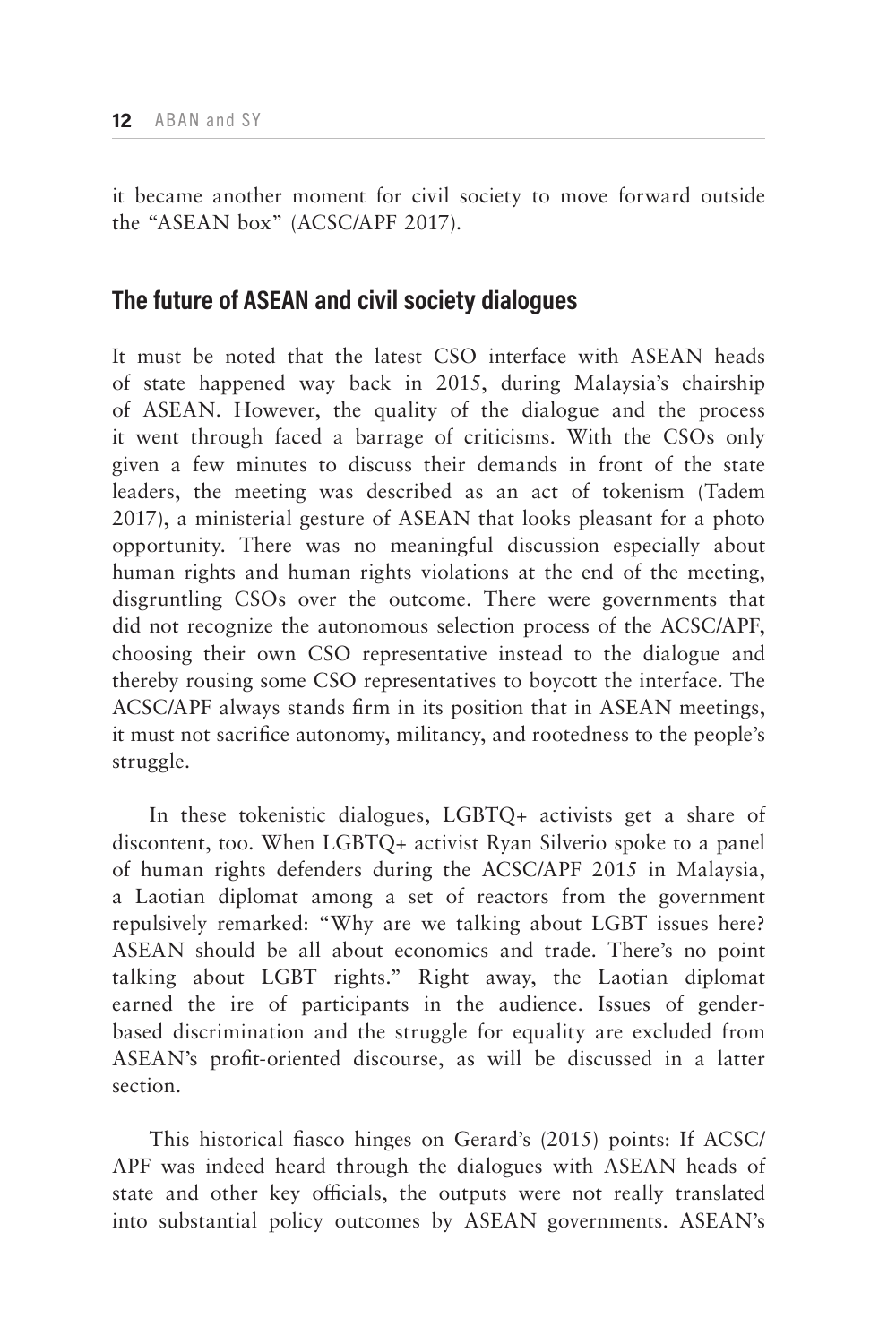engagement with civil society organizations (CSOs) remains uneven, limited, and with no clear mechanisms for CSOs to participate and follow through. ASEAN prefers CSO participation in the area of functional utility that is usually depoliticized. And so it rather accommodates those who will support in achieving the already established goals and projects of its governing elite (Nesadurai 2012). Historically, the first interface between ASEAN and CSOs also happened in Malaysia in 2005, the year when the ACSC was also conceived. But after that event, Malaysia was criticized for not controlling the participation of CSOs whose legitimacy and mandate were questioned by Brunei, Cambodia, Laos, Myanmar, and Singapore (Chongkittavorn 2009, in Nesadurai 2012). Beginning in 2009, ASEAN officials decided to make this interface optional, instead of a permanent meeting during the ASEAN Summits (Nesadurai 2012). Through the years, ASEAN member states have consistently resisted and vacillated with regard to civil society interface or dialogues (Lopa 2016).

These episodes of failed engagements only reflect how peoples in Southeast Asia are always outside the policy circle of the ASEAN. If more than a decade ago, ASEAN left a door ajar for civil society to present their perspectives about how the ASEAN can be peopleoriented (Collins 2008), that door could now be considered shut. Gerard (2015) further explained that these spaces for token engagement with CSOs were reflected in the ASEAN–CSO ad hoc consultations that were otherwise treated as informal dialogues with no guarantee to have impact on policy change. On the other hand, the GO–NGO (government and non-government) Forums that were formal gatherings were but tightly controlled by governments that excluded dissenting CSOs (ibid.). While relevant ASEAN bodies may have created an opportunity for CSOs' critical views to be represented, these views were not advanced to shape political outcomes (ibid.).

These dialogues that took place under the purview of the ASEAN actually signified power relations that permeate the civil society space for participation. Cornwall (2002, 8) discussed that these spaces made available by those in power—in this sense, the hegemonic power of ASEAN—"may be discursively bounded to permit only limited citizen influence, colonizing interaction and stifling dissent." Making it worse,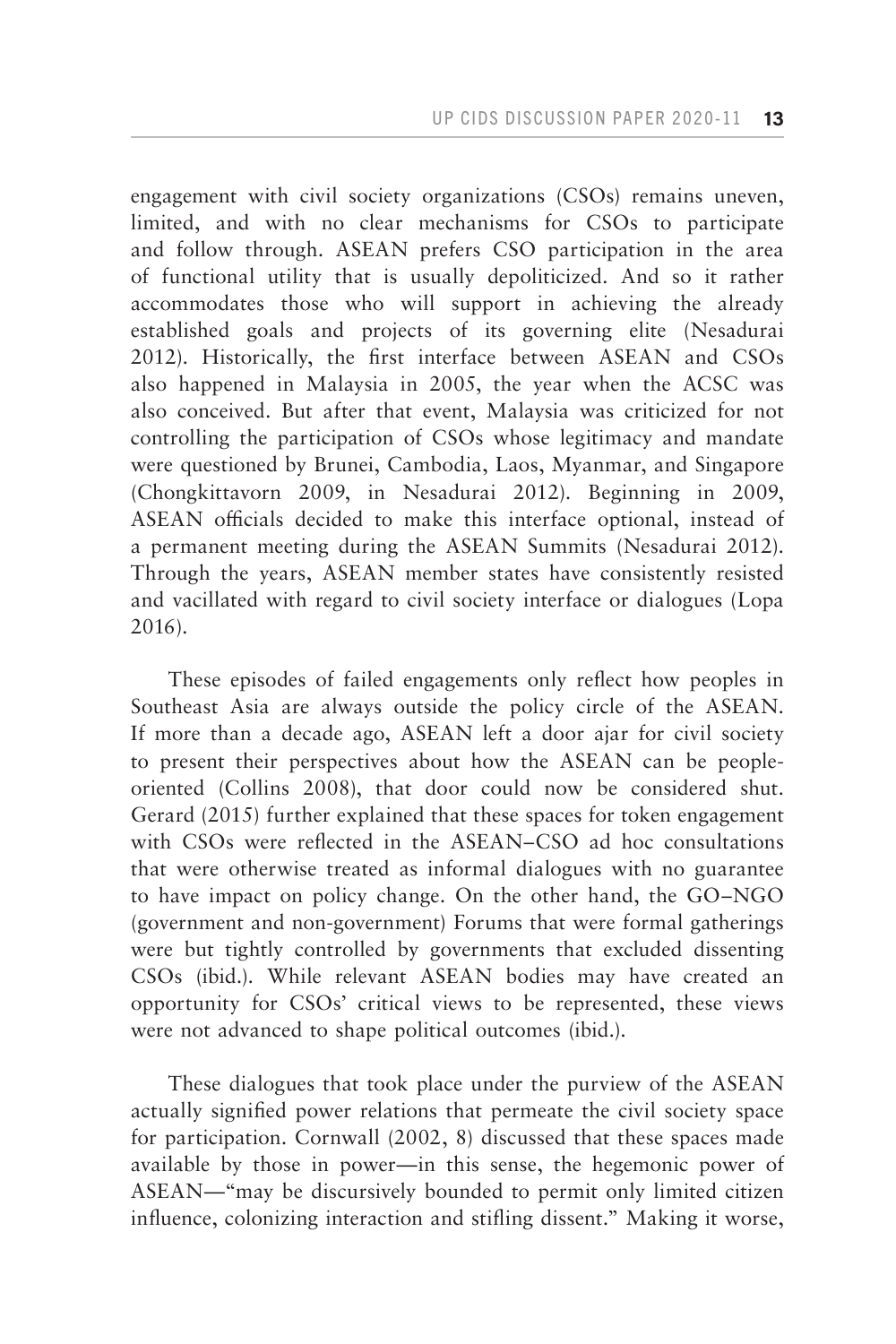there are critical spaces for the exercise of citizenship and rights that are delegitimized by government and development institutions (ibid., 22).

Although the ASEAN Charter, signed in 2007, contains critical elements such as democracy, human rights, good governance, and the rule of law (Nesadurai 2008), civil society called it a disappointment when their recommendations were not incorporated into this regional policy (Collins 2008). Rather, it institutionalized ASEAN's tradition of upholding the norms and principles of sovereignty/non-interference to maintain its internal cohesion (Nesadurai 2008). This top-down, state-centric persona of ASEAN that is apparent in the Charter, made no mention of institutionalized roles of CSOs and their space to provide input into the ASEAN decision-making process. Furthermore, "the apparatus (coordinating councils; community councils; sectoral ministerial bodies; committee of permanent representatives, national secretariats)" remains state-driven (Collins 2008, 326). It is therefore not surprising that the corresponding Blueprints of the ASEAN Community Pillars follow this same path.4

# **Interrogating the "ASEAN Way" and ASEAN's human rights mechanism**

The dilemma of consensus and non-interference

The paradox behind the ASEAN–CSO interface resonates various levels about the "ASEAN Way" or a state-to-state conduct that is "governed by a set of informal, procedural norms emerged through repeated practice, consensus decision making, non-confrontational and deliberative style of interaction" (Nesadurai 2008, 228). The "ASEAN Way norms of sovereignty and non-interference and the ASEAN diplomacy of non-coercive, consultative and consensusseeking interactions and decision-making" disallows this inter-

<sup>&</sup>lt;sup>4</sup> These Blueprints are for ASEAN's Economic, Socio-cultural, and Political Security Communities.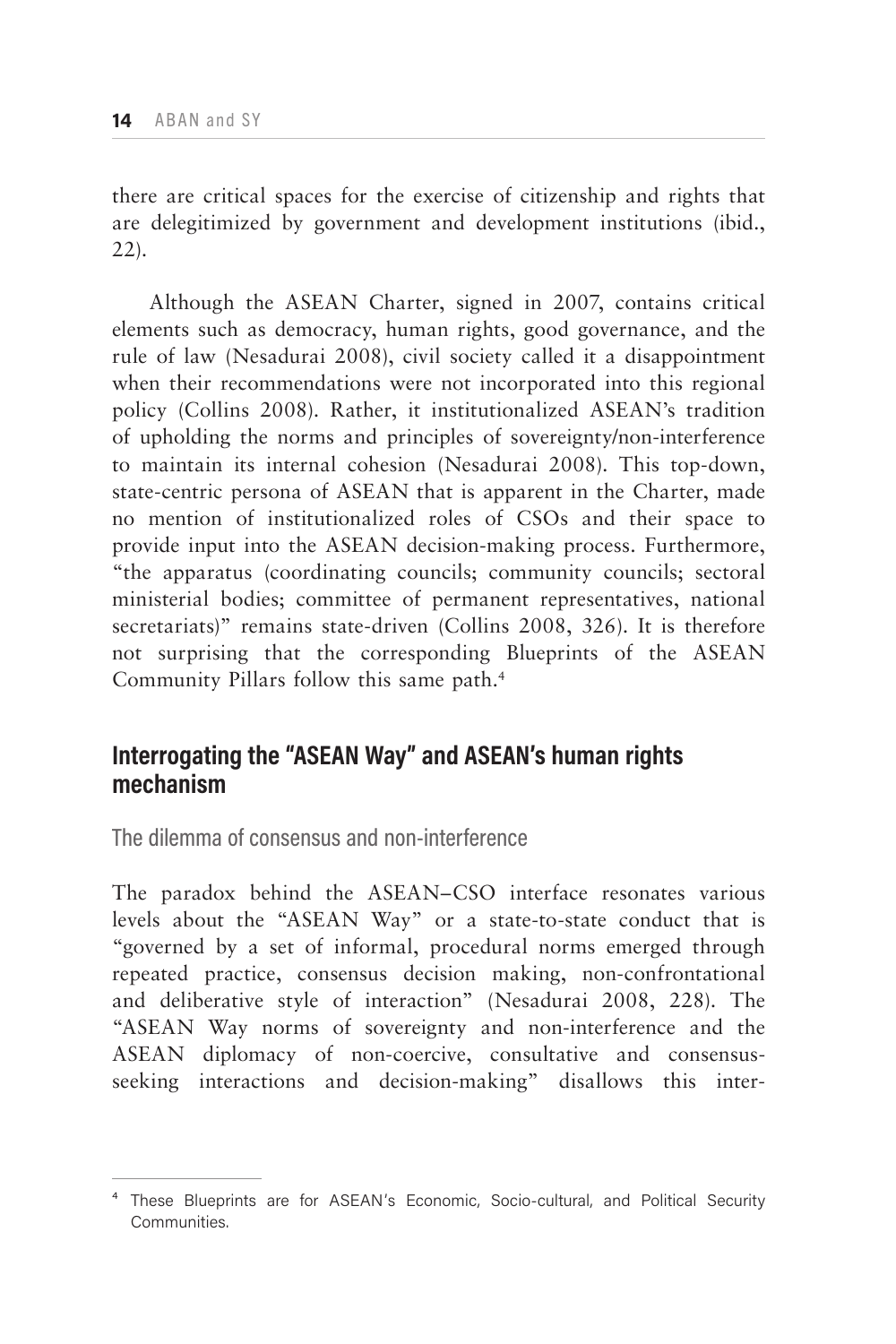governmental body, governed and controlled by the members' political and bureaucratic elite, to openly discuss "sensitive issues with domestic political implications such as democratization, marginalization, exclusion, rights, social justice," which on the contrary, are central to the CSO discourse (Nesadurai 2012, 166). The ASEAN simply cannot abandon its notion of non-interference for the interest and welfare of everyone across the region. One of the main reasons is that the discourse on poverty and oppression will sensitively touch the members' domestic policy (Collins 2008).

Since the inception of this bloc, the rule of thumb is regional relations must not impinge on domestic affairs and politics of each member state. When national policy implies gross violations of peoples' rights, the ASEAN should not meddle. Collins (2017) explained that this consensus-based diplomacy is a glue that binds ASEAN members together. The ASEAN has to guarantee that no decision could be made against outright opposition, which enabled the elite to be at ease with one another. As a result, the ASEAN as a regional bloc has remained silent on many human rights issues and abuses. The promotion and protection of human rights, supposedly a core value of any regional organization that perceives peoples as central to its role, appears to be only good on paper.

Civil society's demands for ASEAN accountability substantially target these non-interference and consensus decision-making assertions that will otherwise entail a dramatic reorientation of ASEAN's reason for existence which "first and foremost is an Association for the elite" (Collins 2008, 315). The ACSC/APF argues that the ASEAN remains encumbered from fulfilling its vision because it has been in constant contradiction of itself as embodied in its interpretation of these norms or principles and act of diplomacy that limits its effectiveness in responding to peoples' agenda and regional challenges.

The LGBTQ+ sectors within the region have been constant victims of discrimination and the crackdown on human rights. Homophobia has stirred up hate crimes. But the ASEAN as a regional bloc refuses to intervene yet again because of its non-interference principle and discomforts in dealing with the issue. The regional LGBTQ+ rights group ASEAN SOGIE Caucus (ASC) explained that this inaction stems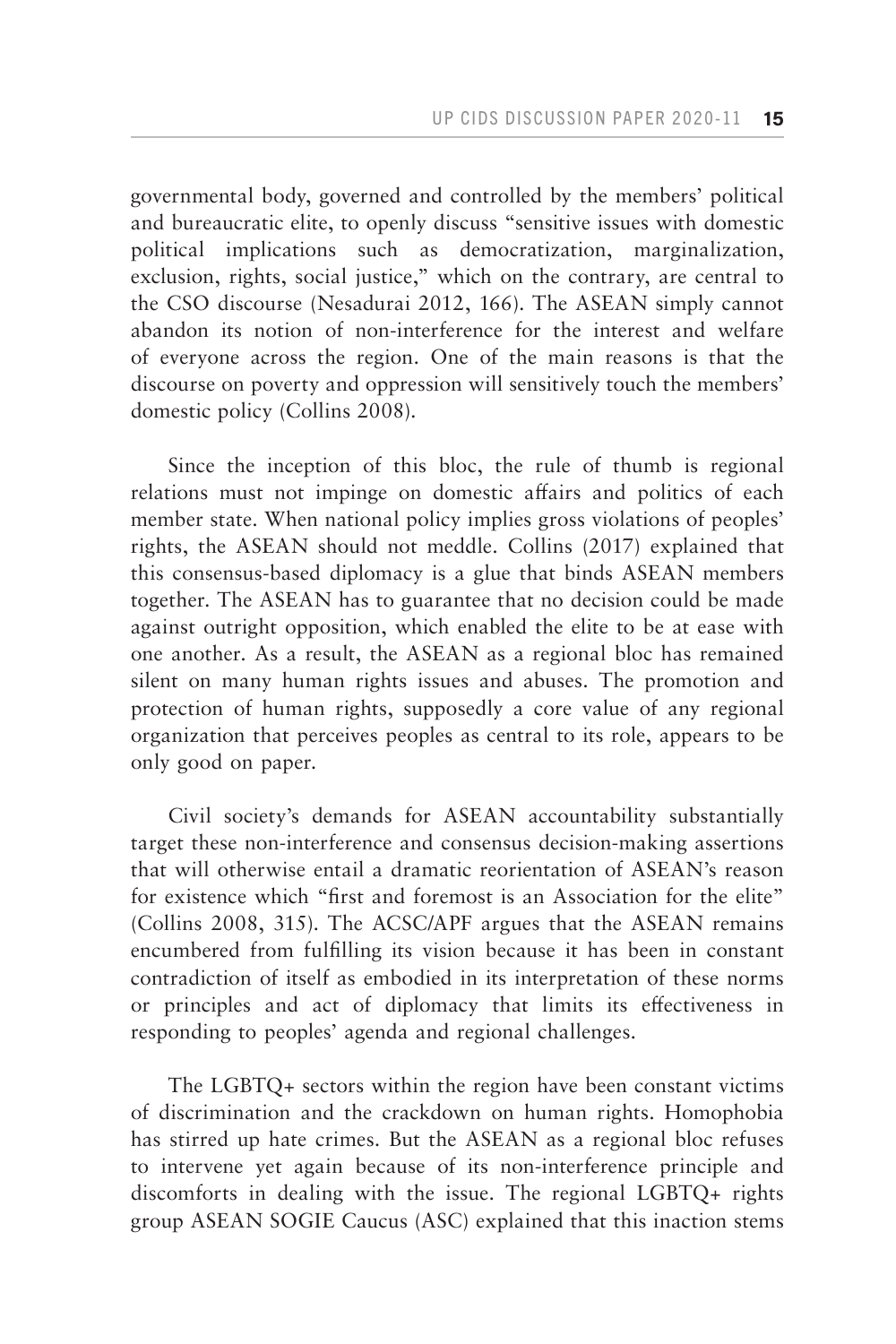from the putative belief that SOGIESC equality is alien to the region's local culture and is therefore not part of ASEAN values.

Various LGBTQ+ groups in the region recently mentioned that Southeast Asian states generally have a low rate of ratification of international human rights instruments (see **TABLE 1**). They also observed the insufficient support of these states to LGBTQ+ rights as reflected in the region's voting record regarding the establishment of the UN Independent Expert on Protection against Violence and Discrimination Based on Sexual Orientation and Gender Identity. Out of the eleven countries in the region, only Cambodia, Thailand, Timor Leste, and Vietnam voted in favor of the establishment (see **TABLE 2**  on opposite page) (Destination Justice 2018).

| Country       | <b>ICCPR</b> | OP-<br><b>ICCPR</b> | OP2-<br><b>ICCPR</b> | <b>ICESCR</b> | OP-<br><b>ICESCR</b> | <b>CEDAW</b> | OP-<br><b>CEDAW</b> | <b>CAT</b> |
|---------------|--------------|---------------------|----------------------|---------------|----------------------|--------------|---------------------|------------|
| <b>Brunei</b> | No           | <b>No</b>           | No                   | No            | No                   | 2006         | No                  | 2015(s)    |
| Cambodia      | 1992         | 2004(s)             | <b>No</b>            | 1992          | No                   | 1992         | 2010                | 1992       |
| Indonesia     | 2006         | <b>No</b>           | <b>No</b>            | 2006          | No                   | 1984         | 2000(s)             | 1998       |
| Laos          | 2009         | <b>No</b>           | <b>No</b>            | 2007          | <b>No</b>            | 1981         | No                  | 2012       |
| Malaysia      | No           | <b>No</b>           | No                   | <b>No</b>     | No                   | 1995         | No                  | <b>No</b>  |
| Myanmar       | No           | No                  | No                   | 2015(s)       | No                   | 1997         | No                  | <b>No</b>  |
| Philippines   | 1986         | 1989                | 2007                 | 1974          | <b>No</b>            | 1981         | 2001                | 1986       |
| Singapore     | No           | No                  | No                   | No            | No                   | 1995         | No                  | No         |
| Thailand      | 1996         | No                  | No                   | 1999          | No                   | 1985         | 2000                | 2007       |
| Timor-Leste   | 2003         | No                  | 2003                 | 2003          | 2010(s)              | 2003         | 2003                | 2003       |
| Viet Nam      | 1982         | No                  | <b>No</b>            | 1982          | <b>No</b>            | 1982         | <b>No</b>           | 2015       |

#### **TABLE 1** Southeast Asian states' ratification of relevant human rights instruments

 $(s)$  = signed only, no ratification

Source: United Nations Office of the High Commissioner for Human Rights, "Status of Ratification Interactive Dashboard" (as of September 9, 2016), cited in Destination Justice 2018, 214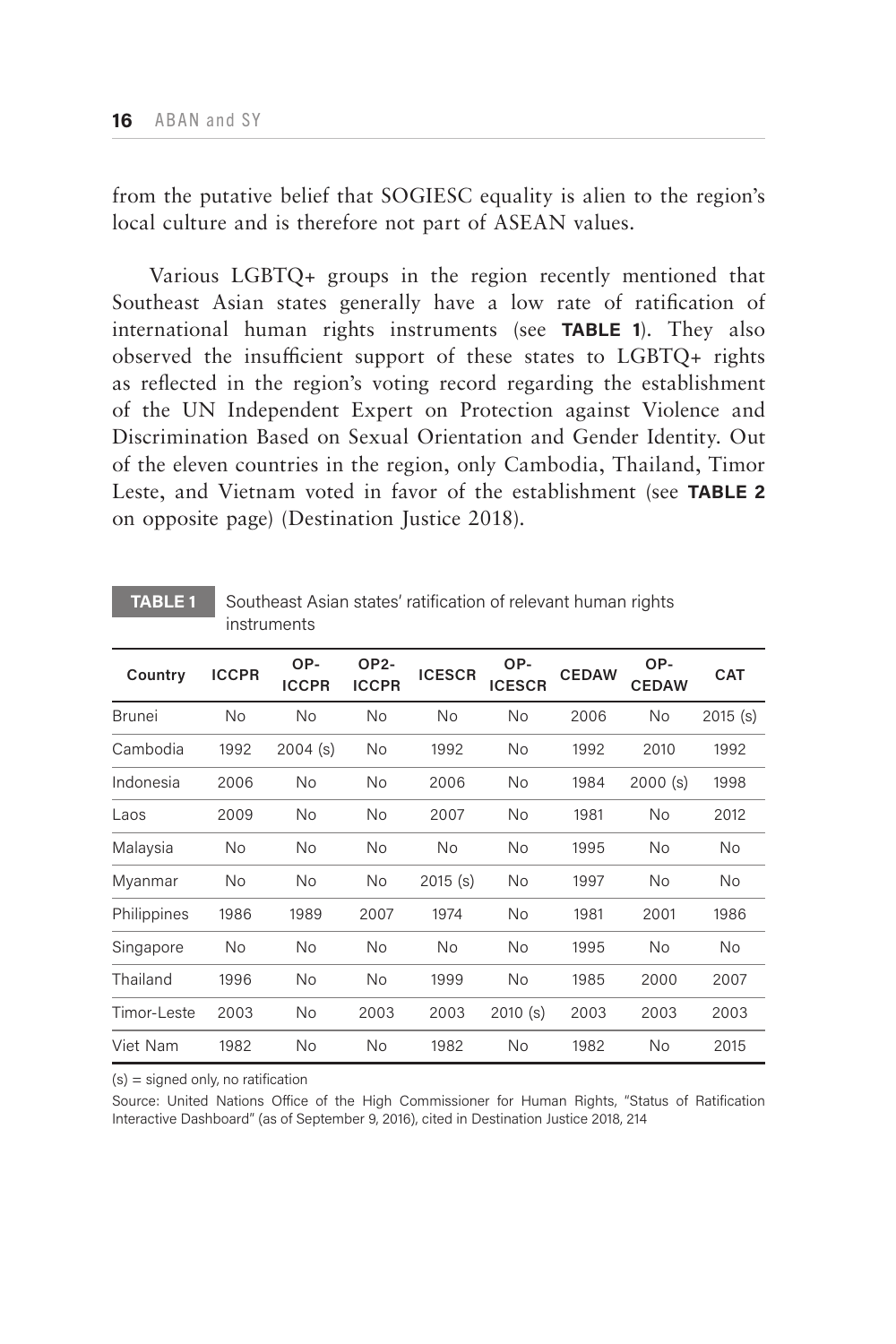#### **TABLE 2** Southeast Asian states' votes regarding the establishment of a UN Independent Expert on Protection against Violence and Discrimination Based on Sexual Orientation and Gender Identity

| Country       | Vote         |  |  |
|---------------|--------------|--|--|
| <b>Brunei</b> | No           |  |  |
| Cambodia      | Yes          |  |  |
| Indonesia     | No           |  |  |
| Laos          | Did not vote |  |  |
| Malaysia      | No           |  |  |
| Myanmar       | Abstain      |  |  |
| Philippines   | Abstain*     |  |  |
| Singapore     | No           |  |  |
| Thailand      | Yes          |  |  |
| Timor-Leste   | Yes          |  |  |
| Viet Nam      | Yes          |  |  |

\* The Philippine government in 2019 changed its position to Yes when the UN HR Council voted on the extension of the mandate of the UN IESOGI (United Nations Independent Expert on Sexual Orientation and Gender Identity)

Source: GayNZ.com, cited in Destination Justice 2018, 215

## The AICHR as a paper tiger

Sexual orientation and gender identity has been recognized as grounds for discrimination and violence by the United Nations and by rights monitoring bodies in Africa, Europe, and the Americas.

As a regional body, ASEAN operates its own human rights mechanisms through the ASEAN Intergovernmental Commission on Human Rights (AICHR) that has a mandate to address human rights issues in the region under international law. While it has a number of independent-minded representatives in its roster who are serious in pursuing this mandate, the AICHR remains ineffective, incapacitated, and toothless in protecting human rights and fundamental freedoms mainly because of ASEAN's non-interference principle and emphasis on consensus (Piromya 2019). The AICHR cannot implement its plans and decisions because it is the member states or national governments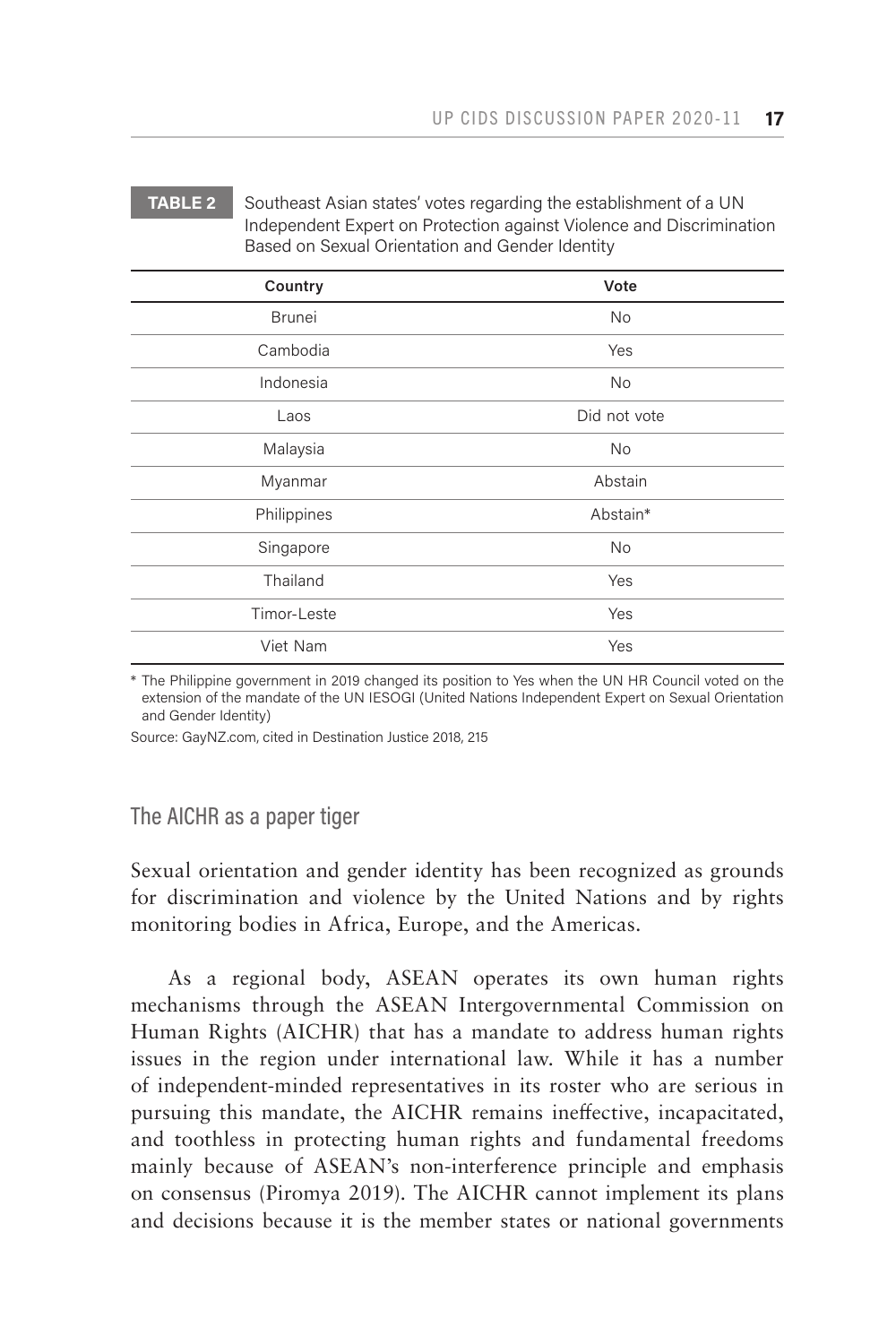which should comply with human rights (Collins 2018). The AICHR, since its inception in 2009, was not really able to stand up for the rights of citizens in Southeast Asia (Piromya 2019) because the three fundamental elements of human rights protection are missing in the AICHR's operations: (1) a process or procedure for receiving complaints, (2) the right and facility to investigate on such complaints; and (3) the capacity to provide remedies (Collins 2018).

The LGBTQ+ activists and pride movements across the region mobilized by ASC have had sporadic meetings with the AICHR. They acknowledged that a couple of spirited AICHR representatives support SOGIESC-based advocacies. However, this inter-governmental body lacks any protection mechanism for SOGIESC equality and LGBTQ+ rights (Destination Justice 2018). A passive "wait-andsee" position has become the "official position" of the AICHR and the ASEAN in general—in responding to the conflicts that arise between pro- and anti-equality formations in the region. This has set a dangerous precedent as the first regional intergovernmental human rights monitoring body. The AICHR has blamed religion and culture for holding back its commitment to recognizing that all human beings have human rights and that LGBTQ+ rights are human rights.

# **Understanding the ASEAN agenda**

In understanding this troubling and unjust inaction on the part of ASEAN, it is important to profoundly comprehend through its economic angle why the centrality of human rights and social justice is not within its realms. The history and evolution of ASEAN as a regional body mirror its heavy preference for regional economic integration. In fact, the unbridled union of the "ASEAN Way" and the vision for economic integration has compromised the reputation of this regional body in the face of many civil society even as ASEAN saw it as their "competence power" (Nesadurai 2008, 235).

In 1978, ASEAN already took the advantage of the Cold War to construct its regional economic cooperation when it initiated the ASEAN Post Ministerial Conference as a single corporate entity with its dialogue partners: Australia, US, the European Union, and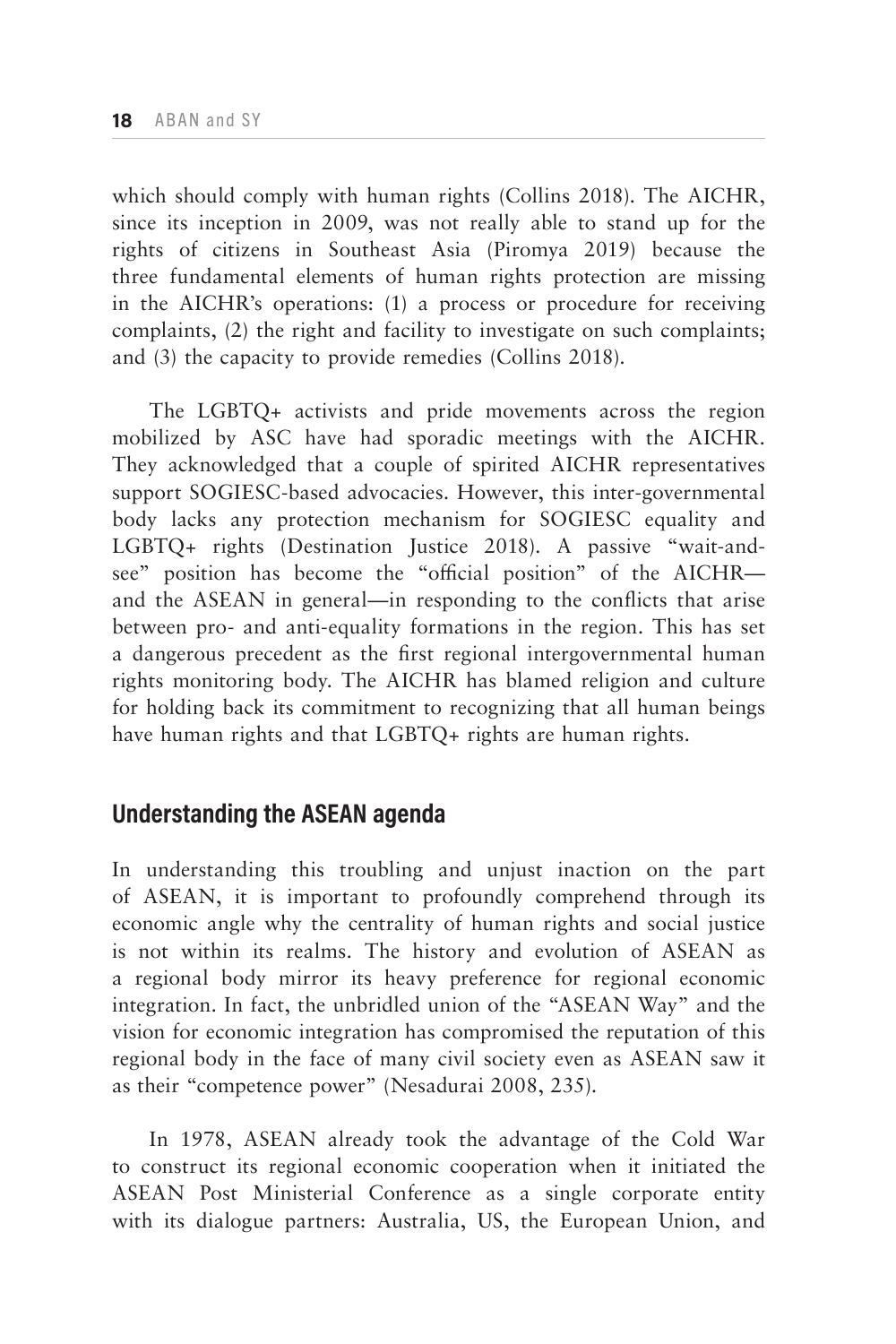Japan (ibid.). In the 1990s, the dialogue partners extended to South Korea, Russia, and China which paved the way for the formation of the ASEAN Regional Forum (ARF) in 1994 as the first multilateral security forum (ibid.). Meanwhile, the ASEAN Free Trade Area (AFTA) was formed in 1992 to attract foreign direct investments to a single, geographical economic space that is Southeast Asia (ibid.). Although there were internal struggles among ASEAN states to balance liberalization policies with their domestic economic interests (ibid.), such formations demonstrated the beginning of a long-term goal for regional liberalization that later facilitated the creation of the ASEAN Economic Community (AEC), making the region as an integrated and singular market and production base. Under the AEC, the ASEAN opts for business to spool the thread of its regional integration ambition to concede to the demands of the 21st century global economy. Thus, explains its present-day enthusiasm over new generation trade deals.

Beginning 2015, the ASEAN established the ASEAN Community, comprising the AEC, along with the ASEAN Political Security Community (APSC) and the ASEAN Socio-cultural Community (ASCC), to chart its regional integration direction. Dovetailing these three pillars was the adoption of the ASEAN Community Vision 2025 and the three corresponding Blueprints that extensively discussed the content of each of these pillars (ASEAN Secretariat 2019). Among the three pillars, the ASEAN tirelessly exhausts most of its energy in the AEC as obviously manifested in its Integration Report 2019 which claimed to be building on the success of the first AEC Blueprint that culminated in 2015 (ibid.).

Moving toward 2025, the ASEAN envisions five interrelated and mutually reinforcing characteristics: (1) a highly integrated and cohesive economy; (2) a competitive, innovative, and dynamic ASEAN; (3) enhanced connectivity and sectoral cooperation; (4) a resilient, inclusive, people-oriented, and people-centered ASEAN; and (5) a global ASEAN (ibid.).

The ASEAN is strongly committed to reinforce its external economic relations as it identifies its internal integration with "open regionalism" in the pursuit of a global ASEAN. The report elaborated this as it mentioned the free trade and investments agreements with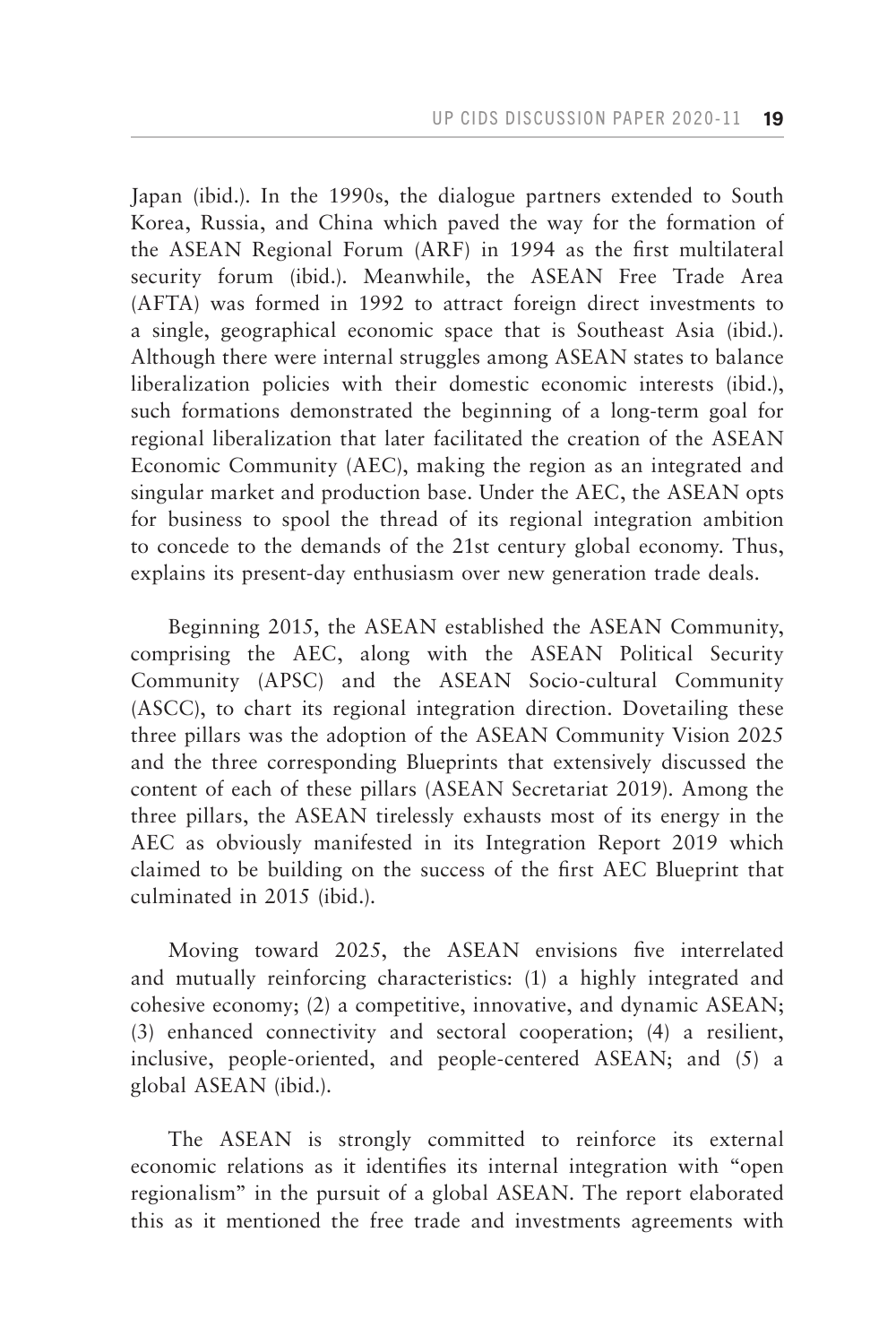its trade partners: Hong Kong, China, Australia, New Zealand, Japan and the ongoing negotiations for the Regional Comprehensive Economic Partnership (RCEP), a larger free trading deal being claimed as an "ASEAN-led framework for regional trade architecture" (ASEAN Secretariat 2019, 168).

The RCEP is a new-generation free trade agreement being spearheaded by the ten ASEAN member states with Australia, South Korea, Japan, New Zealand, and China.<sup>5</sup> It seeks to cover regional cooperation in the trade of goods and services, investment, economic and technical cooperation, intellectual property rights, competition policy and dispute settlement, among others (Purugganan 2017). And looking further into this ambitious megadeal, it is more than just a competition over markets, but a battle over trade rules "who gets to set the rules and whose interests should be favored or protected by these rules" (Purugganan 2019). Even when the ASEAN asserted its centrality in the negotiations, it cannot match the economic size and power of its trading partners in terms of gross domestic product (ibid.). Two of the most contentious chapters that were momentarily sidelined in the negotiations are the provisions on the investor-state dispute settlement (ISDS) mechanism, a corporate tool to sue governments and weaken the power of states to regulate investment; and the intellectual property (IP) chapter, which would compel developing countries with weaker IP rights regulations to adjust their laws to comply with RCEP's higher standards of protection (ibid.). This chapter, which also concerns copyright protection standards, may likewise have unintended effects of stifling creativity, free speech, and economic growth (Law and Technology Centre, The University of Hong Kong 2017).

Various people's movements and individuals have criticized the transparency of the negotiations which were done with very limited public consultation and where results of the negotiating texts have yet to be released for public scrutiny (Purugganan 2019; Law and Technology Centre, The University of Hong Kong 2017). During the

<sup>&</sup>lt;sup>5</sup> The RCEP was still being negotiated during the time of the development of this paper. During this time, India was still part of the original negotiating states until it opted out of the RCEP on November 4, 2019.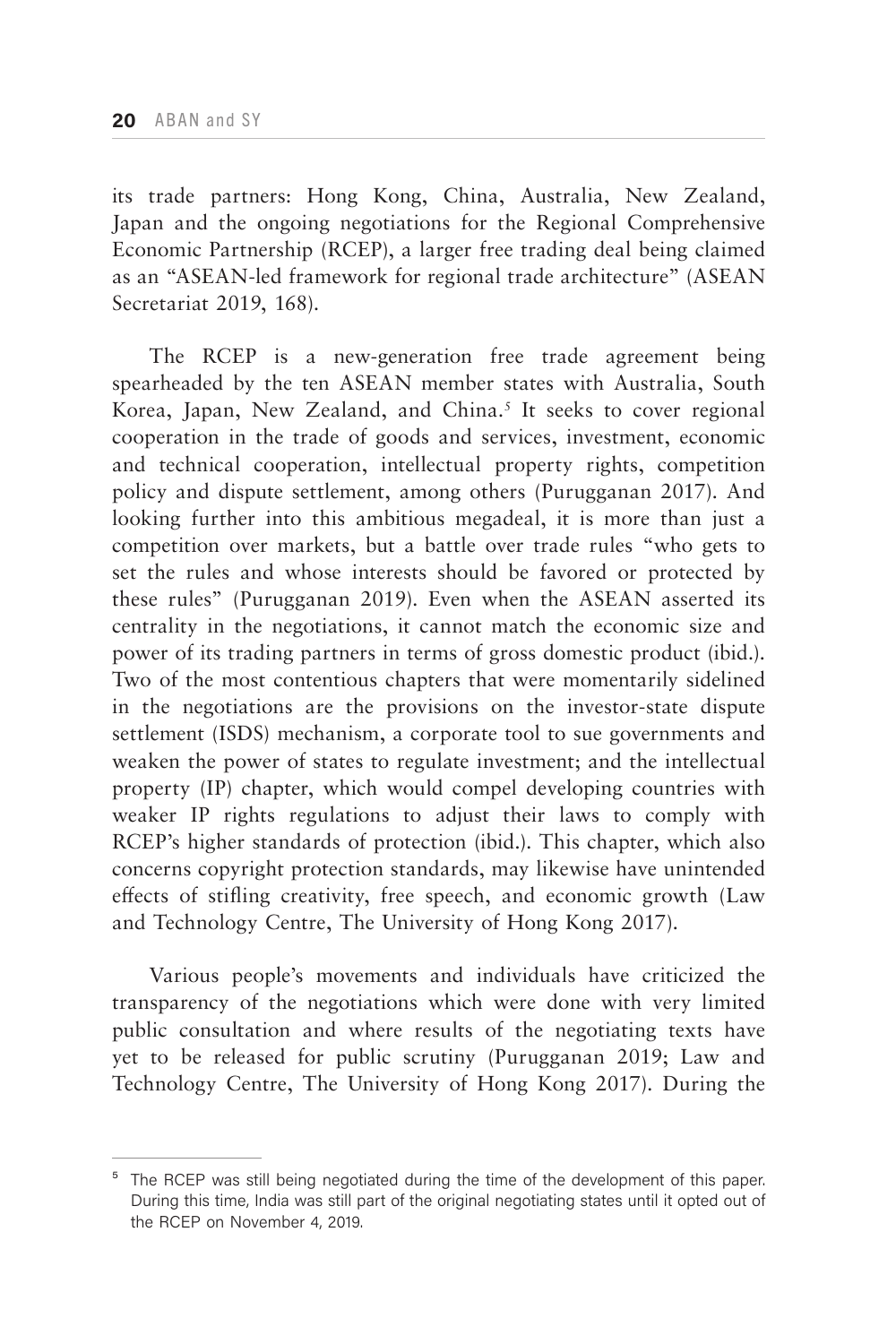ACSC/APF 2019 in Thailand, peoples' movements renewed their call on governments to reject the RCEP.

As the AEC progresses through the RCEP negotiations, the missing part, however, is the sincerity in fulfilling the social agenda that should have described ASEAN's aspiration to become people-centered and people-oriented. Way before the construction of these ASEAN Community Pillars, civil society already slammed ASEAN's privileging of economic integration over other socio-political norms (Nesadurai 2008). As the Community Pillars unfolded, the Socio-Cultural Pillar focused more on the national security framework, deviating from the CSO's centrality on rights-based and human security approach (Nesadurai 2012). Notably, the ACSC/APF saw a de facto downgrading of its status before ASEAN as the mention of "ACSC" in the 2009 version of the ASCC Blueprint's Chapter E (Building ASEAN Identity), Section E4 (Engagement with the Community) was removed from the 2015 version (in reference to Vision 2025). The latest document instead just simply refers to civil society and government engagements (Lopa 2016).

The AEC is therefore fashioned to look as if it prioritizes peoples' welfare. However, its details unveil the focus on business and multinationals (Santiago 2015). Using sharp words, Santiago (2015), a seasoned Malaysian parliamentarian and a staunch human rights advocate, described that the spirit of the AEC has been nothing but a race to the bottom with domestic and global capital at the expense of the exploited people of the region.

It is business as usual for the ASEAN. The AEC vividly underscores an all-out preference for private sector initiatives, trade and foreign investments, and multinational corporations that have bred entrenched inequalities within countries, extensive human rights violations, situations of conflict and violence, and wanton exploitation of natural resources. What is also apparent is the yawning gap between the richest members of ASEAN and those still grappling for development (ACSC/APF 2017).

This utterly magnanimous support for business and corporate interest reflects what Nesadurai (2012) argued, that the AEC, with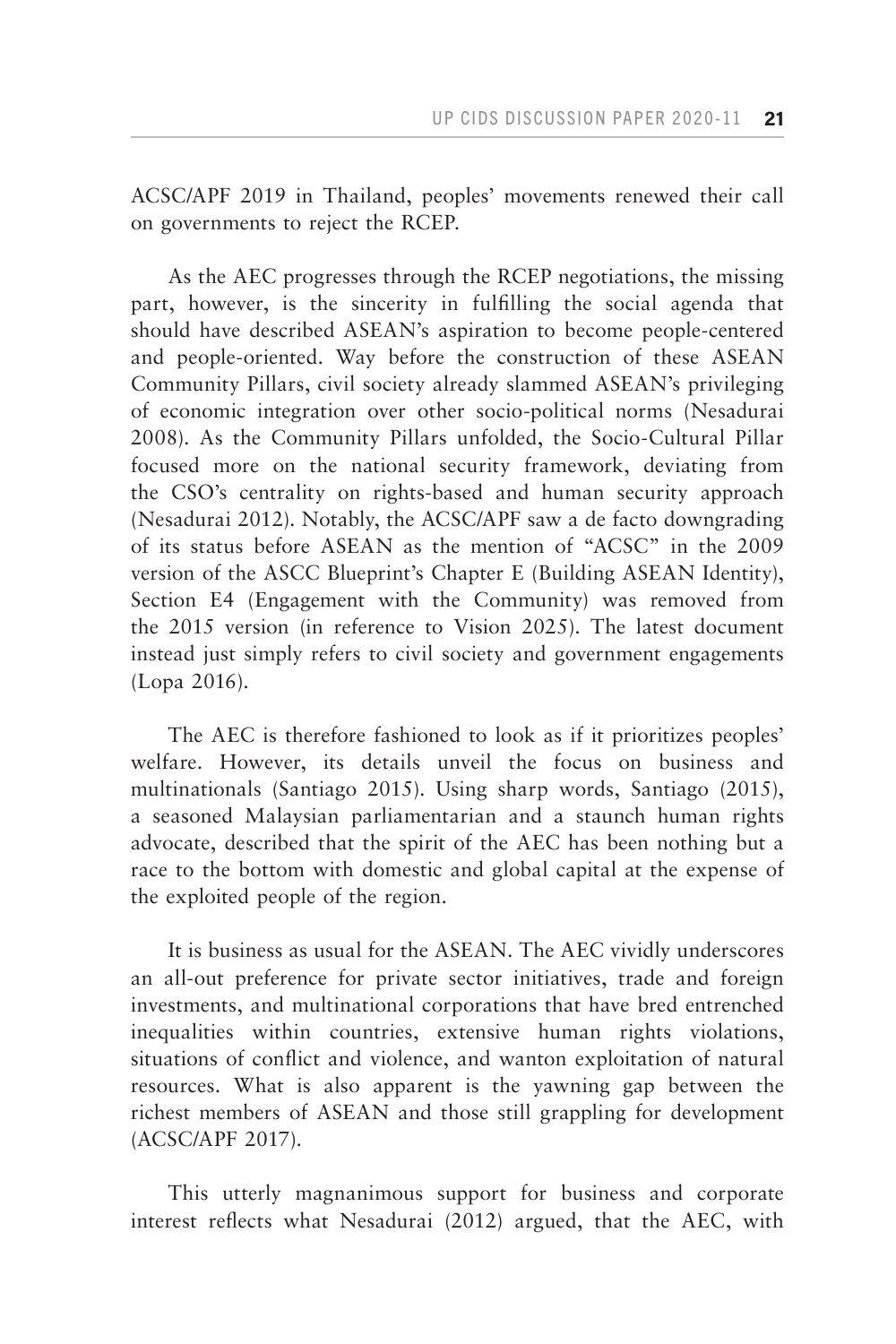its neo-liberal elements, is clearly at odds with civil society's agenda. It puts primacy on competition and productivity but fails to integrate the principles of human rights, social justice, and environmental sustainability (ibid.).

As the situation describes, ASEAN's language of market and economics runs contrary to the human interest of the region's population. The trajectory of its development paradigm is the endless pursuit for economic growth, regardless of any adversarial impact that may arise. These days, with stronger authoritarian tendencies of ASEAN member states, it becomes more challenging for civil society to hold the ASEAN accountable, where corporate power is gaining much traction and where peoples' opposition is most critical (ACSC/ APF 2017).

This political and economic interplay in the ASEAN deserves a much needed appreciation when pushing for the demand for democratization in the region. From the transition period after the Cold War to the neoliberal globalization era, the world market increasingly puts pressure to this regional bloc in the name of economic stability and global competitiveness. The result of all these unjust and discriminatory connections always place the LGBTQ+ and other marginalized peoples at the receiving end of development.

# **Solidarity in the LGBTQ+, queering development**

## ASEAN for elite heteropatriarchy?

From a properly materialist analysis, this economic phenomenon is bolstered by and bolsters a socio-cultural structure that solicits tacit consent for such inclination towards capital accumulation. Considering the deliberate exclusion of LGBTQ+ discrimination and SOGIESC-based violence in ASEAN's policymaking and human rights mechanism, a socio-cultural code that decides which sex's concerns matter more than those of others must be operating in ASEAN's model of regionalism. Historically, the ASEAN per se is an institutional product of a system that reproduces heteronormative politics.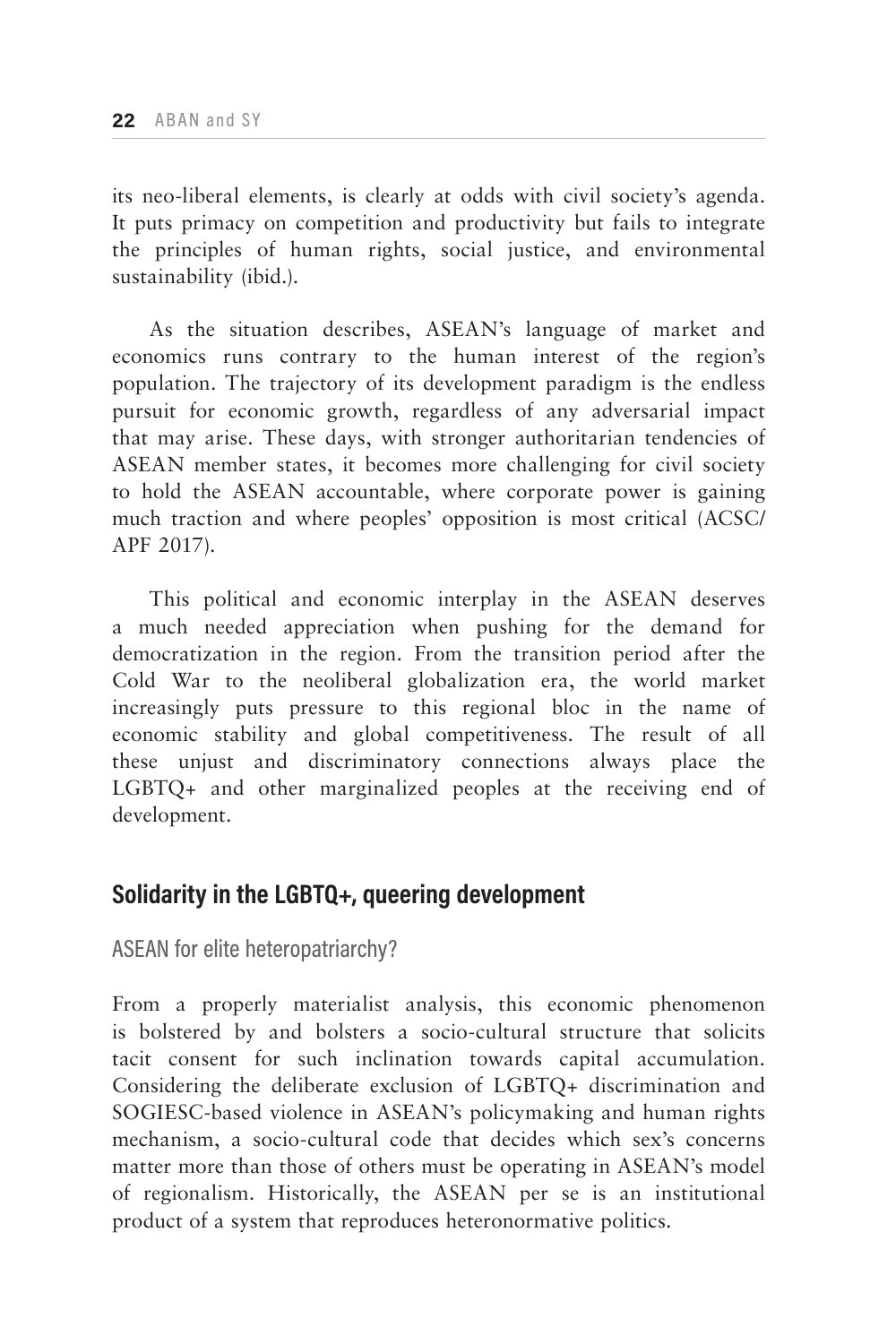It is worth retelling that the ASEAN was first convened by five male foreign ministers, otherwise hailed as the "founding fathers" of the ASEAN in the 1960s (ASEAN n.d.)—even such a delegation is male-centric.<sup>6</sup> Inaugural objectives express a high preoccupation on poverty eradication, structural adjustments, growth, intra-ASEAN dispute, and an end to communist insurgencies in the region, influenced by the Cold War and the US "Red Scare" propaganda and shrouded by the slogan of building regional peace and stability until today (Eccleston, Dawson, and McNamara 1998, 311). At that time, ASEAN saw Communists as a challenge with its intensification in Southeast Asia following the Communist victories in Indochina (Soon 1976). Collins (2008) argued that the ASEAN's history revealed the centrality of state security as a way of safeguarding the elite. Human rights were not in their political radar.

Under the current situation, human rights sensitively tackle the adverse impact of neoliberalism that is well entrenched in the regional economic engagements of the ASEAN. This suggests that the LGBTQ+ community, who are part of this phenomenon of marginalization under the neoliberal order, will remain unheard of as they continue to be unseen in the eyes of ASEAN leaders. A crucial contribution of the LGBTQ+ community therefore would be to engage SOGIESC-based activism to the tactical solidaritybased battles for social justice as neoliberalism encroaches all the corners of public and private (even sexual) life. In many occasions, some LGBTQ+ activists in the Philippines have tried to carry this forward. One of the landmark events in the history of Pride March in the Philippines is the 1994 LGBTQ+ mass action which, aside from commemorating the Stonewall Uprising of 1969 and protesting the many forms of discrimination and state-sanctioned homophobia, also dared to raise the issues of onerous taxation (calling to scrap valueadded tax) and the oil price hike that affected not only them, but the Filipino people in general (Kapederasyon 2016; Evangelista 2017). In the proceeding Pride celebrations decades after, queer activists

<sup>&</sup>lt;sup>5</sup> The five foreign ministers were Adam Malik of Indonesia, Narciso R. Ramos of the Philippines, Tun Abdul Razak of Malaysia, S. Rajaratnam of Singapore, and Thanat Khoman of Thailand.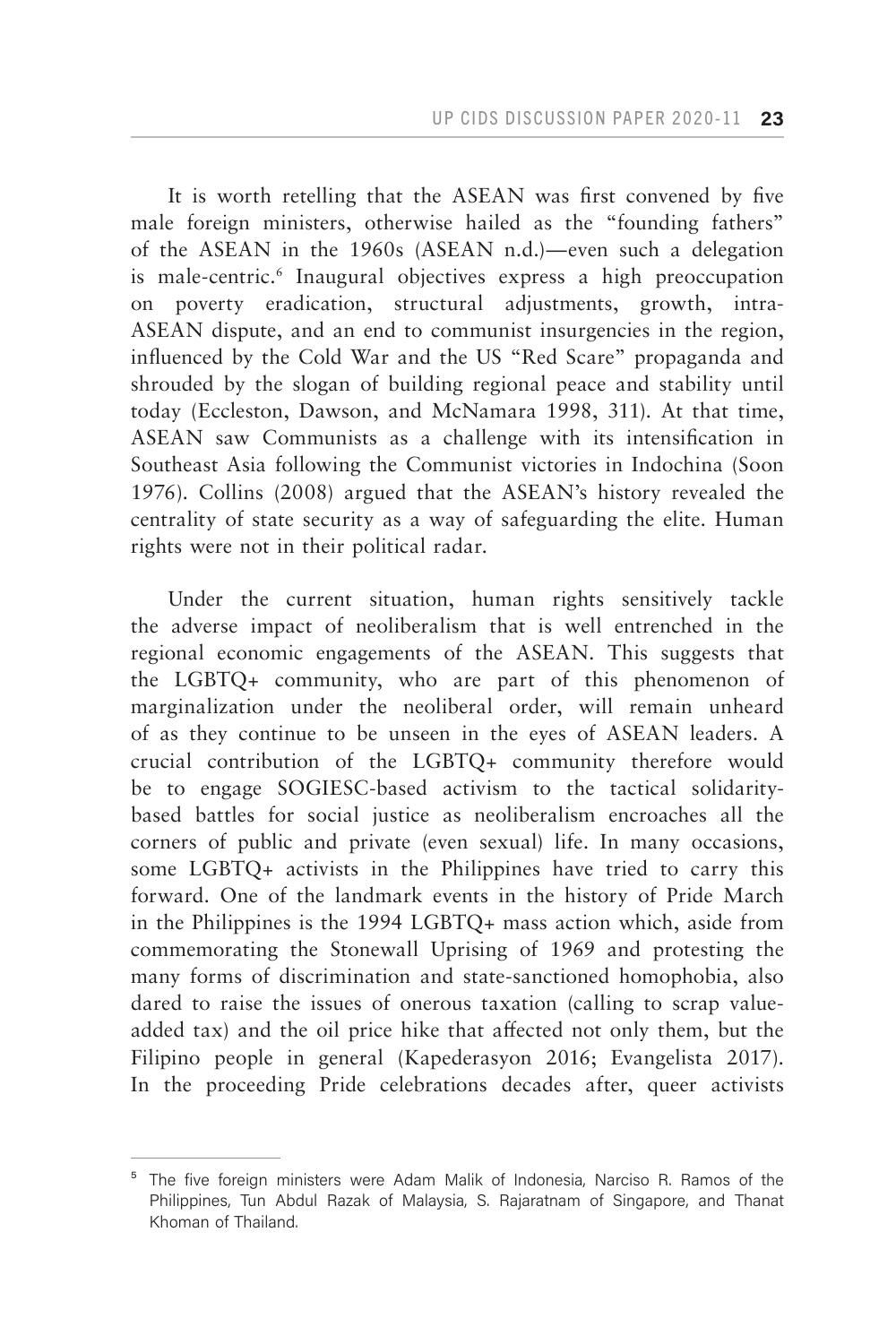brought the issue of labor contractualization of the country's topselling rum company during the event to show their support to the striking workers (Kapederasyon 2016). Both examples showed the courage and depth of perspective of the queer peoples to intersect their own fight for identity and recognition with the mass movement's struggle against regressive policies and exploitative conditions under neoliberalism.

## Solidarity as counter-strategy

In order to produce a counternarrative, Mason (2018) recommends that queering the concept of development is an important theoretical interruption of ongoing processes and powers that have been reinforced by heteronormativity. Being queer is about challenging not only sexual norms, but also other cemented codes operating in society that normalize the status quo, such as current norms in understanding development (Jolly 2000, cited in Mason 2018). For peoples in the Third World, queer politics also concerns poverty, imperialism, and underdevelopment. The fight for gender equality is braided with the liberation from poverty and socio-economic dependency (Kinsman 2019). Solidarity, then, must be the core of LGBTQ+ and SOGIESCbased activism. This is a product of a people-to-people interaction that works hard to overcome social inequalities along with systematic transformation of societies. Emerging from the ideologies and histories of plurality and diversity, it values and extends support to the important political struggles of other communities beyond borders. The praxis behind solidarity concerns the presence of a greater opportunity for people to share their experiences and knowledge, learn from each other, and build networks (Tadem et al. 2020).

Today, it is generally accepted by many CSOs that sex and gender intersect with other realms of positionality, such as class, race, ethnicity, religion, geographical location, and citizenship. Nevertheless, caution must be made, as bigtime non-government organizations (NGOs) and global institutions such as the World Bank and International Monetary Fund "seek to shape and deploy information, symbols, and expertise to frame [issues] in ways that suit their purposes best" (Kollman and Waites 2009, 9). Whereas these institutions have made significant contributions in the queer liberation movement (case in point, the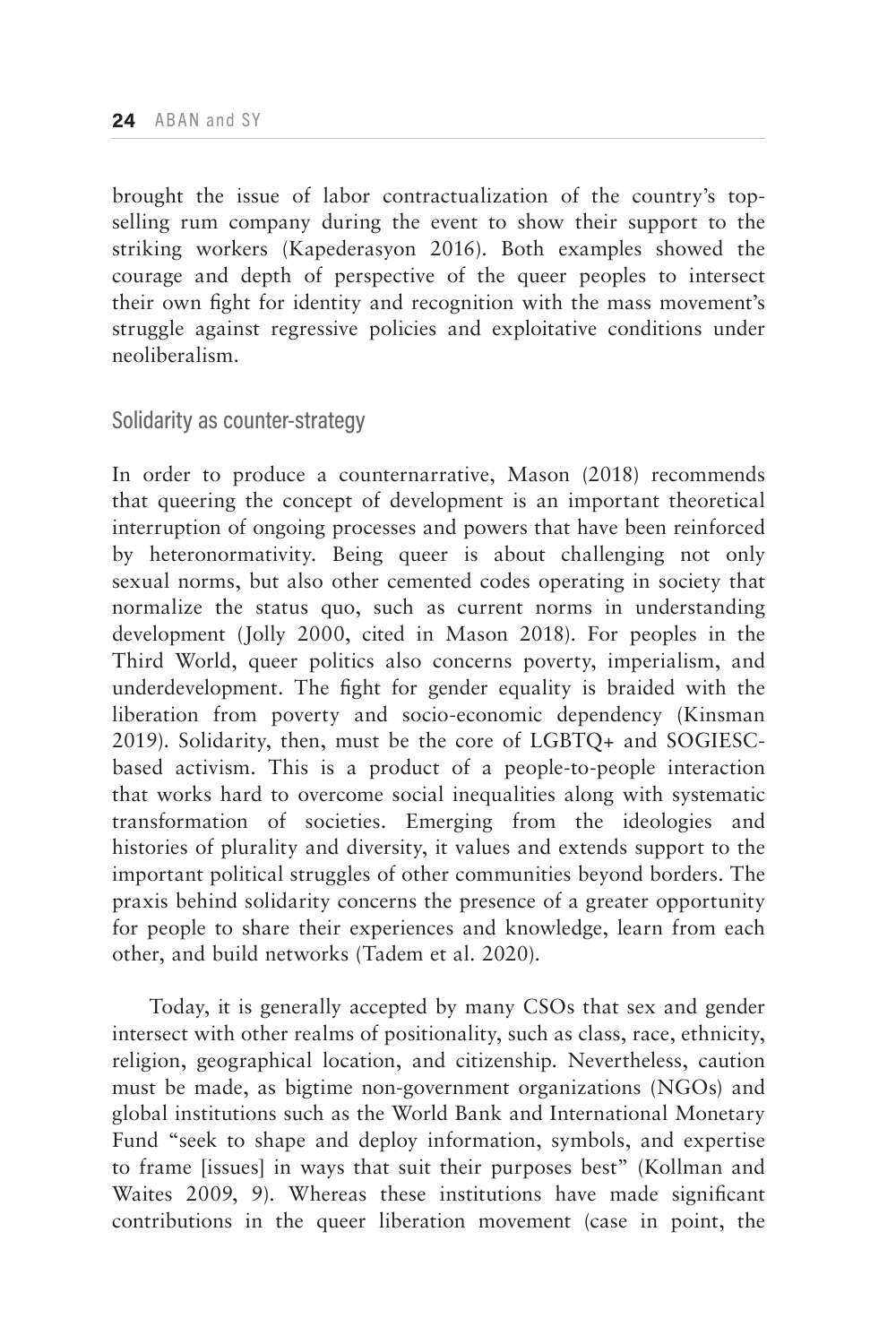ILGA), many a feminist and queer specialist has launched criticisms against the rhetoric developed and utilized by these institutions: human rights. To Jackson (1998, 70), "the issue of rights is posed in terms of equality with heterosexuals." To Seckinelgin (quoted in Kollman and Waites 2009, 9), same-sex marriage laws and other gender equality legislations lobbied around the world by NGOs and other institutions "[tie] recognition to specific categories and [imply] that these categories and universal and natural [thus] human rights norms limit sexual diversity and positive recognition of sexual difference." Human rights discourse, in other words, misses the point that "homosexualities will inevitably be regulated, oppressed and stigmatised while heterosexuality retains its privileged position as the unquestioned, institutionalised cultural norm" (Jackson 1998, 74). It also blankets over diverse gender identities and the granting of self-autonomy to determine one's gender identity and expression. Non-state actors seem to have no other way but to lobby for queer liberation *through identifiable categories*—the *human*, which defeats the purpose. Yet, the focus on rights both limits the diversity of queerness, which is its raison d'être, and depoliticizes the movement by leaving oppression and heterosexual privilege chained to the economic necessity/fiction of "family" within capitalist production—unquestioned (Engels 2000, 42).

Indeed, human rights are a process and a product of social movements. Seventy years since the adoption of the Universal Declaration of Human Rights (UDHR) by the United Nations General Assembly, its claim of universality has been consistently challenged to benefit ruling interests. Hegemonic state actors have configured the human to stipulate deep-seated bigoted notions of what is "human," which may exclude the diversity of the LGBTQ+ sector. "While all human beings are deemed born naturally free endowed with equal rights, the very definition of human itself in practice is not always neutral and hence, dynamic" (Yulius 2018). Human rights, as mobilized by neoliberal institutions such as the ASEAN, have thus only relegated the sector's specific needs and experiences into an inferior status within the mainstream HR movements. The regional diversity of Southeast Asia further provokes us to disturb a hegemonic configuration of formal equality as a human right attuned to the nuanced cultural differences of queer identities and experiences in the region.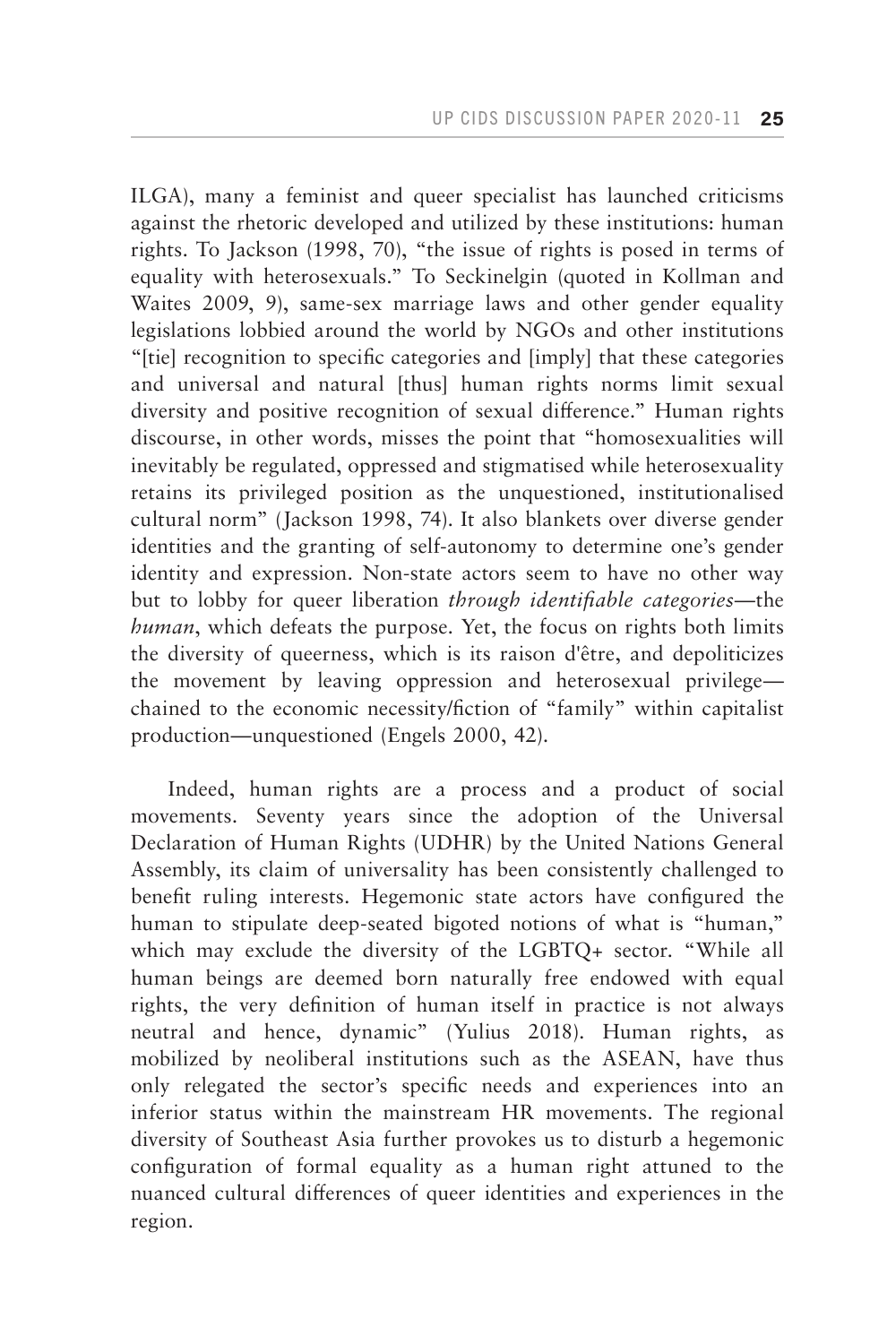This requires us to imagine more creatively tolerance and acceptance without necessarily boxing ourselves within liberal human rights discourses. The researchers propose that to move forward and deepen the agenda for queer liberation, the LGBTQ+ movement must adopt an internationalist character by building an alliance with the labor front, founded on a common identification between queer people and all working people worldwide (Drucker 2017).

In answering this question, however, attention must be redirected to what political economist Nancy Fraser (2012, 4) views as a major issue of concern: the "dangerous liaison" between feminism and marketization. Feminisms have achieved so much in women's liberation. Still, Fraser outlines two cases that emerge from this liaison, cases which this paper believes to be insights drawn from critical feminist IPE. First is the age of the "universal breadwinner" (ibid., 8). "Equality feminists" have asserted for work equality among men and women. Despite winning this battle, women's work remains devalued. Work historically assigned to men have been feminized to cater to women. These jobs are located in a global assembly chain, which requires the circulation of labor and capital across the globe in the creation of a product. This chain guarantees neither a stable career nor healthy working conditions for women.

This may be an uphill task given the prevalence of heteronormativity among mainstream labor movements within capitalism's binarized division of labor on the basis of sex (Engels 2000, 33–44). However, the LGBTQ+ community possesses a valuable capacity to queer the labor movement and thereby underscore class politics among queer groups (Drucker 2017).

Faced with this challenge to broaden queer politics, many LGBTQ+ activists and groups in Southeast Asia recognize the "intersection" of their interests with issues of civil liberties and freedoms. Providing a concrete case to help inspire activists across cultures and identities in appreciating the nexus between what is political, social, economic, and sexual, Drucker (2018) cites the South African movement of peoples, specifically those living with HIV/AIDS who waged the struggle for peoples' access to health care. This landmark activism of South Africa's Treatment Action Campaign (TAC) is one of the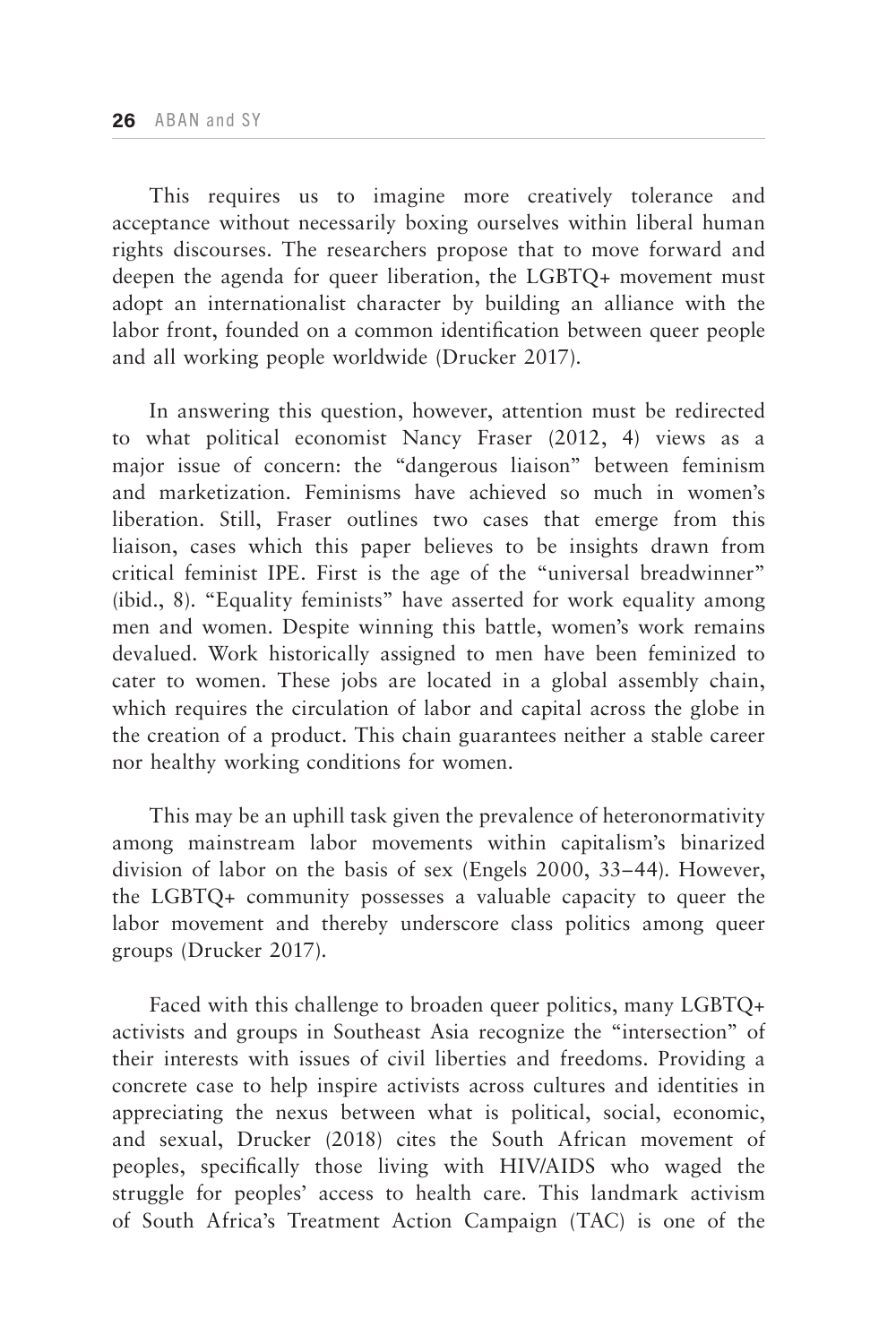emblematic examples of queering the grassroots movement to a great extent. From the local political zone in South Africa, TAC brought the fight against the vested-interest of pharmaceutical multinationals and the global medical industry to the international advocacy arena in order to express that the human right to access adequate health care should prevail over businesses' intellectual property rights and the right to profit. Because of TAC's bold steps, it became an epicenter in the fight for global justice against drug patenting of pharmaceutical companies and the free trade agenda of the World Trade Organization under international neoliberalism. The case of TAC highlighted the connection between sexual emancipation and global justice and, correspondingly, the solidarity between social movements with solid and active LGBT base and radical political movements (ibid.).

# **Queer spaces within alternative regionalism**

The alarmingly shrinking regional space for dialogue and dissent only fortifies the urgent need for alternative regionalism, a ground-based collaboration that anchors to the re-imagination or re-definition of spaces and participation from the perspective of the marginalized and neglected sector. This is about creating bigger spaces of contestation when previously there were only pockets of resistance, building a platform for diverse opinions to be heard or otherwise debate issues when there was little room for public participation before, and enabling people to reclaim their spaces that were denied from them (Cornwall 2002, 2). From a feminist political geography perspective, these initiatives of women, lesbians, and transgender included elaborate the efforts of transforming the space under the theme of negative space and identity within a heteronormative society (Price-Chalita 1994). Citing the confluence of the literary space and the trope of the map as a spatial metaphor for empowerment, this is understood as the "appropriation of the spatial" by creating new spaces, occupying existing spaces that also highlights "revalorizing negatively-labelled spaces" through making important political statement in positive spatial terms (ibid., 239). A final instance of appropriating (allocating) the spatial involves revalorizing spaces and places that are not viewed as powerful within dominant discourse (ibid., 241).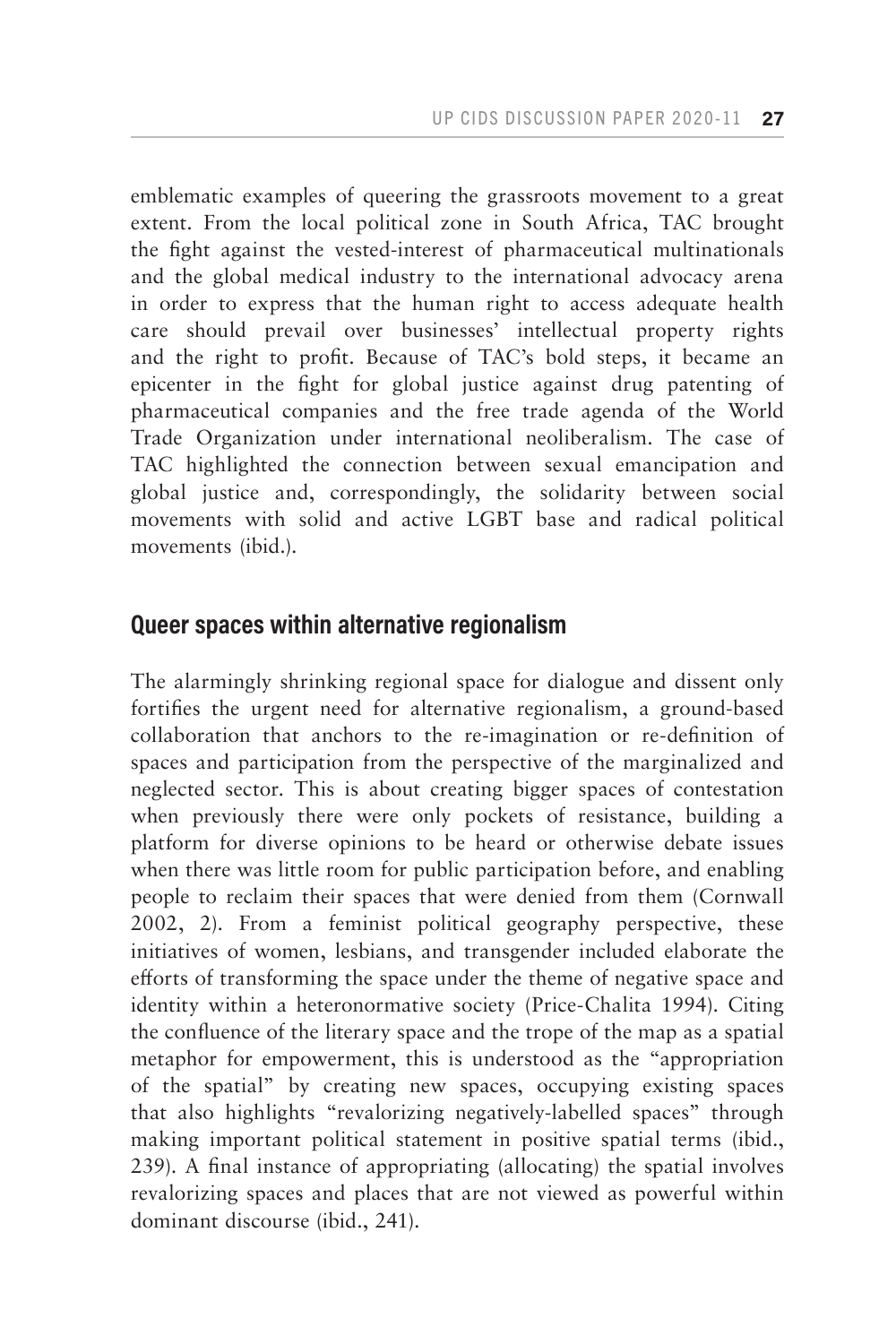The task therefore of LGBTQ+ peoples and civil society in general is to revalorize this already shrinking space imaginary which under the neoliberal condition, nevertheless, allows activism and resistance to flourish. This "predatory mode of capitalist development" prevalent in the region that pursues "growth at all costs" governed with "authoritarian state behaviour" (Gerard 2015, 7) has actually provided a fertile ground for civil society to organize and mobilize this "regionalisation of activism" (ibid.) or "regionalism from below" (Nesadurai 2012, 175), where people who are neglected and marginalized collaborate to create their space and find their common issues that arose from across countries and cross borders. These are sites of radical possibility or critical spaces of the poor as platforms for action to resist, to challenge their conditions and create alternatives (Cornwall 2002). These spaces have become spaces for intersectionality, or "horizontal solidarities," cross-cutting the usual boundaries between issues which are important in advancing queer communities' alternatives and advocacies (Drucker 2018). Described as a "school for citizenship" in which participants learn new meanings and practices of citizenship (Cornwall and Coelho 2007) through solidarity work and collective action rooted from their diversities and commonalities, these initiatives motivate them to see beyond their own parochial or country-based problem and evolve into a regional perspective.

Rendering theory into praxis, queer activists in Southeast Asia consider the ACSC/APF, despite its past unsuccessful interfaces with ASEAN, as a positive social space that recognizes their issues as legitimate human rights issues (Destination Justice 2018). When the Philippines hosted the ACSC/APF in 2017, Convergence Spaces that consolidated diverse CSOs coming from inter-sectional themes were formed. Queer activists, through the ASEAN SOGIE Caucus, became core organizers of a Convergence Space on Human Rights and Access to Justice, which integrated critical LGBTQ+ discourse on nondiscrimination, inclusivity, and diversity principles (ACSC/APF 2018). These Convergence Spaces were officially adopted in the succeeding ACSC/APF.

The other responsibility of civil society is to develop an alternative knowledge that deconstructs prevailing concepts, policies, and practices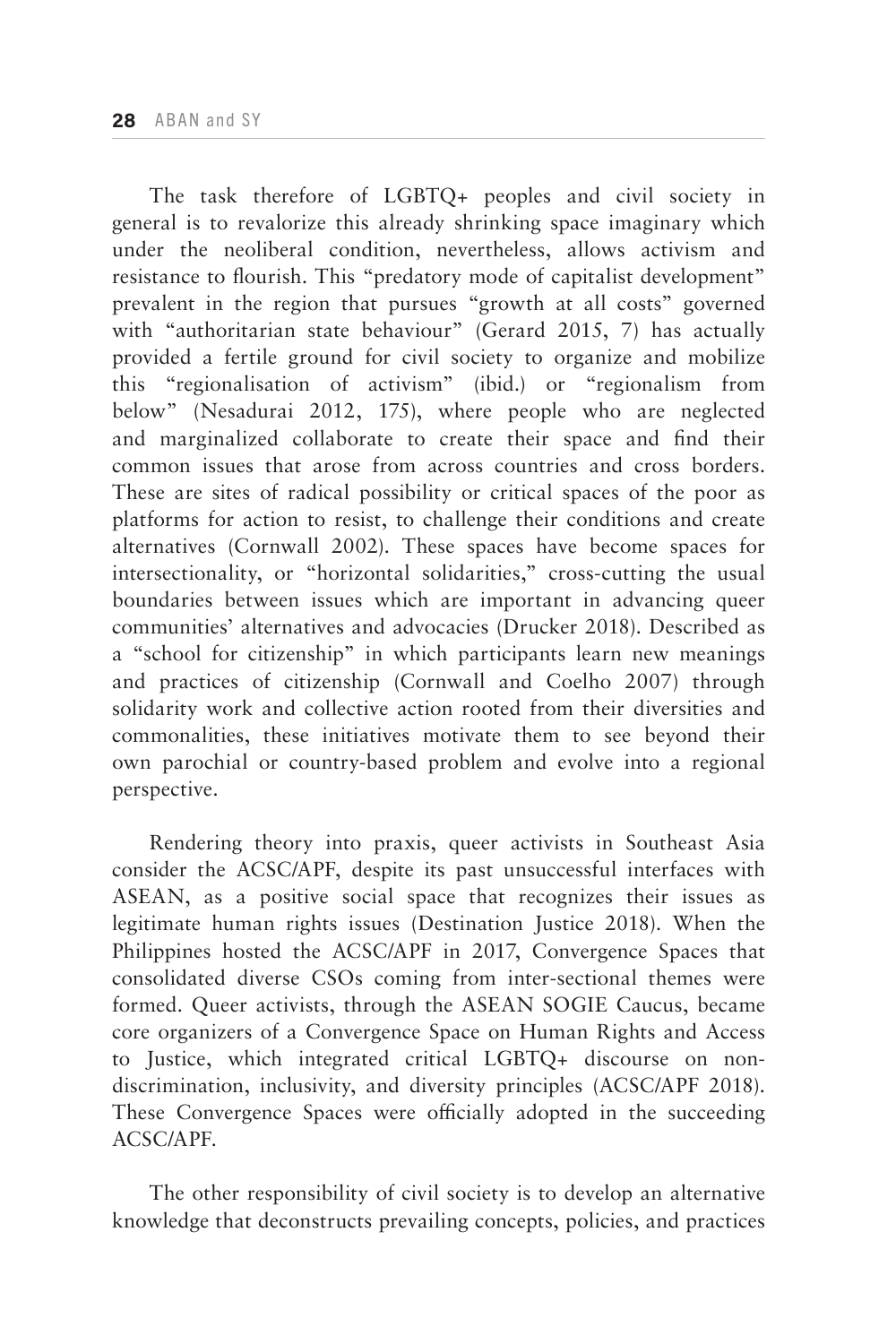related to the neo-liberal economic globalization (ACSC/APF 2018; Tadem et al. 2020). And from that, the mission is to create a coherent counter-hegemonic project from the dominant ASEAN framework of development, to strengthen solidarity, to articulate strongly and advance alternative regional models (Nesadurai 2012).

Following this path to alternative regionalism, the first imperative is to distinguish the ASEAN, a regional state-supported bloc composed exclusively of ten-member countries, from the bigger and wider scope of Southeast Asia that is a geopolitical region of diverse peoples of all sexes, sexualities, and genders who share common cultures, traditions, histories, and struggles.

What does this Southeast Asia look like? Aside from the ten ASEAN countries, Southeast Asia also includes peoples of Papua New Guinea and Timor Leste. Moreover, according to the geographical demarcations of "Zomia," Southeast Asia straddles the states of Northeast India (Arunachal Pradesh, Assam, Manipur, Meghalaya, Mizoram, Nagaland, Sikkim, and Tripura) and the provinces in Southwest China (Yunnan, Guizhou, Guangxi, and Sichuan) (Scott 2009). Here, the region encompasses all the lands at elevations above 300 meters stretching from the Central Highlands of Vietnam to northeastern India. As championed by the ACSC/APF based on the principle of inclusivity, the region should recognize as equally important the diverse migrants in Southeast Asia, such as the immigrants within the region, the undocumented and persons in trafficked situation, and the diaspora communities who constantly face insecurity otherwise known as the stateless peoples who are forcibly evicted and are continuously denied citizenship. In other words, the identity of a region rests from the vantage point of the peoples who self-determine themselves as Southeast Asians or those living in this geographical region but are at all times excluded from ASEAN and the mainstream development perspective (ACSC/APF 2018).

This kind of regionalism must be woven from a relational fabric of alternative vision of a region that is not contingent on citizenship and location. It is developed from the various forms of people-topeople exchange, growing from multitudes of initiatives that defy the dominant and mainstream narrative, paradigm, concepts, and policies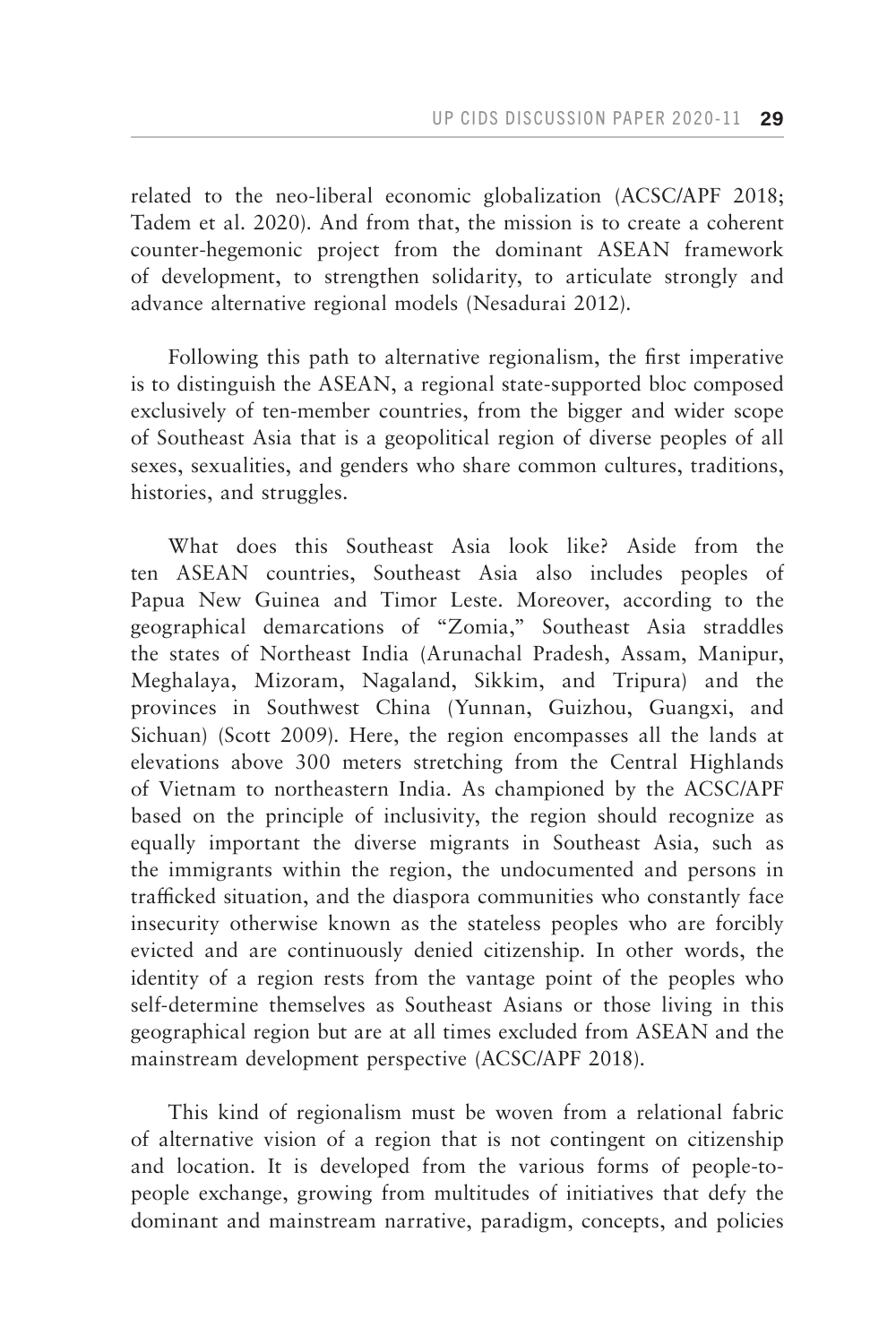such as ASEAN regional integration. After all, networks of civil society organizations have been working on campaigns, projects, and activism on environmental issues, women's and queer rights, workers' and peasants' rights, human rights, socio-economic, commons, human security, and more (Tadem et al. 2020). This radical vision of regionalism is along the principles of solidarity, cooperation, and complementarity and grounded on peoples' alternative practices that have proven to transform regional solidarity (ibid.). Mass mobilizations during international gatherings, lobbying with states and multilateral organizations, the emergence of the party-list system, and direct actions such as unilateral occupation of land and housing projects have been sites where political advocacies are undertaken (ibid.). Social media campaigns bearing emancipatory messages have also been engaged by networks and emerging formations. Self-help groups and shelters have existed as well to sustain social protection activities.

To close this cursory study, reflection, and proposal-in-one, we present three alternatives—out of the many that exist in Southeast Asia—that exemplify the practices of solidarity that can build and sustain regional solidarity that cuts across marginalized positions, experiences, and visions. While not the sole representatives of the diversity of practices in the region, the ASC, Arcoiris in Timor-Leste, and 100% Yogyarkata in Indonesia, all illustrate how queer solidarity with poor, oppressed, and marginalized sectors and civil society take the shape of political, social, and cultural alternatives.

Refusing to take a backseat, the ASC tries to situate queer's participation in alternative regionalism as it strengthens its political leverage to resist hegemonic and heteronormative regional governance arrangements of ASEAN. ASC undergoes a process of re-developing the value of collective memory in amplifying the demands of the LGBTQ+ community that strives to bridge the other demands of civil society. They explained collective memory as a reference to their cultural narratives that are centered on a shared identity in relation to both an imagined common past and a common vision of the future. Derived from an evolving culture and shared values and principles, this collection of remembrance also serves as a synthesis of recognized historical events and their meanings to the LGBTQ+ existence (ASC 2020). In its articulation of the memory, the operative verb is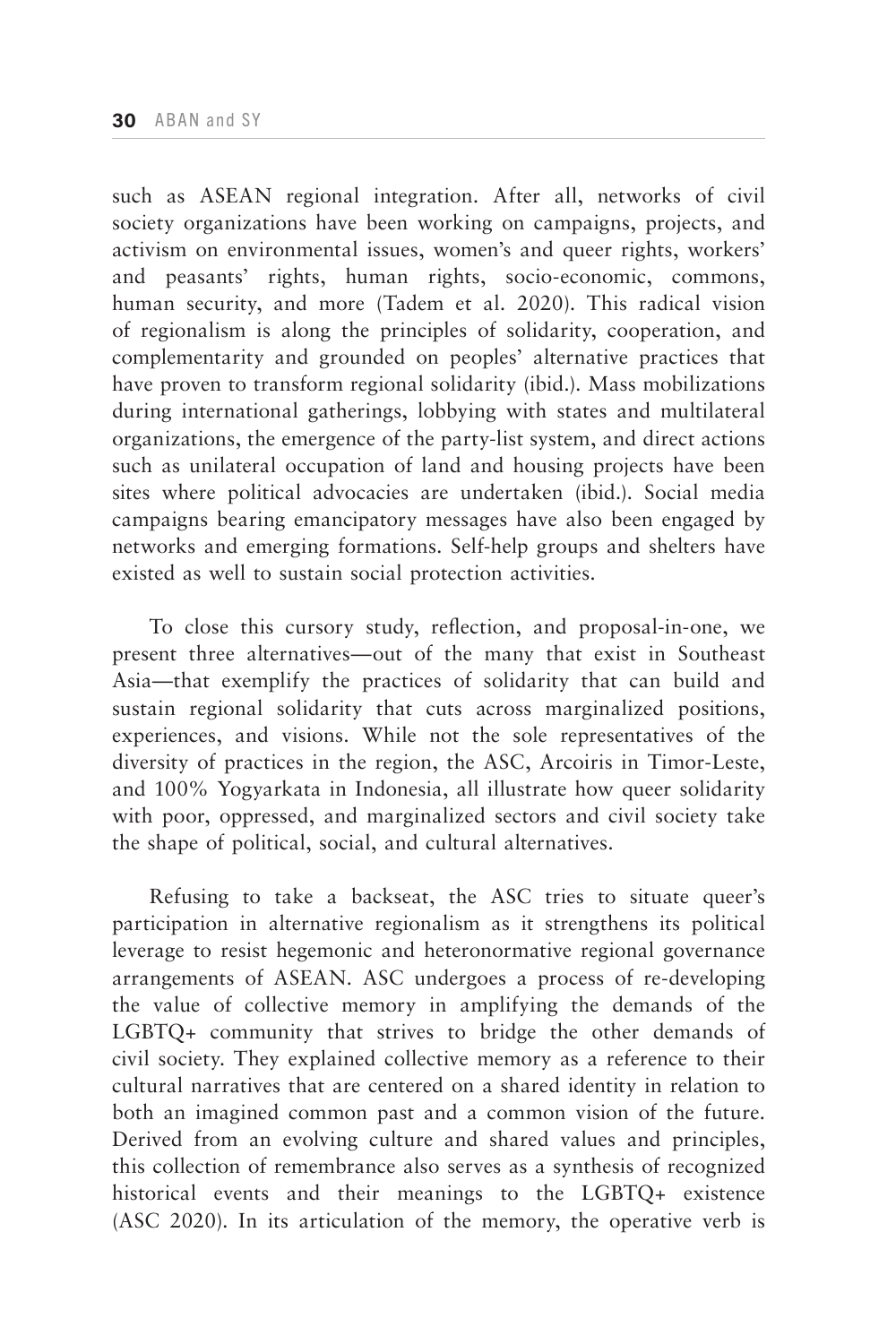remembering. It is a retrospect that requires a deeper understanding of life's past events or accounts with historical significance that help them reconstruct their contemporary notion of identity with strong correlation to their ongoing activism. This is a deflection from the binary discourse on identity and sexuality that is largely promoted by the state and its institutions.

Determined to defend this "memory activism," these LGBTQ+ activists believe that there is underexplored cultural evidence of Southeast Asia, both past and present that affirms gender and sexual diversity but is hidden behind ASEAN's heteropatriarchal narrative. Still on its early stage, what is hoped for is for these memories to serve as a springboard that will help solidify the growing movement of alternatives across the region.

A personal history can somehow be a powerful instrument that traces one's transformative journey to self-discovery and activism. For instance, Cambodian activist Srun Srorn, the co-founder of CamASEAN Youth's Future, disclosed that his (or her) unusual personal encounter of a lesbian mother in 2002 became the fulcrum for his/her queer activism (Destination Justice 2018). One day, while visiting a community to implement a vaccination project for mothers and infants, Srorn met a woman in tattered clothes holding her sick child. In their next meet up for the second vaccination, the woman recounted her forced marriage, the constant beating, and the consequent sexual abuse done by her husband because she is a 'woman who loves other women' and the husband reportedly discovered that only after their marriage (ibid., 52). Srorn's encounter of this culture of violence illustrates deep truths that the memory is not just a repository of someone's or a group's past events, but it also serves as the cradle of motivation for a person to make an impact to society. This experience, as an act of memorialization, "interrogates and condemns the universalism defended by claims of objectivity as paradigmatic of a special group"—elite men—who comprise majority of authoritative government positions (Tickner 1997, 617). Queer memory, here, unfurls a disruption of hitherto accepted categories and truths.

Another SOGIESC-based alternative practice in Southeast Asia is the Arcoiris, the first LBT (lesbians, bisexuals, and transmen) group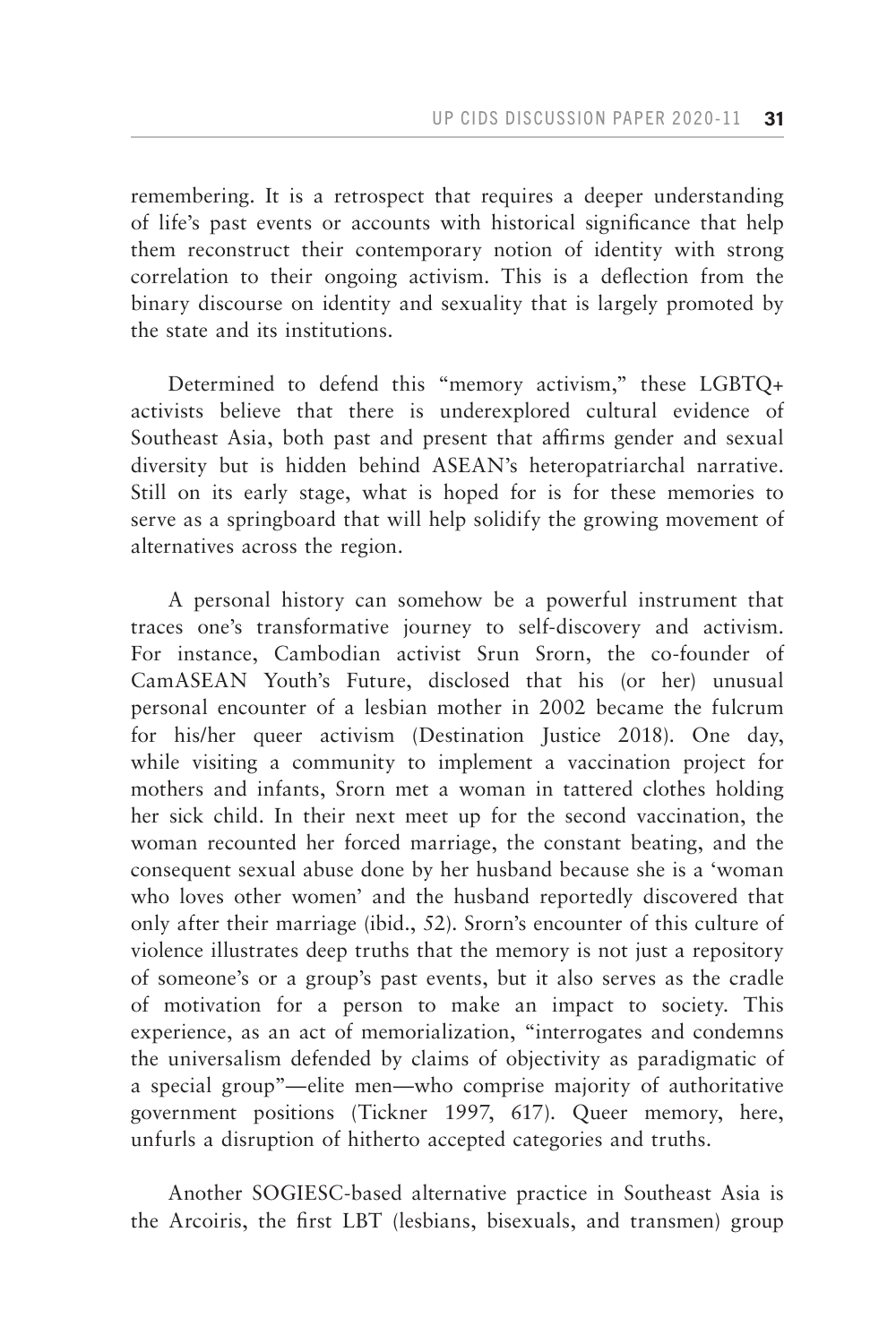in Timor-Leste. Based on the Portuguese word for "rainbow," Arcoiris has actually jumpstarted this approach, driven by a common objective to support LBT persons suffering from sexual abuse, discrimination, and other forms of violence, as well as to raise public awareness about the untold horrific stories of these women who endured that pain from their families, community, and society. Arcoiris conducted a pioneering research which sheds light to the concerns and challenges faced by Timorese LBT women (Saeed and Galhos 2017). Using personal memories to describe their marginalized and suppressed identities, the members of Arcoiris dared recall their silenced past of how society confronted those who do not conform to prevailing societal norms. And such stories mostly occurred in a landscape of poor socioeconomic condition, with less social support and care (ibid.). They altogether put these shards of memories into writing and published it, even when the publication cost them their lives which were determined for a long time by a domineering narrative of heterosexuality.

This kind of a life "herstory" development that bestrides as an action research became a turning point for LBT movement in Timor-Leste that led to their first Pride March in 2017 with the active involvement of other non-binary peoples. Arcoiris members were later invited in gatherings to present their research findings along with their powerful testimonies. It eventually spurred the creation of a safe space with support group for LBT persons, a venue for deep-seated solidarity where they meet, share, accept, connect, validate, or just for homestay. In this space, they rise united to challenge the normalization of violence against peoples of diverse SOGIE in Timor-Leste (Saeed 2018).

What Arcoiris does and continues to do so in its safe space only demonstrates that peoples in Southeast Asia create their own (i.e., better) ways of working together in defense of their space and their lives. The foundation of this possibility are the alternative practices emerging from the confluence of their resistance and solidarity with other civil liberties and freedoms. They can materialize a path to development that responds to their needs, even outside the peripheries of government processes.

Demonstrating the potential of cultural alternatives, 100% Yogyakarta celebrates awareness and acceptance through the arts.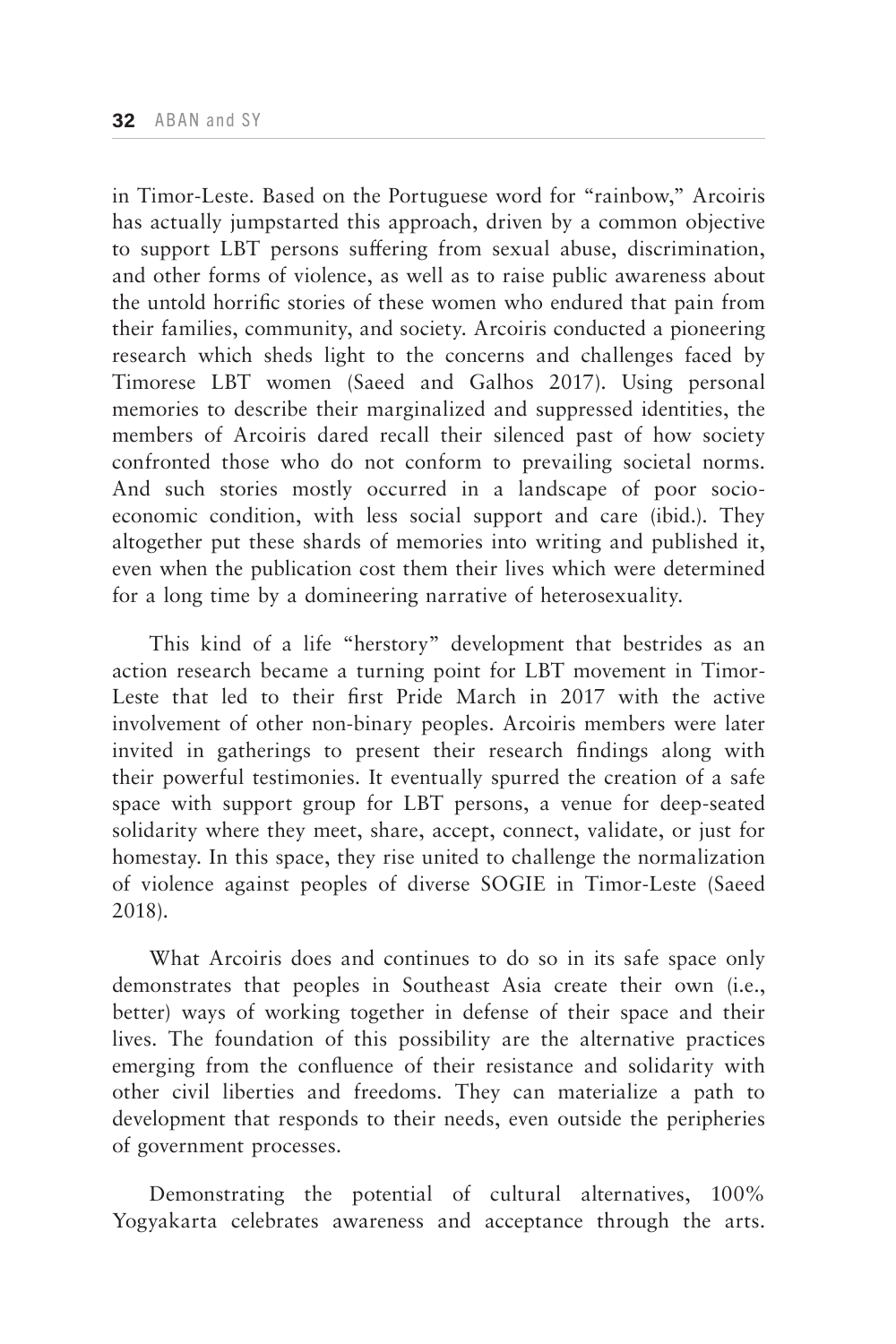The event has been described as a "a gathering that is a city, a group just beginning to experience itself, a choir that has never practiced, an impossible entity with many faces—assembled into ever-changing new group pictures: group pictures as replacement for family—as fleeting portraits of belonging" (Gokkon 2015). What sounds nebulous in form is in fact a unique production launched by internationally acclaimed Indonesian theatre troupe Garasi Performance Institute and a group of German directors Rimini Protokoll starring Yogyakarta's layfolk sharing their everyday life and struggle. The Institute and Protokoll's "100%" projects envisioned bringing together communities by allowing them to share regarding pertinent issues with the intention of increasing social tolerance, or as we argue here, acceptance. The same project has been launched in Vienna, Zurich, London, Tokyo, and Melbourne, with Yogyakarta as the 27th city in the circuit.

The performance in Indonesia deserves interest given the participation of a transman, along with other members of the LGBTQ+ community, in a play featuring local food vendors, housewives who make *batik* wear, a 90-year-old woman, and a woman who was imprisoned without trial during the 1965 anti-communist purge, to name a few. Such a choice, which calls attention to the existence of uniquely queer challenges, places the LGBTQ+ within the diverse panorama of the marginalized sectors, each with their own plight that together recognizes the socio-economic structures that sustain inequality, such as heteropatriarchy and the concentration of wealth to the elite (male) few. The performance art becomes all the more provocative given the "gargantuan struggle" faced by the LGBTQ+ in conservative Indonesia (Saputra 2020). 100% Yogyakarta, responding to the similarly conservative Indonesian government that sustains SOGIESC-based discrimination, paints fleeting portraits of belonging, asking questions such as "who is missing? Who thinks they might give answers on stage that are different from the ones they'd give in response to a telephone survey or in the voting booth? And what have the statistics failed to record? Who thinks that this city is different because they are a part of it?" (Gokkon 2015) Not only is this an alternative to dominant, patron-serving bourgeois art forms (Guillermo 2010). The performance also shows an alternative to the hardly existent solidarity among the marginalized many fostered by the national government and by the ASEAN at large.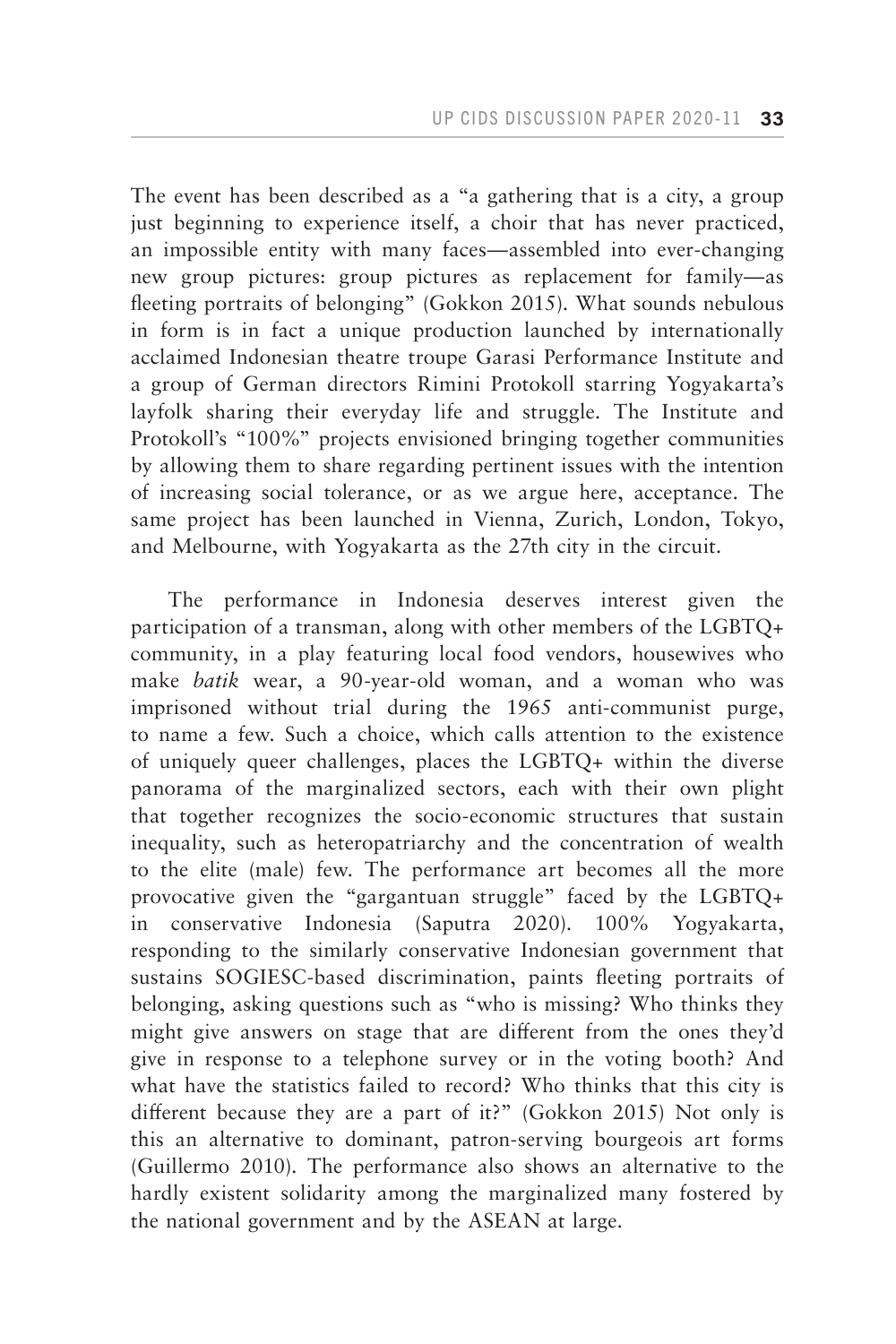These political, social, and cultural alternatives have been sowing the seeds of a regional platform that truly crosses borders and connects boundaries which only the peoples themselves can establish. 100% Yogyakarta places, underscores, and unites the struggles of the LGBTQ+ sector with those of other marginalized sectors. Arcoiris ensures a safe space for LBT peoples, practicing "safety" not just as a shelter but also as a platform for lobbying for LBT rights. The ASC fosters networks and engages in unusual yet promising projects that systematically respond to the claims of the governments that LGBTQ+ people's lives, allegedly influenced by "dangerous western values," stand in contrary to so-called "traditions" and "norms." ASC's memory activism, along with a multitude of practices across the region, decolonizes the LGBTQ+ and reimagines the sector's solidarity with other groups.

## **Conclusion**

As discussed in this paper, ASEAN's focus on a regional economic enterprise and the lack of attention to human rights issues beget the inadvertent disenfranchisement of LGBTQ+ visibility in public discourse and policy across the region. Looking at how the ACSC/APF has evolved after more than ten years as a peoples' platform, with more regional groupings joining in such as the ASC, the region is actually in its tract of forming a dynamic people-led and gender-balanced alternative regionalism which Nesadurai (2012, 175) described as a phenomenon of an increasing coherent counter-regionalism that will gain strength even as it faces obstacle from ASEAN governments in the region. The three cases discussed in this paper, out of the many alternatives that exhibit LGBTQ+ solidarity against hegemonic (and heteronormative) forces, only shows the potential of queer activism in the region, that will only further unfurl with solidarity against political economic repression.

Already, Southeast Asia has countless community-based alternatives that thrive successfully and independently from governments. These are but examples to a long list of heterodox practices, networks, and movements that represent marginalized sectors such as the LGBTQ+. However, even though they exist, their chronicles remain unpopular,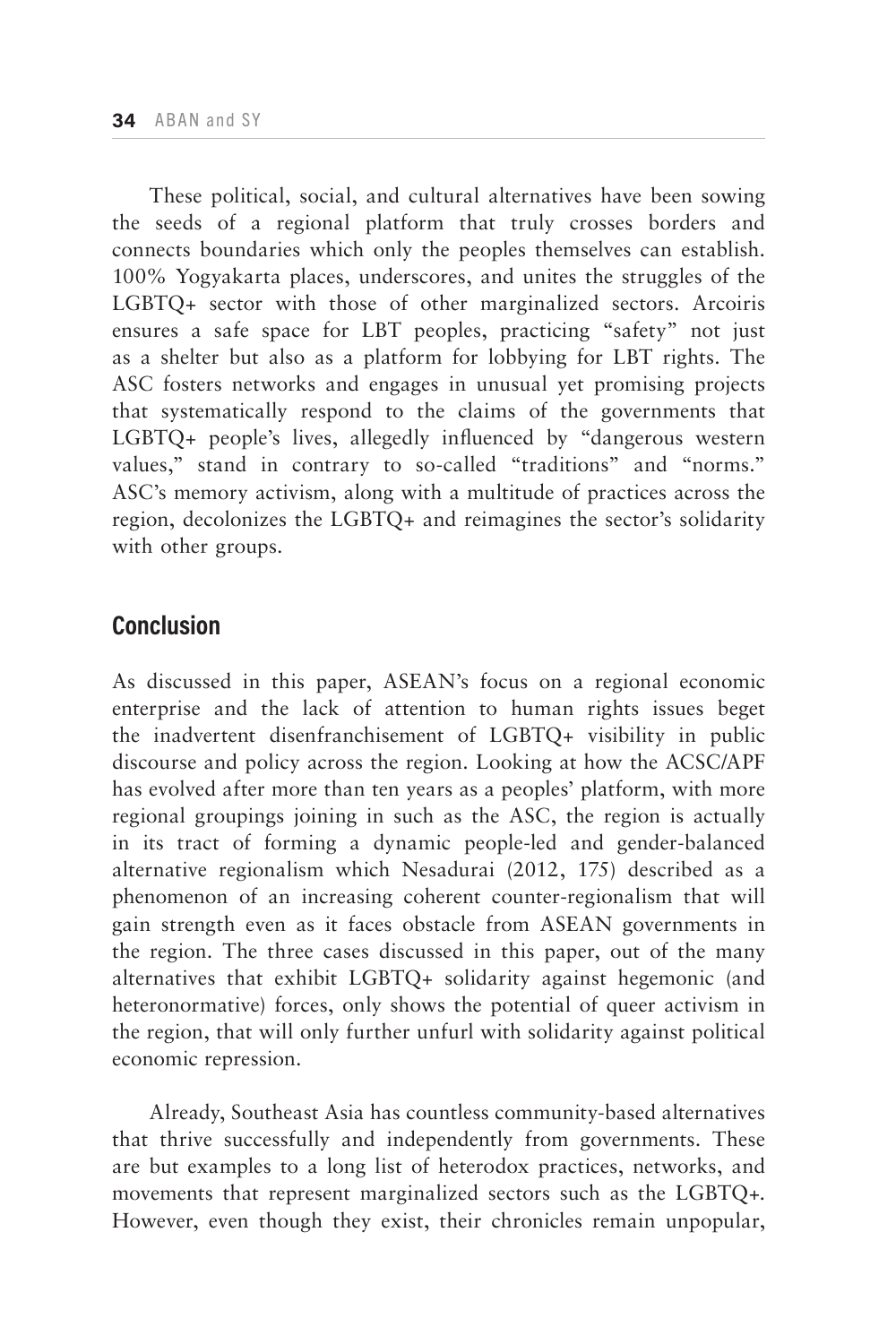under-researched, and therefore, under-supported in the mainstream field of development. Since 2017, these alternative practitioners collectively stand beneath an alternative development vision within the ACSC/APF space and beyond. The proceeding task of civil society, however, is to create the infrastructure that will facilitate greater regional people-to-people interactions toward building a formidable people-led regional integration.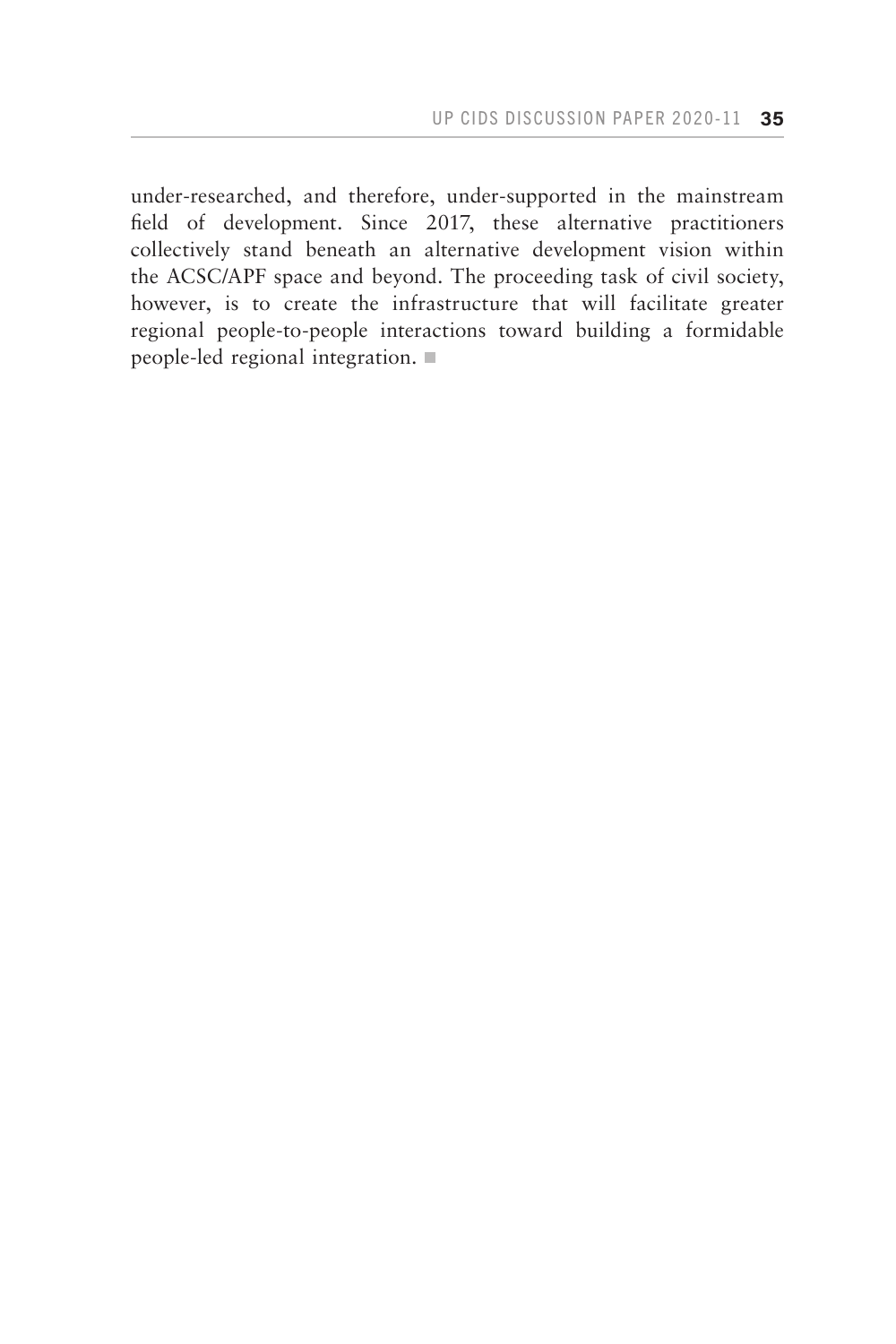# **References**

- ACSC/APF (ASEAN Civil Society Conference/ASEAN Peoples' Forum). 2017. "ASEAN Civil Society Conference/ASEAN Peoples' Forum Statement." November 2017, Quezon City.
- ———. 2018. *ASEAN Civil Society Conference/ASEAN Peoples' Forum 2017 Conference Report*, edited by Ananeza Aban, Raquel Castillo, Eduardo Tadem, Jelen Paclarin, Galileo Castillo, Maris dela Cruz, Jan Gabriel Castaneda, Clarisse Culla, Marc Batac, and Ivan Phell Enrile. Quezon City: Philippine National Organizing Committee, ASEAN Civil Society Conference/ASEAN Peoples' Forum 2017.
- ASC (ASEAN SOGIE Caucus). 2020. "Queering ASEAN Regionalism: Online Learning Sessions on Alternative Regionalism as a Strategy to Advance LGBTIQ Human Rights in Southeast Asia." The ASEAN SOGIE Caucus, February–March.
- ASEAN (Association of Southeast Asian Nations). n.d. "About ASEAN." Association of Southeast Asian Nations, accessed March 2020. [https://asean.org/asean/about-asean/.](https://asean.org/asean/about-asean/)
- ASEAN Secretariat. 2019. *ASEAN Integration Report 2019.* Jakarta: The ASEAN Secretariat.
- Auethavornpipat, Ruji. 2019. "Fixing ASEAN's Partnership with Civil Society." *East Asia Forum*, July 19, 2019. [https://www.](https://www.eastasiaforum.org/2019/07/19/fixing-aseans-partnership-with-civil-society/) [eastasiaforum.org/2019/07/19/fixing-aseans-partnership-with-civil](https://www.eastasiaforum.org/2019/07/19/fixing-aseans-partnership-with-civil-society/)[society/.](https://www.eastasiaforum.org/2019/07/19/fixing-aseans-partnership-with-civil-society/)
- Boonlert, Thana, and Dumrongkiat Mala. 2019. "'Small Civic Voice' at Big Asean Summit." *Bangkok Post*, June 19, 2019. [https://www.](https://www.bangkokpost.com/thailand/general/1697508/small-civic-voice-at-big-asean-summit) [bangkokpost.com/thailand/general/1697508/small-civic-voice-at](https://www.bangkokpost.com/thailand/general/1697508/small-civic-voice-at-big-asean-summit)[big-asean-summit.](https://www.bangkokpost.com/thailand/general/1697508/small-civic-voice-at-big-asean-summit)
- Collins, Alan. 2008. "A People-Oriented ASEAN: A Door Ajar or Closed for Civil Society Organization?" *Contemporary Southeast Asia* 30, no. 2 (August): 313–31. [https://doi.org/10.1353/](https://doi.org/10.1353/csa.0.0029) [csa.0.0029.](https://doi.org/10.1353/csa.0.0029)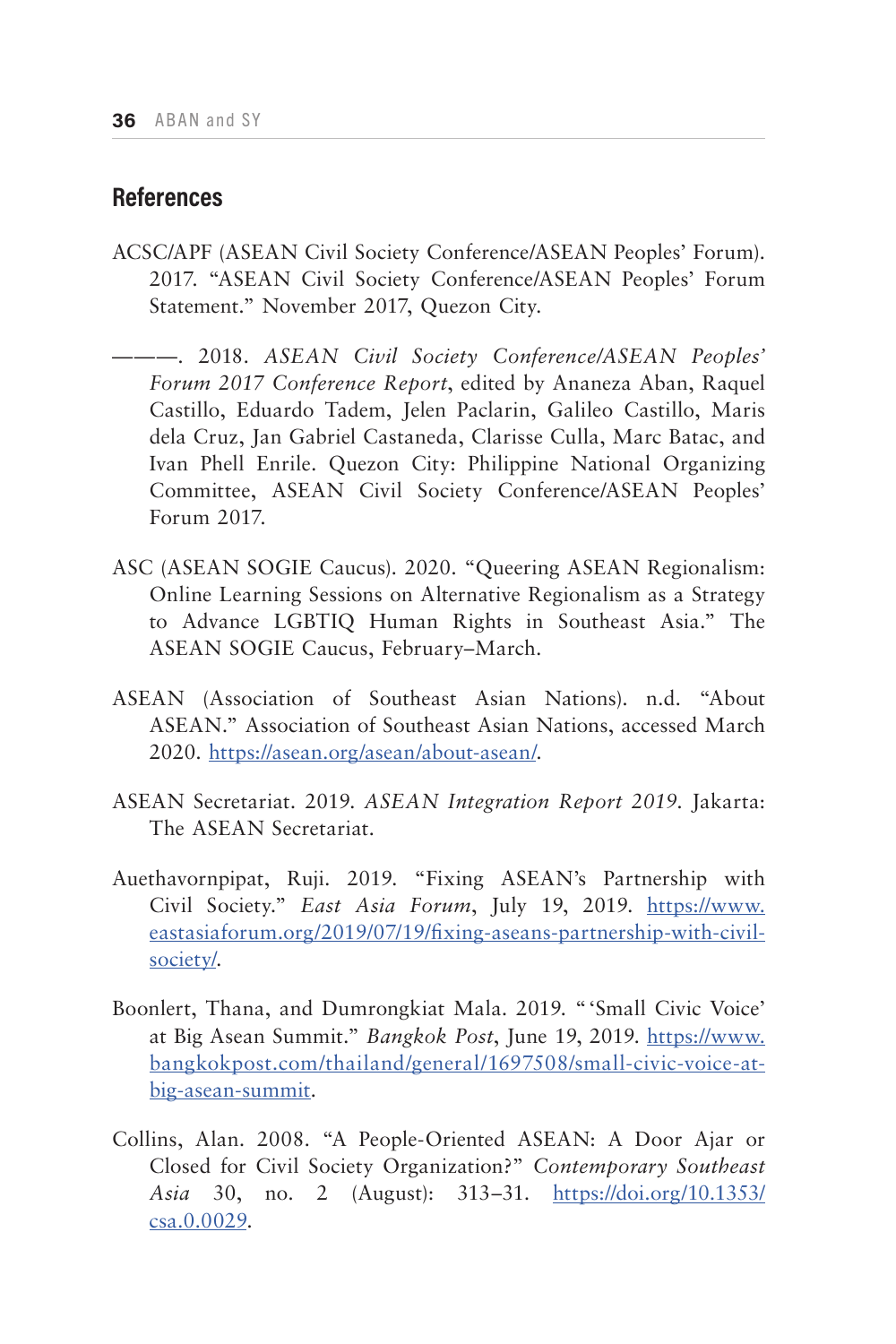———. 2017. "The Subtlety of ASEAN Consensus." RSIS Commentary No. 222, November 22, 2017. Singapore: S. Rajaratnam School of International Studies, Nanyang Technological University.

- ———. 2018. "From Commitment to Compliance: ASEAN's Human Rights Regression?" *The Pacific Review* 32, no. 3 (2019): 1–31. [https://doi.org/10.1080/09512748.2018.1476402.](https://doi.org/10.1080/09512748.2018.1476402)
- Corrêa, Sonia, and Vitit Muntarbhorn. 2007. "The Yogyakarta Principles on the Application of International Human Rights Law in Relation to Sexual Orientation and Gender Identity." The Yogyakarta Principles. [https://yogyakartaprinciples.org/principles](https://yogyakartaprinciples.org/principles-en/)[en/.](https://yogyakartaprinciples.org/principles-en/)
- Cornwall, Andrea. 2002. "Making Spaces, Changing Places: Situating Participation in Development." IDS Working Paper 170, October 2002. Sussex: Institute of Development Studies.
- Cornwall, Andrea, and Vera Schattan P. Coelho. 2007. "Spaces for Change?: The Politics of Participation in New Democratic Arenas." In *Spaces for Change? The Politics of Participation in New Democratic Arenas*, edited by Andrea Cornwall and Vera Schattan P. Coelho, 1–45. London/New York: Zed Books.
- D'Emilio, John. 1993. "Capitalism and Gay Identity." In *The Lesbian and Gay Studies Reader*, edited by Henry Abelove, Michele Aina Barale, M. Halperin, 467–78. New York: Routledge.
- Destination Justice. 2018. *Revealing the Rainbow: The Human Rights Situation of Southeast Asia's LGBTIQ Communities and Their Defenders.* Phnom Penh: Destination Justice.
- Drucker, Peter. 2017. "Queer Sexuality, Labour and Nation." Europe Solidaire Sans Frontières, May 13, 2017. [http://www.europe](http://www.europe-solidaire.org/spip.php?article41057)[solidaire.org/spip.php?article41057.](http://www.europe-solidaire.org/spip.php?article41057)
- [———. 2018. "Changing Families and Communities: An LGBT](http://www.europe-solidaire.org/spip.php?article41057)  [Contribution to an Alternative Development Path." In](http://www.europe-solidaire.org/spip.php?article41057) *Routledge [Handbook of Queer Development Studies](http://www.europe-solidaire.org/spip.php?article41057)*, edited by Corinne L. [Mason, 19–30. London/New York: Routledge.](http://www.europe-solidaire.org/spip.php?article41057)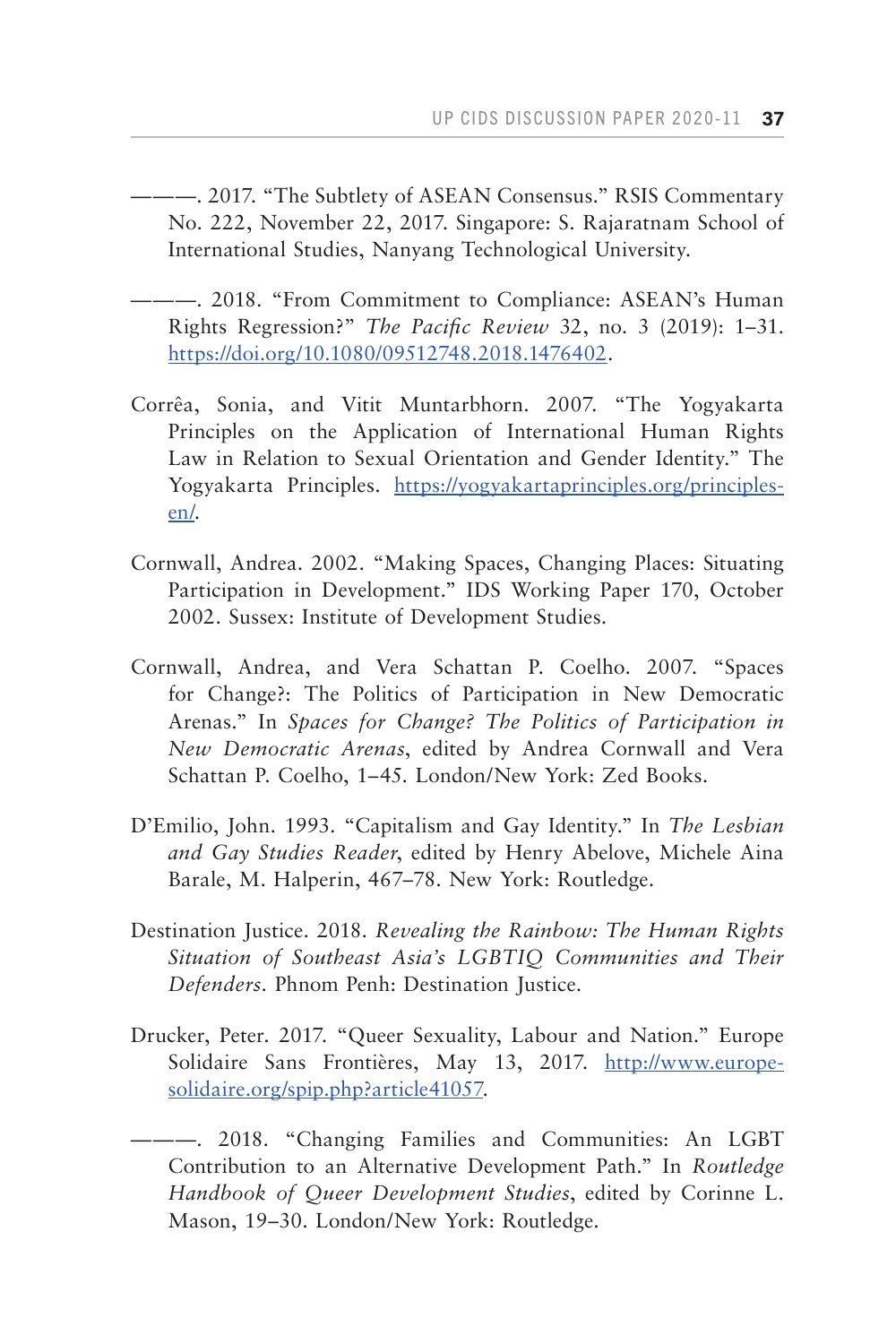- Eccleston, Bernard, Michael Dawson, and Deborah J. McNamara, eds. 1998. *The Asia-Pacific Profile.* London/New York: Routledge.
- Engels, Friedrich. 1884 (2000). "Origin of the Family, Private Property, and the State." Marx/Engels Internet Archive, accessed April 13, 2020. [https://www.marxists.org/archive/marx/works/download/pdf/](https://www.marxists.org/archive/marx/works/download/pdf/origin_family.pdf) [origin\\_family.pdf](https://www.marxists.org/archive/marx/works/download/pdf/origin_family.pdf).
- Evangelista, John Andrew G. 2017. "Mula sa Kinaroroonang Ideolohiya: Kontrobersya Tungkol sa 'Unang' Pride March sa Pilipinas." *Saliksik E-Journal* 6, no. 2 (November): 265– 96.
- Fachriansyah, Rizki. 2020. "Group of Men Allegedly Burn Transgender Woman to Death, Escape Murder Charges." *The Jakarta Post,*  April 10, 2020. [https://www.thejakartapost.com/news/2020/04/09/](https://www.thejakartapost.com/news/2020/04/09/group-of-men-allegedly-burn-transgender-woman-to-death-escape-murder-charges.html) [group-of-men-allegedly-burn-transgender-woman-to-death-escape](https://www.thejakartapost.com/news/2020/04/09/group-of-men-allegedly-burn-transgender-woman-to-death-escape-murder-charges.html)[murder-charges.html.](https://www.thejakartapost.com/news/2020/04/09/group-of-men-allegedly-burn-transgender-woman-to-death-escape-murder-charges.html)
- Fraser, Nancy. 2012. "Feminism, Capitalism, and the Cunning of History: An Introduction." Working Papers Series no. 17, August 2012. Paris: Fondation Maison des Sciences de l'Homme.
- Gerard, Kelly. 2015. "Explaining ASEAN's Engagement of Civil Society in Policy-making: Smoke and Mirrors." *Globalizations* 12, no. 3 (2015): 365–82. [https://doi.org/10.1080/14747731.2015.1016](https://doi.org/10.1080/14747731.2015.1016304) [304.](https://doi.org/10.1080/14747731.2015.1016304)
- Gokkon, Basten. 2015. "'100% Yogyakarta' Celebrates Awareness, Tolerance through the Arts." *Jakarta Globe*, November 2, 2015. [https://jakartaglobe.id/lifestyle/100-yogyakarta-celebrates](https://jakartaglobe.id/lifestyle/100-yogyakarta-celebrates-awareness-tolerance-arts/)[awareness-tolerance-arts/.](https://jakartaglobe.id/lifestyle/100-yogyakarta-celebrates-awareness-tolerance-arts/)
- Guillermo, Alice G. 2010. "Mao Zedong's Revolutionary Aesthetics and its Influence on the Philippine Struggle." *Red Nadezhda's Blog*, August 22, 2010. [https://rednadezhda.wordpress.com/2010/08/22/](https://rednadezhda.wordpress.com/2010/08/22/mao-zedongs-revolutionary-aesthetics/) [mao-zedongs-revolutionary-aesthetics/.](https://rednadezhda.wordpress.com/2010/08/22/mao-zedongs-revolutionary-aesthetics/)
- Harvey, David. 1976. "Labor, Capital, and Class Struggle around the Built Environment in Advanced Capitalist Societies." *Politics and*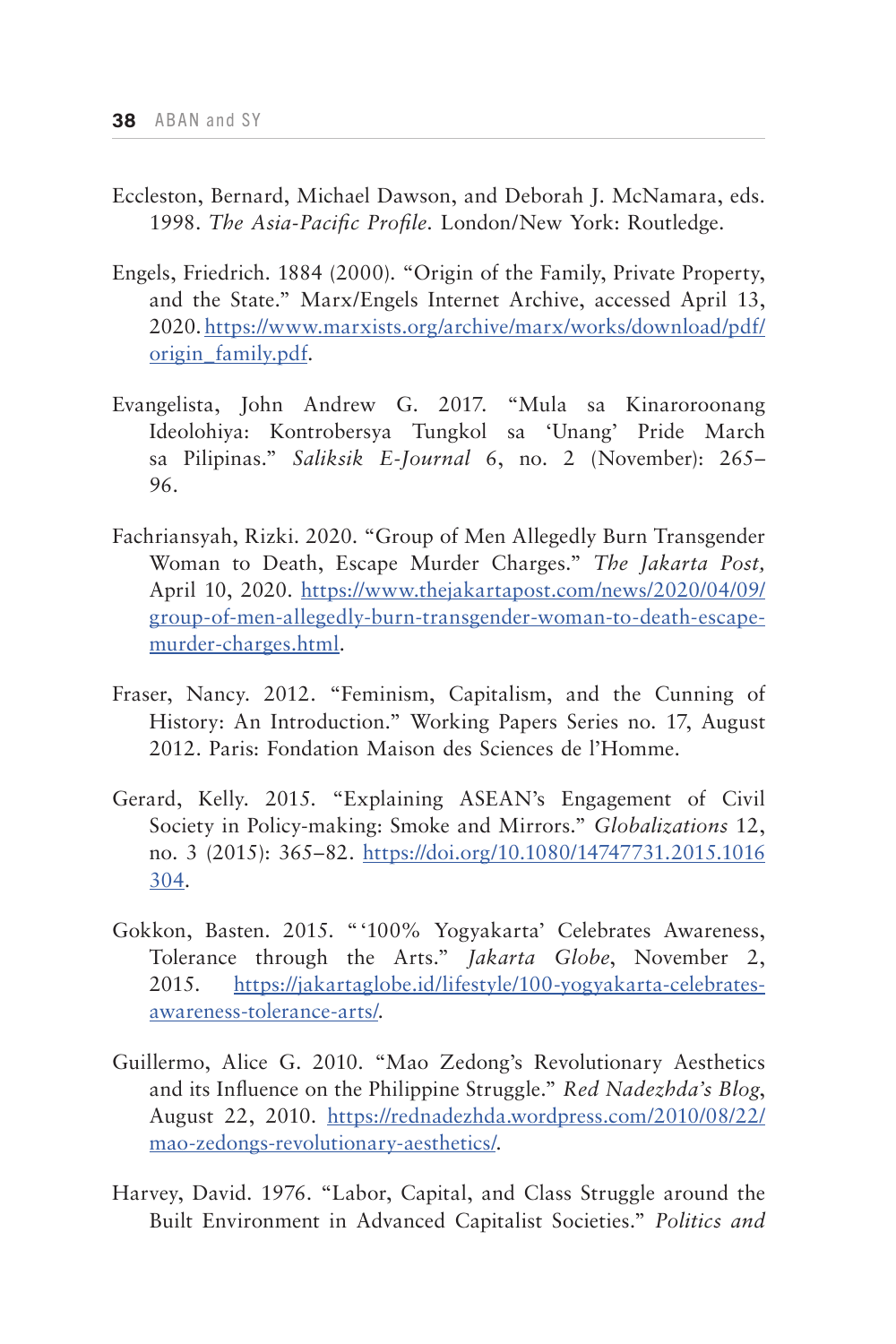*Society* 6, no. 3 (September): 265–95. [https://doi.org/10.1177%](https://doi.org/10.1177%2F003232927600600301) [2F003232927600600301](https://doi.org/10.1177%2F003232927600600301).

- Jackson, Stevi. 1998. "Sexual Politics: Feminist Politics, Gay Politics and the Problem of Heterosexuality." In *Politics of Sexuality: Identity, Gender, Citizenship,* edited by Terrell Carver and Véronique Mottier, 68–79. London: Routledge.
- Kapederasyon. 2016. "Pride is Struggle Against Hate: LGBT Pride in the Philippines Twenty-two Years Past Stonewall Manila." Murphy Red (blog), June 25, 2016. [https://medium.com/@murphyred/pride](mailto:https://medium.com/%40murphyred/pride-is-struggle-against-hate-lgbt-pride-in-the-philippines-twenty-two-years-past-stonewall-e69983811917?subject=)[is-struggle-against-hate-lgbt-pride-in-the-philippines-twenty-two](mailto:https://medium.com/%40murphyred/pride-is-struggle-against-hate-lgbt-pride-in-the-philippines-twenty-two-years-past-stonewall-e69983811917?subject=)[years-past-stonewall-e69983811917.](mailto:https://medium.com/%40murphyred/pride-is-struggle-against-hate-lgbt-pride-in-the-philippines-twenty-two-years-past-stonewall-e69983811917?subject=)
- Kollman, Kelly, and Matthew Waites. 2009. "The Global Politics of Lesbian, Gay, Bisexual and Transgender Human Rights: An Introduction." *Contemporary Politics* 15, no. 1 (2009): 1–17. [https://doi.org/10.1080/13569770802674188.](https://doi.org/10.1080/13569770802674188)
- Kinsman, Gary. 2019. "Different Rainbow, Third World Queer Liberation." Europe Solidaire Sans Frontières. July 5, 2019. [http://](http://www.europe-solidaire.org/spip.php?article49554) [www.europe-solidaire.org/spip.php?article49554.](http://www.europe-solidaire.org/spip.php?article49554)
- Law and Technology Centre, The University of Hong Kong. 2017. "Statement of Public Interest Principles for Copyright Protection under the Regional Comprehensive Economic Partnership (RCEP)." July 3, 2017. [http://www.lawtech.hk/wp-content/uploads/2017/02/](http://www.lawtech.hk/wp-content/uploads/2017/02/RCEP-Statement-for-the-Public-Interest_Final_dd-July-3_2017.pdf) RCEP-Statement-for-the-Public-Interest Final dd-July-3 2017. [pdf.](http://www.lawtech.hk/wp-content/uploads/2017/02/RCEP-Statement-for-the-Public-Interest_Final_dd-July-3_2017.pdf)
- Lind, Amy. 2014. "Out" in International Relations: Why Queer Visibility Matters. *International Studies Review* 16, no. 4 (December): 601–04. [https://doi.org/10.1111/misr.12184.](https://doi.org/10.1111/misr.12184)
- Lopa, Consuelo Katrina A. 2016. "South East Asia Peoples' Engagement Towards a People-Centered ASEAN: A Ten-Year Review of the ASEAN Civil Society Conference/ ASEAN Peoples' Forum (ACSC/APF) 2005–2015." Quezon City: ASEAN Civil Society Conference/ASEAN Peoples' Forum.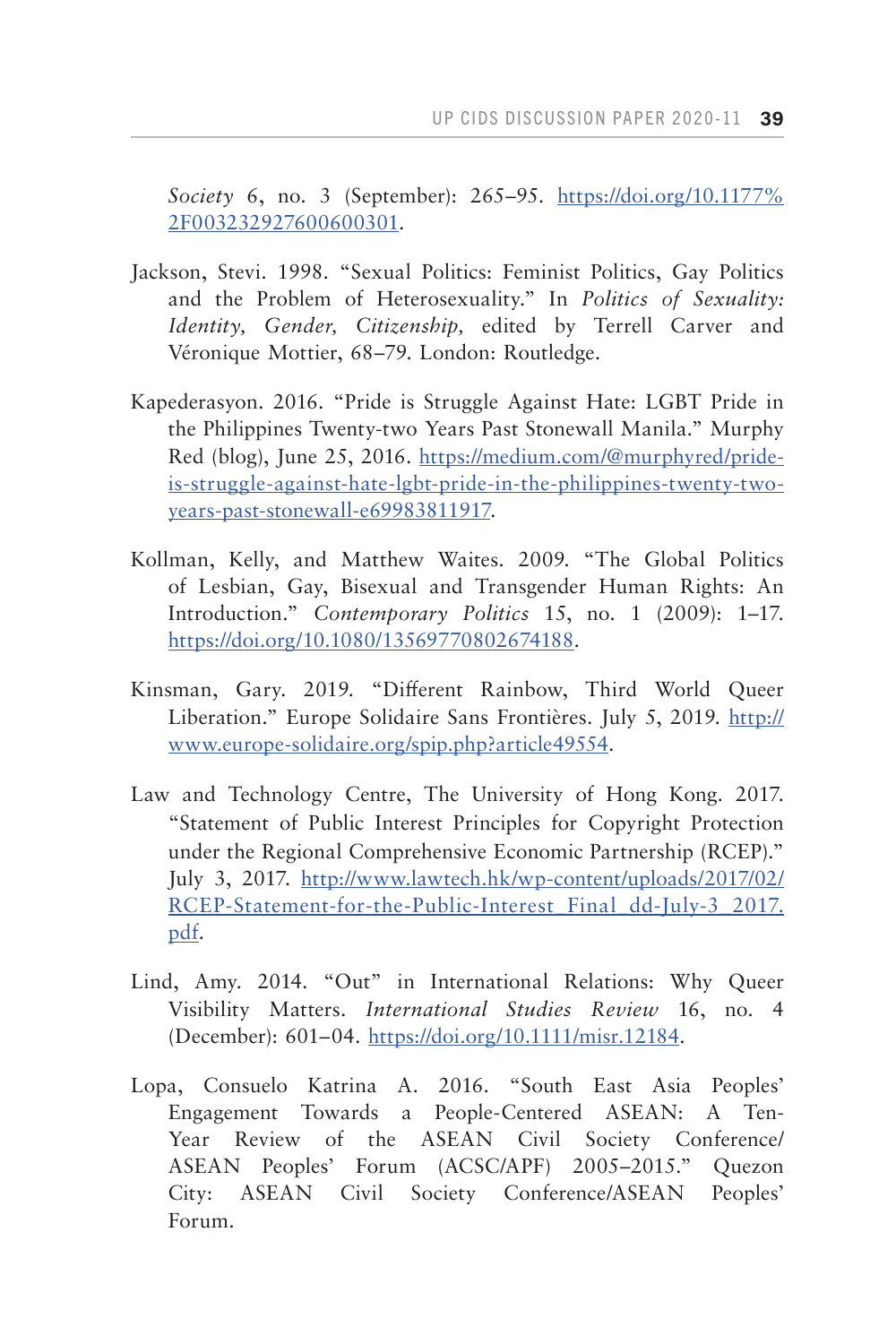- Mason, Corinne L. 2018. "Introduction." *In Routledge Handbook of Queer Development Studies*, edited by Corinne L. Mason, 1–16. New York: Routledge.
- Nesadurai, Helen E. S. 2008. "The Association of Southeast Asian Nations (ASEAN)." *New Political Economy* 13, no. 2 (2008): 225–39. [https://doi.org/10.1080/13563460802018588.](https://doi.org/10.1080/13563460802018588)
- ———. 2012. "The ASEAN People's Forum (APF) as Authentic Social Forum: Regional Civil Society Networking for an Alternative Regionalism." In *Routledge Handbook of Asian Regionalism*, edited by Mark Beeson and Richard Stubbs, 166–75. London/New York: Routledge.
- Piromya, Kasit. 2019. "Time to Rethink ASEAN's Rights Body." *Jakarta Post*, June 12, 2019. [https://www.thejakartapost.com/](https://www.thejakartapost.com/news/2019/06/12/time-rethink-asean-s-rights-body.html) [news/2019/06/12/time-rethink-asean-s-rights-body.html.](https://www.thejakartapost.com/news/2019/06/12/time-rethink-asean-s-rights-body.html)
- Price-Chalita, Patricia. 1994. "Spatial Metaphor and the Politics of Empowerment: Mapping a Place for Feminism and Postmodernism in Geography?" *Antipode* 26, no. 3 (July): 236–54. [https://doi.](https://doi.org/10.1111/j.1467-8330.1994.tb00250.x) [org/10.1111/j.1467-8330.1994.tb00250.x](https://doi.org/10.1111/j.1467-8330.1994.tb00250.x).
- Purugganan, Joseph. 2017. "Resist RCEP and Corporate Trade Deals." Statement, March 1, 2017. Manila: Trade Justice Pilipinas.
- ———. 2019. "Confronting a Mega Deal: People's Resistance to RCEP." Focus on the Global South, November 4, 2019. [https://](https://focusweb.org/confronting-a-mega-deal-peoples-resistance-to-rcep/) [focusweb.org/confronting-a-mega-deal-peoples-resistance-to-rcep/.](https://focusweb.org/confronting-a-mega-deal-peoples-resistance-to-rcep/)
- Saeed, Iram. 2018. *Timor-Leste LGBTIQ and their Fight for Gender Equality*. Dili: Arcoiris.
- Saeed, Iram, and Bella Galhos. 2017. *A Research Report on the Lives of Lesbian and Bisexual Women and Transgender Men in Timor-Leste.* Dili: Rede Feto and ASEAN SOGIE Caucus.
- Santiago, Charles. 2015. "ASEAN Missing Social Agenda." ASEAN Parliamentarians for Human Rights, November 22, 2015. [https://](https://aseanmp.org/2015/11/22/asean-missing-social-agenda/) [aseanmp.org/2015/11/22/asean-missing-social-agenda/.](https://aseanmp.org/2015/11/22/asean-missing-social-agenda/)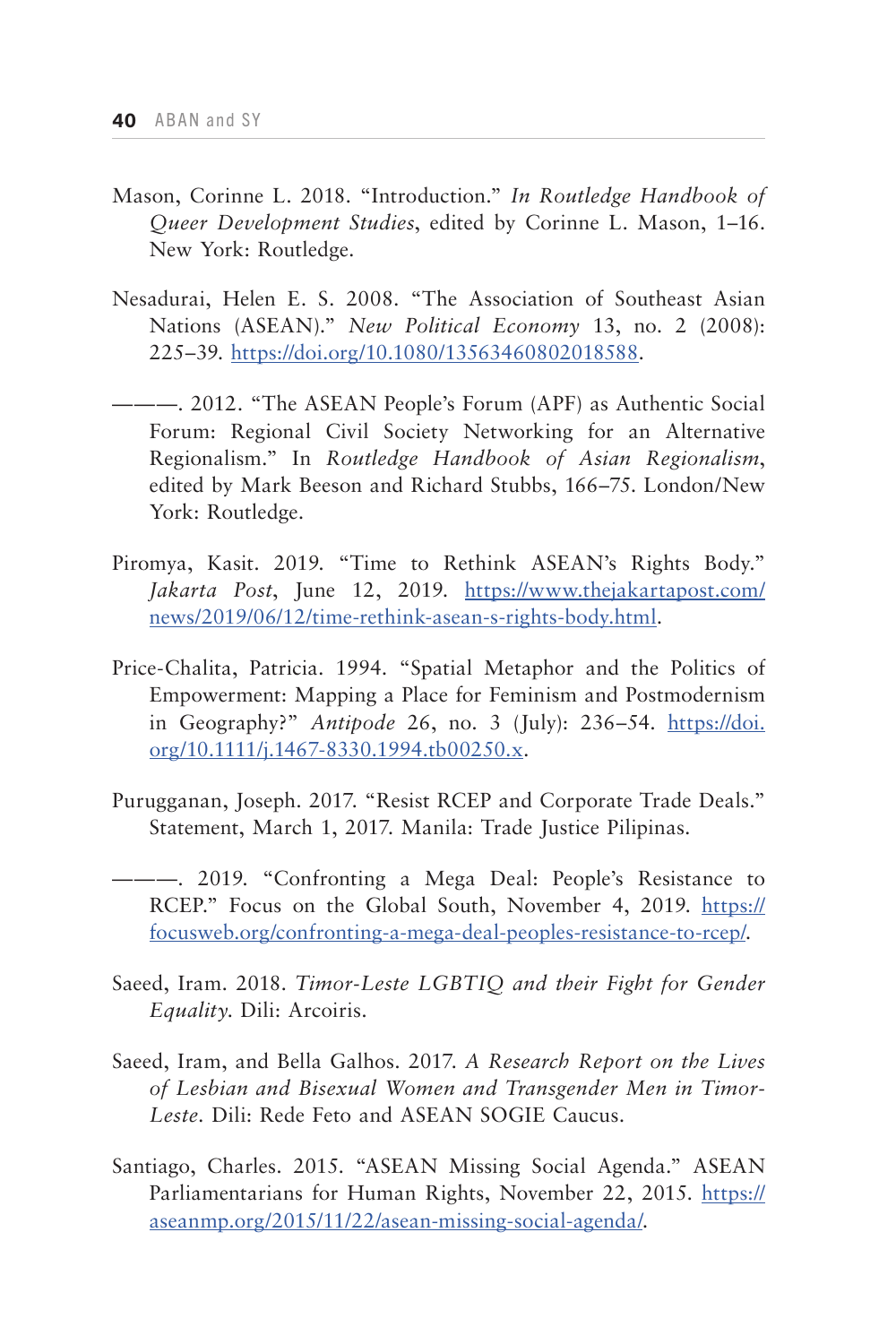- Saputra, Ramadami. 2020. "Recent Cases of Persecution Set Back LGBT Rights Advocacy." *The Jakarta Post*, May 27, 2020. [https://www.thejakartapost.com/news/2020/05/27/recent-cases-of](https://www.thejakartapost.com/news/2020/05/27/recent-cases-of-persecution-set-back-lgbt-rights-advocacy.html)[persecution-set-back-lgbt-rights-advocacy.html.](https://www.thejakartapost.com/news/2020/05/27/recent-cases-of-persecution-set-back-lgbt-rights-advocacy.html)
- Schumpeter, Joseph. 1943 (2003). *Capitalism, Socialism and Democracy.* New York: Routledge.
- Scott, James C. 2009. *The Art of Not Being Governed: An Anarchist History of Upland Southeast Asia.* New Haven, CT/London: Yale University Press.
- Sedgwick, Eve Kosofsky. 1993. *Tendencies.* Durham, NC: Duke University Press.
- Soon, Lau Teik. 1976. "ASEAN, North Vietnam and the Communist Challenge." *Southeast Asian Affairs* (1976): 72–79.
- Sutthichaya, Yiamyut. 2019. "No Room for Civil Society Groups at Asean Summit." *The Nation Thailand*, June 19, 2019. [https://](https://www.nationthailand.com/asean-plus/30371418) [www.nationthailand.com/asean-plus/30371418](https://www.nationthailand.com/asean-plus/30371418).
- Tadem, Eduardo C. 2017. "Asean's Attitude toward Civil Society." *Philippine Daily Inquirer*, March 17, 2017.
- Tadem, Eduardo C., Karl Arvin F. Hapal, Venarica B. Papa, Ananeza P. Aban, Nathaniel P. Candelaria, Honey B. Tabiola, Jose Monfred C. Sy, and Angeli Fleur G. Nuque. 2020. "Deepening Solidarities beyond Borders among Southeast Asian Peoples: A Vision for a Peoples' Alternative Regional Integration." UP CIDS Discussion Paper Series 2020-04. Quezon City: University of the Philippines Center for Integrative and Development Studies.
- *Thai PBS World*. 2019. "ASEAN Civil Society Bodies Boycott Government-arranged Conference Venue When Told to Submit List of Participants for Screening." September 10, 2019. [https://](https://www.thaipbsworld.com/asean-civil-society-bodies-boycott-government-arranged-conference-venue-when-told-to-submit-list-of-participants-for-screening/) [www.thaipbsworld.com/asean-civil-society-bodies-boycott](https://www.thaipbsworld.com/asean-civil-society-bodies-boycott-government-arranged-conference-venue-when-told-to-submit-list-of-participants-for-screening/)[government-arranged-conference-venue-when-told-to-submit-list-of](https://www.thaipbsworld.com/asean-civil-society-bodies-boycott-government-arranged-conference-venue-when-told-to-submit-list-of-participants-for-screening/)[participants-for-screening/.](https://www.thaipbsworld.com/asean-civil-society-bodies-boycott-government-arranged-conference-venue-when-told-to-submit-list-of-participants-for-screening/)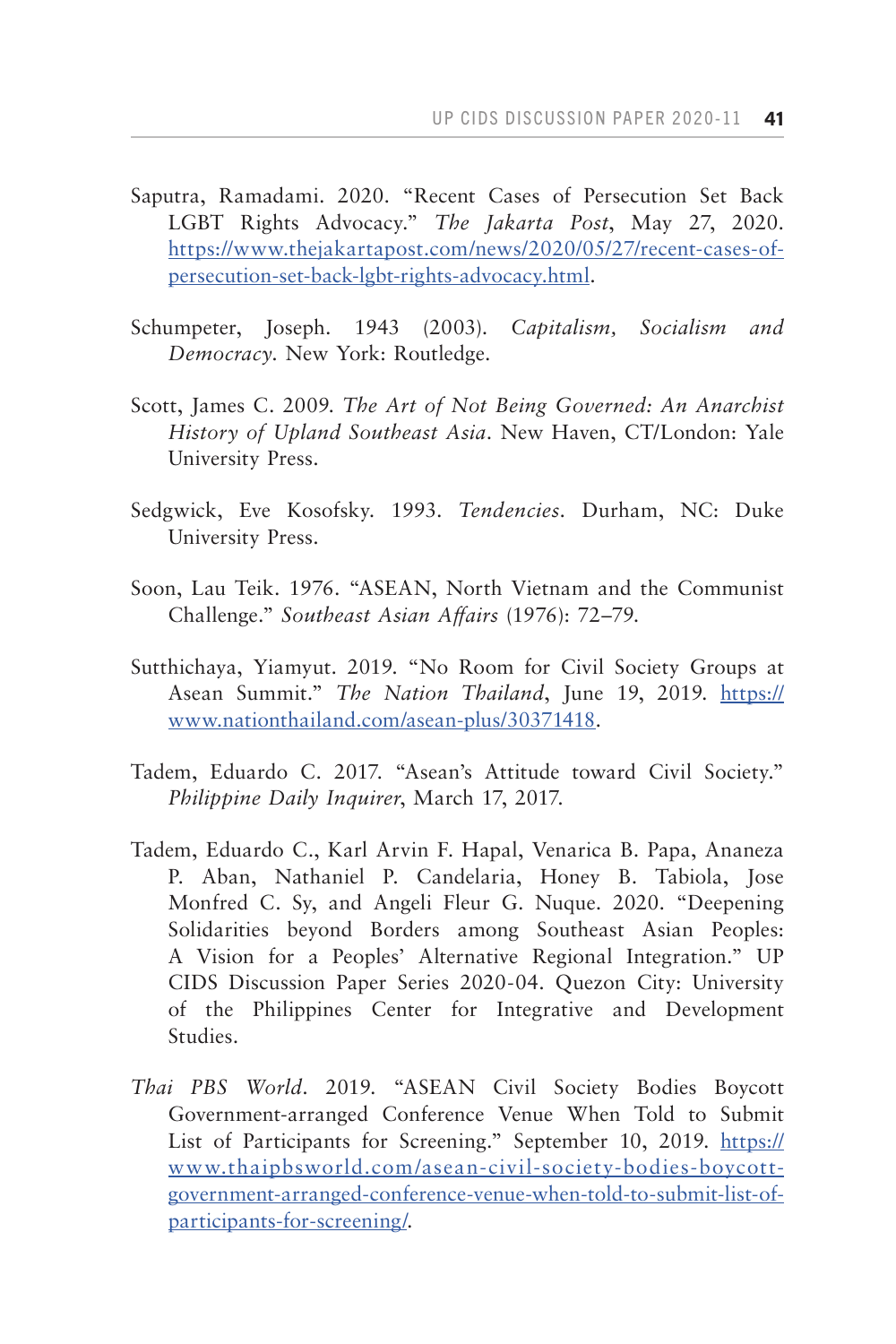- Tickner, J. Ann. 2004. "Feminist Responses to International Security Studies." *Peace Review* 16, no. 1 (2004): 43–48. [https://doi.org/10.](https://doi.org/10.1080/1040265042000210148) [1080/1040265042000210148](https://doi.org/10.1080/1040265042000210148).
- Weber, Cynthia. 2014. "Queer International Relations: From Queer to Queer IR." *International Studies Review* 16, no. 4 (December): 596–622. <https://doi.org/10.1111/misr.12160>.
- ———. 2016. *Queer International Relations: Sovereignty, Sexuality and the Will to Knowledge*. New York: Oxford University Press.

Wood, Ellen. 2003 (2005). *Empire of Capital.* London: Verso.

Yulius, Hendri. 2018. "Rethinking the Mobility (and Immobility) of Queer Rights in Southeast Asia: A Provocation." Heinrich-Böll-Stiftung, December 26, 2018. [https://www.boell.de/en/2018/12/26/](https://www.boell.de/en/2018/12/26/rethinking-mobility-and-immobility-queer-rights-southeast-asia-provocation) [rethinking-mobility-and-immobility-queer-rights-southeast-asia](https://www.boell.de/en/2018/12/26/rethinking-mobility-and-immobility-queer-rights-southeast-asia-provocation)[provocation.](https://www.boell.de/en/2018/12/26/rethinking-mobility-and-immobility-queer-rights-southeast-asia-provocation)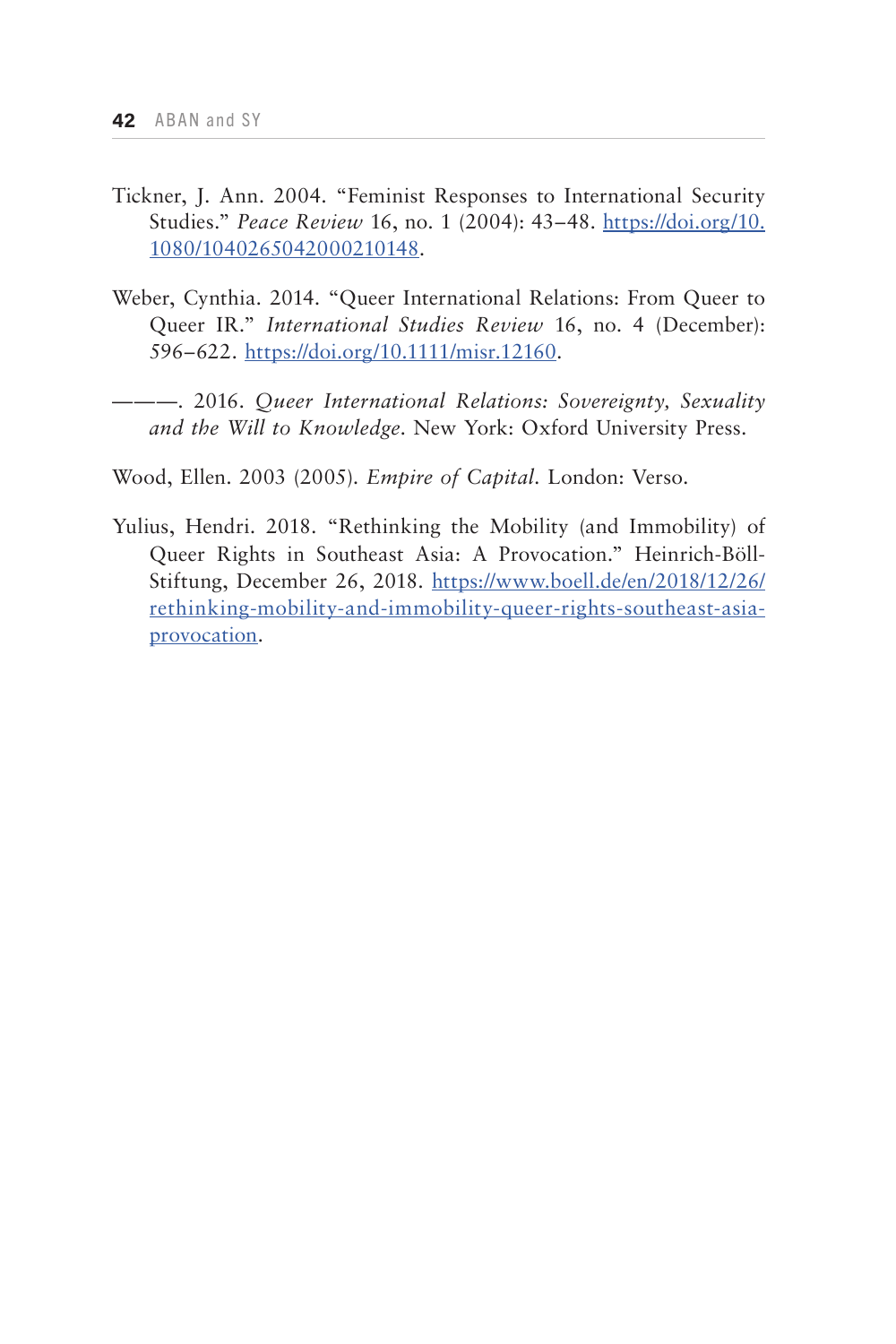#### **EDITORIAL RESPONSIBILITIES**

The Editor-in-Chief and the Program Editors ensure that the discussion papers contain research findings on issues that are aligned with the core agenda of the research programs under the University of the Philippines Center for Integrative and Development Studies (UP CIDS).

The responsibility of the Editor-in-Chief and the Program Editors is towards high standards of scholarship, the generation of new knowledge that can be utilized for the good of the public, and the dissemination of such information.

#### **EDITORIAL BOARD**

Teresa S. Encarnacion Tadem **EDITOR-IN-CHIEF**

#### **PROGRAM EDITORS**

#### **EDUCATION AND CAPACITY BUILDING CLUSTER**

Dina S. Ocampo **Education Research Program**

Fernando DLC. Paragas **Program on Higher Education Research and Policy Reform**

Marie Therese Angeline P. Bustos **Assessment, Curriculum, and Technology Research Program**

Jalton G. Taguibao **Program on Data Science for Public Policy**

#### **DEVELOPMENT CLUSTER**

Annette O. Pelkmans-Balaoing **Program on Escaping the Middle-Income Trap: Chains for Change**

Antoinette R. Raquiza **Political Economy Program**

Eduardo C. Tadem Karl Arvin F. Hapal **Program on Alternative Development** Antonio Miguel L. Dans Jose Rafael A. Marfori **Program on Health Systems Development**

#### **SOCIAL, POLITICAL, AND CULTURAL STUDIES CLUSTER**

Maria Ela L. Atienza Jorge V. Tigno **Program on Social and Political Change**

Macrina A. Morados **Islamic Studies Program**

Herman Joseph S. Kraft **Strategic Studies Program**

Marie Aubrey J. Villaceran Frances Antoinette C. Cruz **Decolonial Studies Program**

#### **LOCAL-REGIONAL STUDIES NETWORK**

Leah E. Abayao **Cordillera Studies Center University of the Philippines Baguio**

Belinda F. Espiritu **Central Visayas Studies Center University of the Philippines Cebu**

#### **EDITORIAL STAFF**

**ASSOCIATE EDITOR** Ace Vincent P. Molo • **ASSISTANT EDITOR** Clarisse C. Culla **COPYEDITOR** Virna Liza O. Guaño • **LAYOUT ARTIST** Zylyka F. Gendraule

The UP CIDS Discussion Paper Series is published quarterly by the **University of the Philippines Center for Integrative and Development Studies (UP CIDS)**.

**Editorial Office:** Lower Ground Floor, Ang Bahay ng Alumni, Magsaysay Avenue, University of the Philippines, Diliman, Quezon City 1101 **Telephone:** 8981-8500 loc. 4266 to 68 / 8426-0955 **Email:** cids@up.edu.ph / cidspublications@up.edu.ph